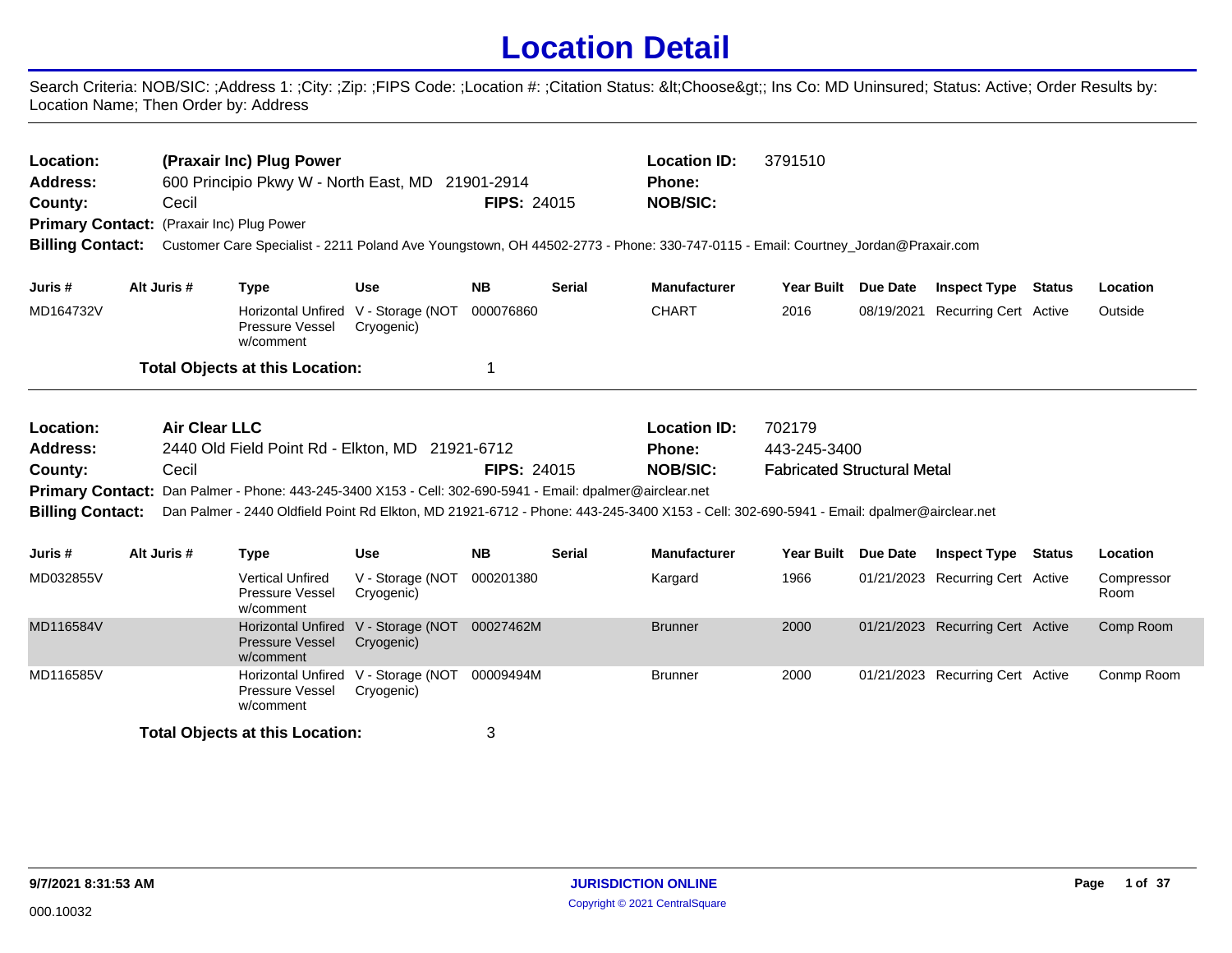| Location:<br><b>Address:</b><br>County: |                                                         | Cecil                  | <b>Amazon Fullfillment Center</b><br>600 Principio Pkwy W - North East, MD 21901-2914                                                              |                                                   | <b>FIPS: 24015</b> |               | <b>Location ID:</b><br>Phone:<br><b>NOB/SIC:</b>                                                                                    | 3802487                       |                 |                                      |                               |
|-----------------------------------------|---------------------------------------------------------|------------------------|----------------------------------------------------------------------------------------------------------------------------------------------------|---------------------------------------------------|--------------------|---------------|-------------------------------------------------------------------------------------------------------------------------------------|-------------------------------|-----------------|--------------------------------------|-------------------------------|
| <b>Billing Contact:</b>                 |                                                         |                        | Primary Contact: Peter Viola - Email: violap@amazon.com<br>Peter Viola - 600 Principio Pkwy W North East, MD 21901-2914 - Email: violap@amazon.com |                                                   |                    |               |                                                                                                                                     |                               |                 |                                      |                               |
| Juris #                                 |                                                         | Alt Juris #            | <b>Type</b>                                                                                                                                        | Use                                               | NB.                | Serial        | <b>Manufacturer</b>                                                                                                                 | Year Built Due Date           |                 | <b>Inspect Type Status</b>           | Location                      |
| MD158172V                               |                                                         |                        | Vertical Unfired<br>Pressure Vessel<br>w/comment                                                                                                   | V - Storage (NOT<br>Cryogenic)                    | 000850894          |               | Steel Fab                                                                                                                           | 2017                          |                 | 09/08/2023 Recurring Cert Active     | Compressor<br>Area-Rear Bldg. |
|                                         |                                                         |                        | <b>Total Objects at this Location:</b>                                                                                                             |                                                   | 1                  |               |                                                                                                                                     |                               |                 |                                      |                               |
| Location:                               |                                                         | <b>Apple Used Cars</b> |                                                                                                                                                    |                                                   |                    |               | <b>Location ID:</b>                                                                                                                 | 702188                        |                 |                                      |                               |
| <b>Address:</b>                         |                                                         |                        | 560 E Pulaski Hwy - Elkton, MD 21921-6031                                                                                                          |                                                   |                    |               | <b>Phone:</b>                                                                                                                       | 410-398-3600                  |                 |                                      |                               |
| County:                                 |                                                         | Cecil                  |                                                                                                                                                    |                                                   | <b>FIPS: 24015</b> |               | <b>NOB/SIC:</b>                                                                                                                     |                               |                 | Motor Vehicle Dealers (New and Used) |                               |
| <b>Primary Contact:</b>                 | Shawn McLaughlin - Phone: 4103981600 - Cell: 4109370640 |                        |                                                                                                                                                    |                                                   |                    |               |                                                                                                                                     |                               |                 |                                      |                               |
| <b>Billing Contact:</b>                 |                                                         |                        |                                                                                                                                                    |                                                   |                    |               |                                                                                                                                     |                               |                 |                                      |                               |
| Juris #                                 |                                                         | Alt Juris #            | <b>Type</b>                                                                                                                                        | Use                                               | <b>NB</b>          | <b>Serial</b> | <b>Manufacturer</b>                                                                                                                 | <b>Year Built</b>             | Due Date        | <b>Inspect Type Status</b>           | Location                      |
| MD054709V                               |                                                         |                        | Pressure Vessel<br>w/comment                                                                                                                       | Horizontal Unfired V - Storage (NOT<br>Cryogenic) | 000251697          |               | <b>Buckeye</b>                                                                                                                      | 1980                          |                 | 03/01/2022 Recurring Cert Active     | Compressor<br>Room            |
| MD100739V                               |                                                         |                        | Pressure Vessel<br>w/comment                                                                                                                       | Horizontal Unfired V - Storage (NOT<br>Cryogenic) | 000089977          |               | Stoystown                                                                                                                           | 1996                          |                 | 03/01/2022 Recurring Cert Active     | Compressor<br>Room            |
|                                         |                                                         |                        | <b>Total Objects at this Location:</b>                                                                                                             |                                                   | $\overline{c}$     |               |                                                                                                                                     |                               |                 |                                      |                               |
| Location:                               |                                                         | <b>Aquafin Inc.</b>    |                                                                                                                                                    |                                                   |                    |               | <b>Location ID:</b>                                                                                                                 | 1614003                       |                 |                                      |                               |
| <b>Address:</b>                         |                                                         |                        | 505 Blue Ball Rd #160 - Elkton, MD 21921-4856                                                                                                      |                                                   |                    |               | <b>Phone:</b>                                                                                                                       | 410-392-2300                  |                 |                                      |                               |
| County:                                 |                                                         | Cecil                  |                                                                                                                                                    |                                                   | <b>FIPS: 24015</b> |               | <b>NOB/SIC:</b>                                                                                                                     | Manufacturing Industries, NEC |                 |                                      |                               |
|                                         |                                                         |                        | Primary Contact: Dennis Garvin - Phone: 410-392-2300 - Cell: 302-275-6247 - Email: dgarvin@aquafin.net                                             |                                                   |                    |               |                                                                                                                                     |                               |                 |                                      |                               |
| <b>Billing Contact:</b>                 |                                                         |                        |                                                                                                                                                    |                                                   |                    |               | Dennis Garvin - 505 Blue Ball Rd #160 Elkton, MD 21921-4856 - Phone: 410-392-2300 - Cell: 302-275-6247 - Email: dgarvin@aquafin.net |                               |                 |                                      |                               |
| Juris #                                 |                                                         | Alt Juris #            | <b>Type</b>                                                                                                                                        | Use                                               | <b>NB</b>          | Serial        | <b>Manufacturer</b>                                                                                                                 | <b>Year Built</b>             | <b>Due Date</b> | <b>Inspect Type Status</b>           | Location                      |
| MD121945V                               |                                                         |                        | <b>Vertical Unfired</b><br><b>Pressure Vessel</b><br>w/comment                                                                                     | V - Storage (NOT<br>Cryogenic)                    | 001016946          |               | Melben                                                                                                                              | 2002                          |                 | 09/15/2022 Recurring Cert Active     | Outside Sprinkler<br>Rm       |
| 9/7/2021 8:31:53 AM                     |                                                         |                        |                                                                                                                                                    |                                                   |                    |               | <b>JURISDICTION ONLINE</b>                                                                                                          |                               |                 |                                      | 2 of 37<br>Page               |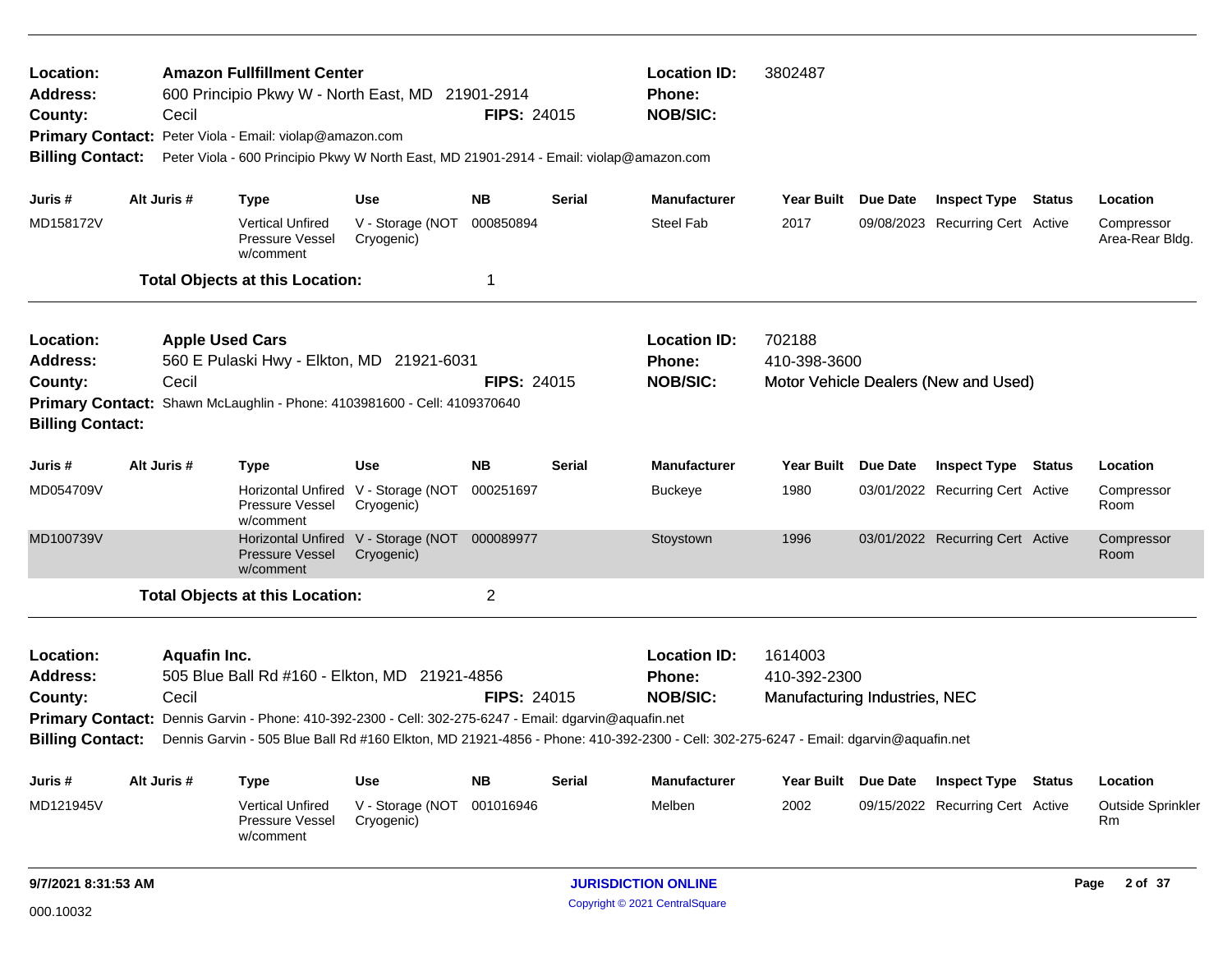| Juris #                 | Alt Juris #                          | Type                                                           | <b>Use</b>                               | <b>NB</b>          | <b>Serial</b> | <b>Manufacturer</b>                                                                                                     | <b>Year Built</b>                 | Due Date        | <b>Inspect Type</b>                              | <b>Status</b> | Location             |
|-------------------------|--------------------------------------|----------------------------------------------------------------|------------------------------------------|--------------------|---------------|-------------------------------------------------------------------------------------------------------------------------|-----------------------------------|-----------------|--------------------------------------------------|---------------|----------------------|
| MD128560V               |                                      | <b>Vertical Unfired</b><br><b>Pressure Vessel</b><br>w/comment | V - Storage (NOT<br>Cryogenic)           | 000543376          | 543376        | Silvan                                                                                                                  | 2007                              |                 | 09/15/2022 Recurring Cert Active                 |               | Warehouse            |
| MD136788V               |                                      | <b>Vertical Unfired</b><br><b>Pressure Vessel</b><br>w/comment | V - Storage (NOT 00043028L<br>Cryogenic) |                    |               | <b>BRUNNER ENG &amp;</b><br>MFG                                                                                         | 1998                              |                 | 09/15/2022 Recurring Cert Active                 |               | Mixing Room          |
| MD155933V               |                                      | <b>Vertical Unfired</b><br><b>Pressure Vessel</b><br>w/comment | V - Storage (NOT 000797269<br>Cryogenic) |                    |               | <b>Steel Fab</b>                                                                                                        | 2015                              |                 | 09/15/2022 Recurring Cert Active                 |               | Warehouse            |
|                         |                                      | <b>Total Objects at this Location:</b>                         |                                          | 4                  |               |                                                                                                                         |                                   |                 |                                                  |               |                      |
| Location:               |                                      | <b>Asian Garden (Arc3)</b>                                     |                                          |                    |               | <b>Location ID:</b>                                                                                                     | 3905535                           |                 |                                                  |               |                      |
| <b>Address:</b>         |                                      | 226 S Bridge St - Elkton, MD 21921-5915                        |                                          |                    |               | <b>Phone:</b>                                                                                                           |                                   |                 |                                                  |               |                      |
| County:                 | Cecil                                |                                                                |                                          | FIPS: 24015        |               | <b>NOB/SIC:</b>                                                                                                         | <b>Eating and Drinking Places</b> |                 |                                                  |               |                      |
|                         | Primary Contact: Asian Garden (Arc3) |                                                                |                                          |                    |               |                                                                                                                         |                                   |                 |                                                  |               |                      |
| <b>Billing Contact:</b> |                                      |                                                                |                                          |                    |               | Charlie Patterson - PO Box 26269 Richmond, VA 23260-6269 - Phone: 804-644-4521 - Email: charlie.patterson@arc3gases.com |                                   |                 |                                                  |               |                      |
| Juris #                 | Alt Juris #                          | Type                                                           | <b>Use</b>                               | <b>NB</b>          | <b>Serial</b> | <b>Manufacturer</b>                                                                                                     | <b>Year Built</b>                 | <b>Due Date</b> | <b>Inspect Type Status</b>                       |               | Location             |
| MD168402V               |                                      | <b>Vertical Unfired</b><br><b>Pressure Vessel</b><br>w/comment | V - Storage<br>(Cryogenic)               | 000077714          |               | Taylor-Wharton                                                                                                          | 2006                              |                 | 11/06/2022 Recurring Cert Active                 |               | Outside              |
|                         |                                      | <b>Total Objects at this Location:</b>                         |                                          | 1                  |               |                                                                                                                         |                                   |                 |                                                  |               |                      |
| <b>Location:</b>        |                                      | <b>Atlantic Auto</b>                                           |                                          |                    |               | <b>Location ID:</b>                                                                                                     | 707562                            |                 |                                                  |               |                      |
| <b>Address:</b>         |                                      | 5439 Pulaski Hwy - Perryville, MD 21903-2602                   |                                          |                    |               | Phone:                                                                                                                  |                                   |                 |                                                  |               |                      |
| County:                 | Cecil                                |                                                                |                                          | <b>FIPS: 24015</b> |               | <b>NOB/SIC:</b>                                                                                                         |                                   |                 | Automotive dealers and gasoline service stations |               |                      |
| <b>Billing Contact:</b> | Primary Contact: Atlantic Auto       | - 5439 Pulaski Hwy Perryville, MD 21903-2602                   |                                          |                    |               |                                                                                                                         |                                   |                 |                                                  |               |                      |
|                         |                                      |                                                                |                                          |                    |               |                                                                                                                         |                                   |                 |                                                  |               |                      |
| Juris #                 | Alt Juris #                          | <b>Type</b>                                                    | <b>Use</b>                               | <b>NB</b>          | <b>Serial</b> | <b>Manufacturer</b>                                                                                                     | <b>Year Built</b>                 | Due Date        | <b>Inspect Type Status</b>                       |               | Location             |
| MD027453V               | CAT                                  | <b>Vertical Unfired</b><br>Pressure Vessel<br>w/comment        | V - Storage (NOT<br>Cryogenic)           | 000038478          |               | <b>Dresser</b>                                                                                                          | 1977                              |                 | 06/08/2022 Recurring Cert Active                 |               | <b>Compress Room</b> |
| MD121910V               | CAT                                  | <b>Vertical Unfired</b><br><b>Pressure Vessel</b><br>w/comment | V - Storage (NOT 000268532<br>Cryogenic) |                    |               | Manchester                                                                                                              | 2004                              |                 | 06/08/2022 Recurring Cert Active                 |               | Compressor<br>Room   |
|                         |                                      | <b>Total Objects at this Location:</b>                         |                                          | $\overline{2}$     |               |                                                                                                                         |                                   |                 |                                                  |               |                      |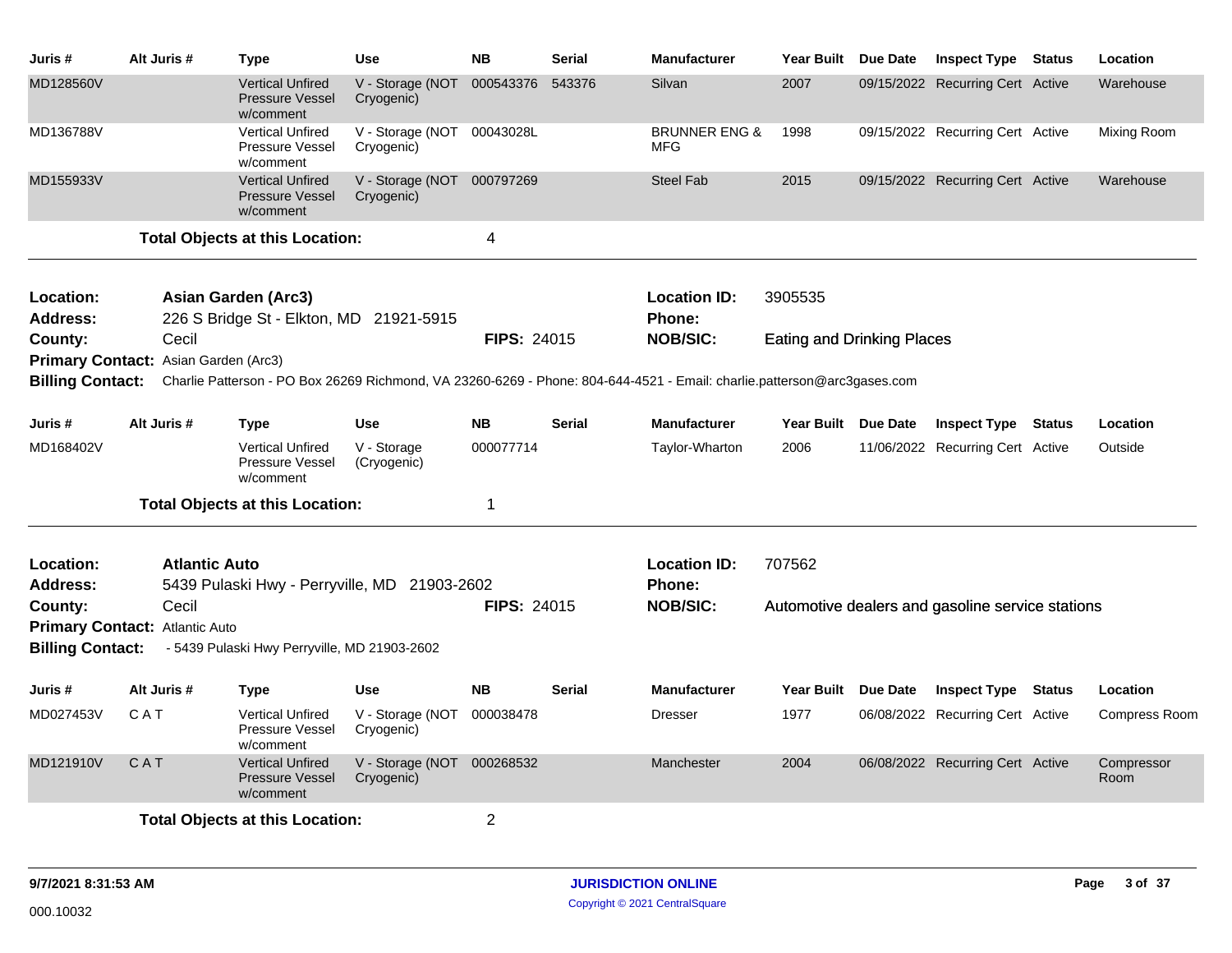| Location:<br>Address:        | <b>Auto Pros</b>                                                                                                              | 5233 Pulaski Hwy - Perryville, MD 21903-2413                                                                |                                                         |                    |               | <b>Location ID:</b><br>Phone:                    | 715072                                     |                                                                                                                                                    |                                  |        |                            |
|------------------------------|-------------------------------------------------------------------------------------------------------------------------------|-------------------------------------------------------------------------------------------------------------|---------------------------------------------------------|--------------------|---------------|--------------------------------------------------|--------------------------------------------|----------------------------------------------------------------------------------------------------------------------------------------------------|----------------------------------|--------|----------------------------|
| County:                      | Cecil                                                                                                                         |                                                                                                             |                                                         | <b>FIPS: 24015</b> |               | <b>NOB/SIC:</b>                                  |                                            |                                                                                                                                                    |                                  |        |                            |
| <b>Billing Contact:</b>      |                                                                                                                               | Primary Contact: Ronald Wood - Phone: 410-618-2221                                                          |                                                         |                    |               |                                                  |                                            | Automotive dealers and gasoline service stations<br>Due Date<br><b>Inspect Type Status</b><br>Location<br>01/04/2023 Recurring Cert Active<br>Shop |                                  |        |                            |
| Juris #                      | Alt Juris #                                                                                                                   | <b>Type</b>                                                                                                 | <b>Use</b>                                              | <b>NB</b>          | <b>Serial</b> | <b>Manufacturer</b>                              | <b>Year Built</b>                          |                                                                                                                                                    |                                  |        |                            |
| MD113184V                    |                                                                                                                               | <b>Vertical Unfired</b><br>Pressure Vessel<br>w/comment                                                     | V - Storage (NOT<br>Cryogenic)                          | 000135717          |               | Trinity                                          | 2001                                       |                                                                                                                                                    |                                  |        |                            |
|                              |                                                                                                                               | <b>Total Objects at this Location:</b>                                                                      |                                                         | $\overline{1}$     |               |                                                  |                                            |                                                                                                                                                    |                                  |        |                            |
| Location:<br><b>Address:</b> |                                                                                                                               | <b>B &amp; H Auto Parts</b><br>1500 W Pulaski Hwy - Elkton, MD 21921-4655                                   |                                                         |                    |               | <b>Location ID:</b><br><b>Phone:</b>             | 703465                                     |                                                                                                                                                    |                                  |        |                            |
| County:                      | <b>NOB/SIC:</b><br><b>FIPS: 24015</b><br>Cecil                                                                                |                                                                                                             |                                                         |                    |               | Automotive Services, Except Repair and Carwashes |                                            |                                                                                                                                                    |                                  |        |                            |
|                              | Ernie Rivera - Phone: 443-993-1067 - Email: ernie7181@icloud.com<br><b>Primary Contact:</b>                                   |                                                                                                             |                                                         |                    |               |                                                  |                                            |                                                                                                                                                    |                                  |        |                            |
| <b>Billing Contact:</b>      |                                                                                                                               | Ernie Rivera - 1500 W Pulaski Hwy Elkton, MD 21921-4655 - Phone: 443-993-1067 - Email: ernie7181@icloud.com |                                                         |                    |               |                                                  |                                            |                                                                                                                                                    |                                  |        |                            |
| Juris #                      | Alt Juris #                                                                                                                   | Type                                                                                                        | Use                                                     | <b>NB</b>          | <b>Serial</b> | <b>Manufacturer</b>                              | <b>Year Built</b>                          | Due Date                                                                                                                                           | <b>Inspect Type Status</b>       |        | Location                   |
| MD136885H                    |                                                                                                                               | Cast Iron                                                                                                   | H - Hot Water<br>Heat (Water $\leq$<br>160 psig, 250 F) | <b>CI</b>          |               | <b>Burnham</b>                                   | 2009                                       |                                                                                                                                                    | 08/08/2022 Recurring Cert Active |        | Main Shop                  |
| MD161685V                    |                                                                                                                               | <b>Vertical Unfired</b><br><b>Pressure Vessel</b><br>w/comment                                              | V - Storage (NOT 000349509<br>Cryogenic)                |                    |               | Mat industries                                   | 2016                                       |                                                                                                                                                    | 08/08/2022 Recurring Cert Active |        | Main Shop                  |
|                              |                                                                                                                               | <b>Total Objects at this Location:</b>                                                                      |                                                         | $\overline{2}$     |               |                                                  |                                            |                                                                                                                                                    |                                  |        |                            |
| Location:                    |                                                                                                                               | <b>Bayard House Restaurant</b>                                                                              |                                                         |                    |               | <b>Location ID:</b>                              | 704000                                     |                                                                                                                                                    |                                  |        |                            |
| <b>Address:</b><br>County:   |                                                                                                                               | 11 Bohemia Ave - Chesapeake City, MD 21915-1259                                                             |                                                         |                    |               | <b>Phone:</b><br><b>NOB/SIC:</b>                 | 410-885-5040<br>Eating and drinking places |                                                                                                                                                    |                                  |        |                            |
| <b>Primary Contact:</b>      | Cecil<br><b>FIPS: 24015</b><br>Jennifer Beck - Phone: 410 885 5040 - Email: info@bayardhouse.com                              |                                                                                                             |                                                         |                    |               |                                                  |                                            |                                                                                                                                                    |                                  |        |                            |
|                              | <b>Billing Contact:</b><br>- PO Box 583 Chesapeake City, MD 21915-0583 - Phone: 410-885-5040 - Email: bayardhouse11@yahoo.com |                                                                                                             |                                                         |                    |               |                                                  |                                            |                                                                                                                                                    |                                  |        |                            |
| Juris #                      | Alt Juris #                                                                                                                   | <b>Type</b>                                                                                                 | <b>Use</b>                                              | <b>NB</b>          | Serial        | <b>Manufacturer</b>                              | <b>Year Built</b>                          | Due Date                                                                                                                                           | <b>Inspect Type</b>              | Status | Location                   |
| MD060951H                    |                                                                                                                               | Electric (NOT<br>HLW)                                                                                       | H - Hot Water<br>Heat (Water $\leq$                     | 000027108          |               | Reimers                                          | 1984                                       |                                                                                                                                                    | 03/29/2022 Recurring Cert Active |        | Basement,<br>Mechanical Rm |

160 psig, 250 F)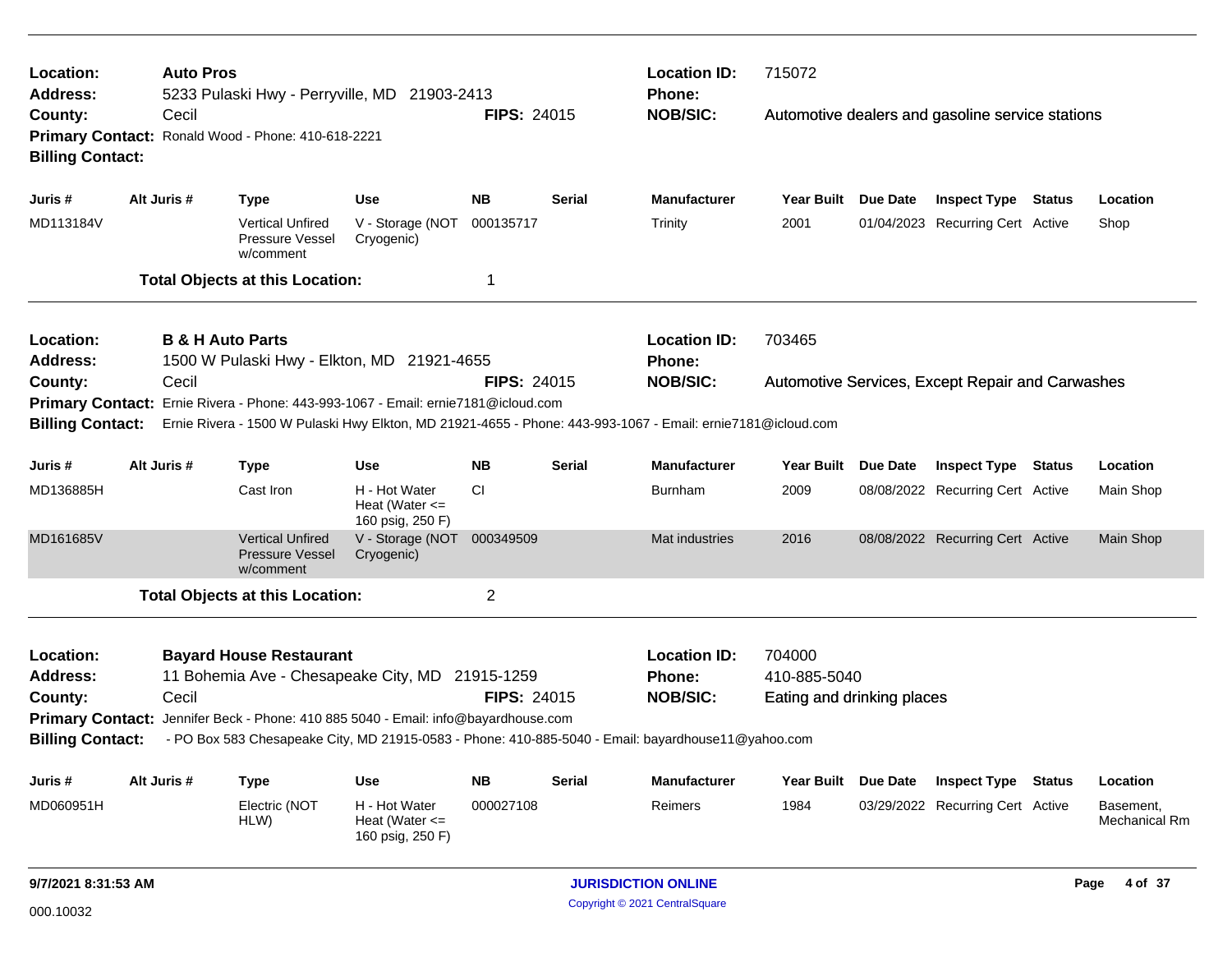| Location:<br><b>Address:</b><br>County:<br><b>Primary Contact:</b><br><b>Billing Contact:</b> | <b>Boss Truck Shop Inc (Truck Lube Center)</b><br>227 Belle Hill Rd - Elkton, MD 21921-5039<br>Cecil<br><b>FIPS: 24015</b><br>Bill Oetken - Phone: 410-620-3123<br>Bill Oetken - 227 Belle Hill Rd I-95 Exit 109A Elkton, MD 21921-5039 - Phone: 410-620-3123                                                                                                                                                    |                                   |                                                                                                                                                                                               |                                                                          |                    |               | <b>Location ID:</b><br>721252<br>410-620-3123<br><b>Phone:</b><br><b>NOB/SIC:</b><br>Automotive repair, services, and parking |                        |                        |                                                            |        |                         |
|-----------------------------------------------------------------------------------------------|------------------------------------------------------------------------------------------------------------------------------------------------------------------------------------------------------------------------------------------------------------------------------------------------------------------------------------------------------------------------------------------------------------------|-----------------------------------|-----------------------------------------------------------------------------------------------------------------------------------------------------------------------------------------------|--------------------------------------------------------------------------|--------------------|---------------|-------------------------------------------------------------------------------------------------------------------------------|------------------------|------------------------|------------------------------------------------------------|--------|-------------------------|
|                                                                                               |                                                                                                                                                                                                                                                                                                                                                                                                                  |                                   |                                                                                                                                                                                               |                                                                          |                    |               |                                                                                                                               |                        |                        |                                                            |        |                         |
| Juris #<br>MD122265V                                                                          |                                                                                                                                                                                                                                                                                                                                                                                                                  | Alt Juris #                       | <b>Type</b><br><b>Pressure Vessel</b><br>w/comment                                                                                                                                            | <b>Use</b><br>Horizontal Unfired V - Storage (NOT V0518298<br>Cryogenic) | <b>NB</b>          | <b>Serial</b> | <b>Manufacturer</b><br><b>Trinity Ind</b>                                                                                     | Year Built<br>2005     | Due Date<br>05/11/2021 | <b>Inspect Type Status</b><br><b>Recurring Cert Active</b> |        | Location<br>Garage Loft |
| MD163750V                                                                                     |                                                                                                                                                                                                                                                                                                                                                                                                                  |                                   | <b>Pressure Vessel</b><br>w/comment                                                                                                                                                           | Horizontal Unfired V - Storage (NOT 000733422 790273<br>Cryogenic)       |                    |               | Morganton                                                                                                                     | 2018                   | 05/10/2021             | <b>Recurring Cert Active</b>                               |        | Garage Loft             |
|                                                                                               |                                                                                                                                                                                                                                                                                                                                                                                                                  |                                   | <b>Total Objects at this Location:</b>                                                                                                                                                        |                                                                          | $\overline{2}$     |               |                                                                                                                               |                        |                        |                                                            |        |                         |
| Location:<br><b>Address:</b><br>County:<br><b>Billing Contact:</b>                            | <b>Boy Scouts of America/Camp Rodney Reservation</b><br>400 Rodney Scout Rd (off MD Rt 272) - North East, MD 21901-5839 Phone:<br>Cecil<br><b>FIPS: 24015</b><br>Primary Contact: Charles Shirley - Phone: 410-287-3288 - Cell: 443-553-4140 - Email: cshirley@dmvc.org<br>Charles Shirley - 400 Rodney Scout Rd North East, MD 21901-5839 - Phone: 410-287-3288 - Cell: 443-553-4140 - Email: cshirley@dmvc.org |                                   |                                                                                                                                                                                               |                                                                          |                    |               | <b>Location ID:</b><br><b>NOB/SIC:</b>                                                                                        | 723192<br>410-287-5888 |                        | Civic, Social, and Fraternal Associations                  |        |                         |
| Juris #                                                                                       |                                                                                                                                                                                                                                                                                                                                                                                                                  | Alt Juris #                       | Type                                                                                                                                                                                          | <b>Use</b>                                                               | <b>NB</b>          | <b>Serial</b> | <b>Manufacturer</b>                                                                                                           | Year Built             | <b>Due Date</b>        | <b>Inspect Type</b>                                        | Status | Location                |
| MD169075H                                                                                     |                                                                                                                                                                                                                                                                                                                                                                                                                  |                                   | <b>Water Heater</b><br>(HLW)                                                                                                                                                                  | H - Hot Water<br>Heat (Water $\leq$<br>160 psig, 250 F)                  | 000004787          |               | Bosch                                                                                                                         | 2020                   |                        | 03/26/2023 Recurring Cert Active                           |        | <b>DINING HALL</b>      |
|                                                                                               |                                                                                                                                                                                                                                                                                                                                                                                                                  |                                   | <b>Total Objects at this Location:</b>                                                                                                                                                        |                                                                          | 1                  |               |                                                                                                                               |                        |                        |                                                            |        |                         |
| Location:<br><b>Address:</b><br>County:<br><b>Primary Contact:</b><br><b>Billing Contact:</b> |                                                                                                                                                                                                                                                                                                                                                                                                                  | <b>Brian S. Benjamin</b><br>Cecil | 1829 Tome Memorial Highway - Port Deposit, MD 21904<br>Brian S. Benjamin - Phone: 443-206-0765<br>Brian S. Benjamin - 1829 Tome Memorial Highway Port Deposit, MD 21904 - Phone: 443-206-0765 |                                                                          | <b>FIPS: 24015</b> |               | <b>Location ID:</b><br><b>Phone:</b><br><b>NOB/SIC:</b>                                                                       | 704314<br>443-206-0765 |                        | Automotive dealers and gasoline service stations           |        |                         |
| Juris #                                                                                       |                                                                                                                                                                                                                                                                                                                                                                                                                  | Alt Juris #                       | <b>Type</b>                                                                                                                                                                                   | <b>Use</b>                                                               | <b>NB</b>          | <b>Serial</b> | <b>Manufacturer</b>                                                                                                           | <b>Year Built</b>      | Due Date               | <b>Inspect Type</b>                                        | Status | Location                |
| MD111710V                                                                                     |                                                                                                                                                                                                                                                                                                                                                                                                                  |                                   | <b>Vertical Unfired</b><br>Pressure Vessel                                                                                                                                                    | V - Storage (NOT 000828837<br>Cryogenic)                                 |                    |               | Manchester                                                                                                                    | 1999                   |                        | 01/19/2023 Recurring Cert Active                           |        | Store Room              |
| 9/7/2021 8:31:53 AM                                                                           |                                                                                                                                                                                                                                                                                                                                                                                                                  |                                   |                                                                                                                                                                                               |                                                                          |                    |               | <b>JURISDICTION ONLINE</b>                                                                                                    |                        |                        |                                                            |        | 5 of 37<br>Page         |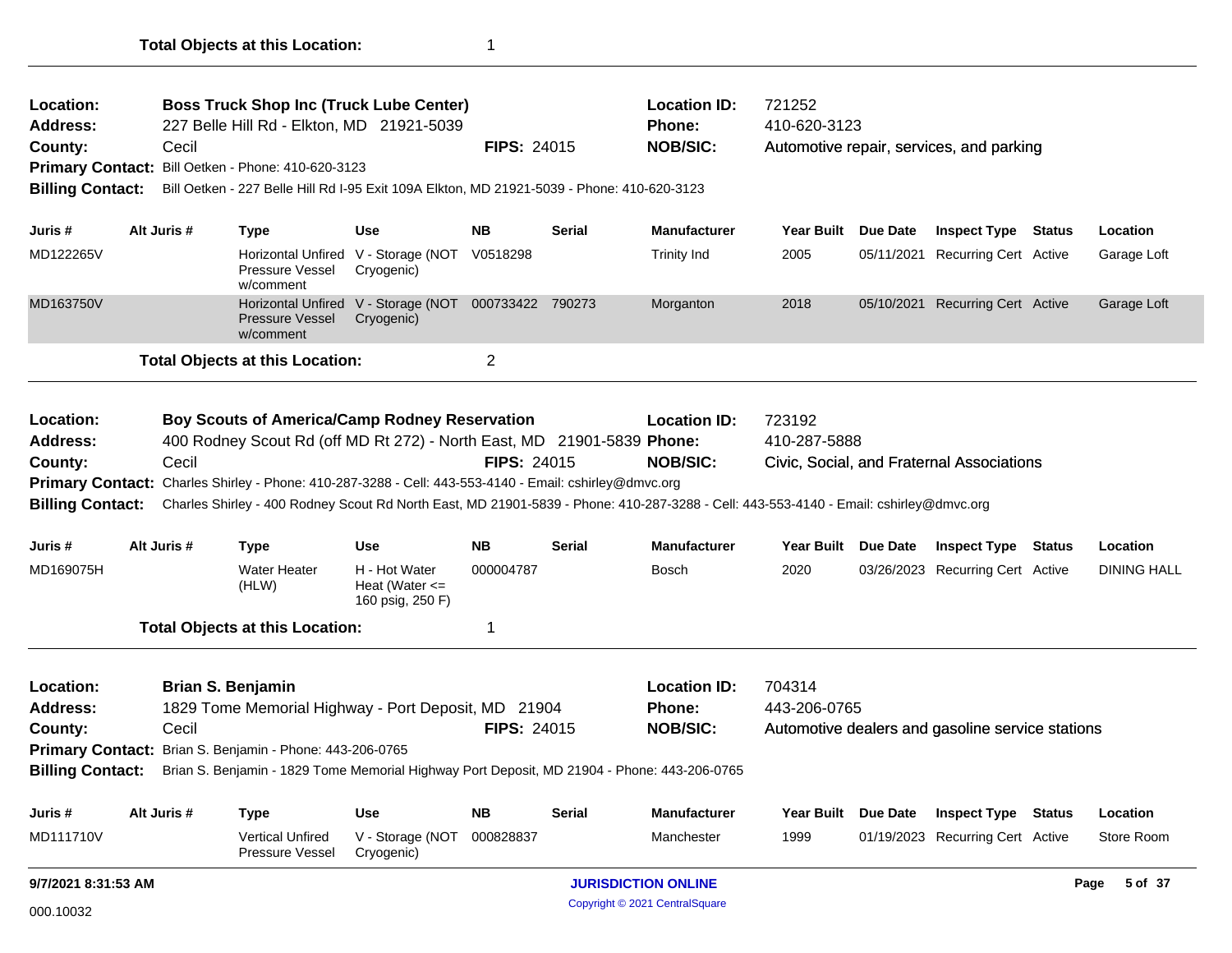| Juris #                 | Alt Juris #                            | Type<br>w/comment                                              | <b>Use</b>                                                                  | <b>NB</b>          | Serial        | <b>Manufacturer</b>                                                                                                     | Year Built Due Date               | <b>Inspect Type Status</b>       | Location            |
|-------------------------|----------------------------------------|----------------------------------------------------------------|-----------------------------------------------------------------------------|--------------------|---------------|-------------------------------------------------------------------------------------------------------------------------|-----------------------------------|----------------------------------|---------------------|
| MD144470H               |                                        | Cast Iron                                                      | H - Hot Water<br>Heat (Water $\leq$<br>160 psig, 250 F)                     | 000055092          | 55092         | Thermo Dynamics                                                                                                         | 2012                              | 01/19/2023 Recurring Cert Active | Store Room          |
|                         |                                        | <b>Total Objects at this Location:</b>                         |                                                                             | $\overline{2}$     |               |                                                                                                                         |                                   |                                  |                     |
| Location:               |                                        | <b>Brilliance Auto Wash</b>                                    |                                                                             |                    |               | <b>Location ID:</b>                                                                                                     | 1953055                           |                                  |                     |
| <b>Address:</b>         |                                        |                                                                | 875 E Pulaski Hwy - Elkton, MD 21921-6301                                   |                    |               | Phone:                                                                                                                  | 508-579-8488                      |                                  |                     |
| County:                 | Cecil                                  |                                                                |                                                                             | <b>FIPS: 24015</b> |               | <b>NOB/SIC:</b>                                                                                                         | Carwashes                         |                                  |                     |
|                         |                                        | Primary Contact: Jody Driver - Phone: 508-579-8488             |                                                                             |                    |               |                                                                                                                         |                                   |                                  |                     |
| <b>Billing Contact:</b> |                                        |                                                                | Jody Driver - 875 E Pulaski Hwy Elkton, MD 21921-6301 - Phone: 508-579-8488 |                    |               |                                                                                                                         |                                   |                                  |                     |
| Juris #                 | Alt Juris #                            | <b>Type</b>                                                    | Use                                                                         | <b>NB</b>          | <b>Serial</b> | <b>Manufacturer</b>                                                                                                     | Year Built Due Date               | <b>Inspect Type Status</b>       | Location            |
| MD135228V               |                                        | <b>Vertical Unfired</b><br>Pressure Vessel<br>w/comment        | V - Storage (NOT<br>Cryogenic)                                              | 001540108          |               | Campbell Hausfield                                                                                                      | 2008                              | 06/13/2022 Recurring Cert Active | <b>Control Room</b> |
|                         |                                        | <b>Total Objects at this Location:</b>                         |                                                                             | 1                  |               |                                                                                                                         |                                   |                                  |                     |
| Location:               |                                        | <b>Chesapeake Inn (Arc3)</b>                                   |                                                                             |                    |               | <b>Location ID:</b>                                                                                                     | 3905531                           |                                  |                     |
| <b>Address:</b>         |                                        |                                                                | 605 2nd St - Chesapeake City, MD 21915-1220                                 |                    |               | <b>Phone:</b>                                                                                                           |                                   |                                  |                     |
| County:                 | Cecil                                  |                                                                |                                                                             | <b>FIPS: 24015</b> |               | <b>NOB/SIC:</b>                                                                                                         | <b>Eating and Drinking Places</b> |                                  |                     |
|                         | Primary Contact: Chesapeake Inn (Arc3) |                                                                |                                                                             |                    |               |                                                                                                                         |                                   |                                  |                     |
| <b>Billing Contact:</b> |                                        |                                                                |                                                                             |                    |               | Charlie Patterson - PO Box 26269 Richmond, VA 23260-6269 - Phone: 804-644-4521 - Email: charlie.patterson@arc3gases.com |                                   |                                  |                     |
| Juris #                 | Alt Juris #                            | <b>Type</b>                                                    | Use                                                                         | <b>NB</b>          | <b>Serial</b> | <b>Manufacturer</b>                                                                                                     | Year Built Due Date               | <b>Inspect Type Status</b>       | Location            |
| MD161210V               |                                        | <b>Vertical Unfired</b><br>Pressure Vessel<br>w/comment        | V - Storage (NOT<br>Cryogenic)                                              | 000051417          |               | Taylor                                                                                                                  | 2000                              | 09/04/2022 Recurring Cert Active | Tiki Hut            |
| MD165433V               |                                        | <b>Vertical Unfired</b><br><b>Pressure Vessel</b><br>w/comment | V - Storage<br>(Cryogenic)                                                  | 000280550          |               | <b>CHART</b>                                                                                                            | 2015                              | 09/04/2022 Recurring Cert Active | <b>Basement</b>     |
|                         |                                        | <b>Total Objects at this Location:</b>                         |                                                                             | $\overline{2}$     |               |                                                                                                                         |                                   |                                  |                     |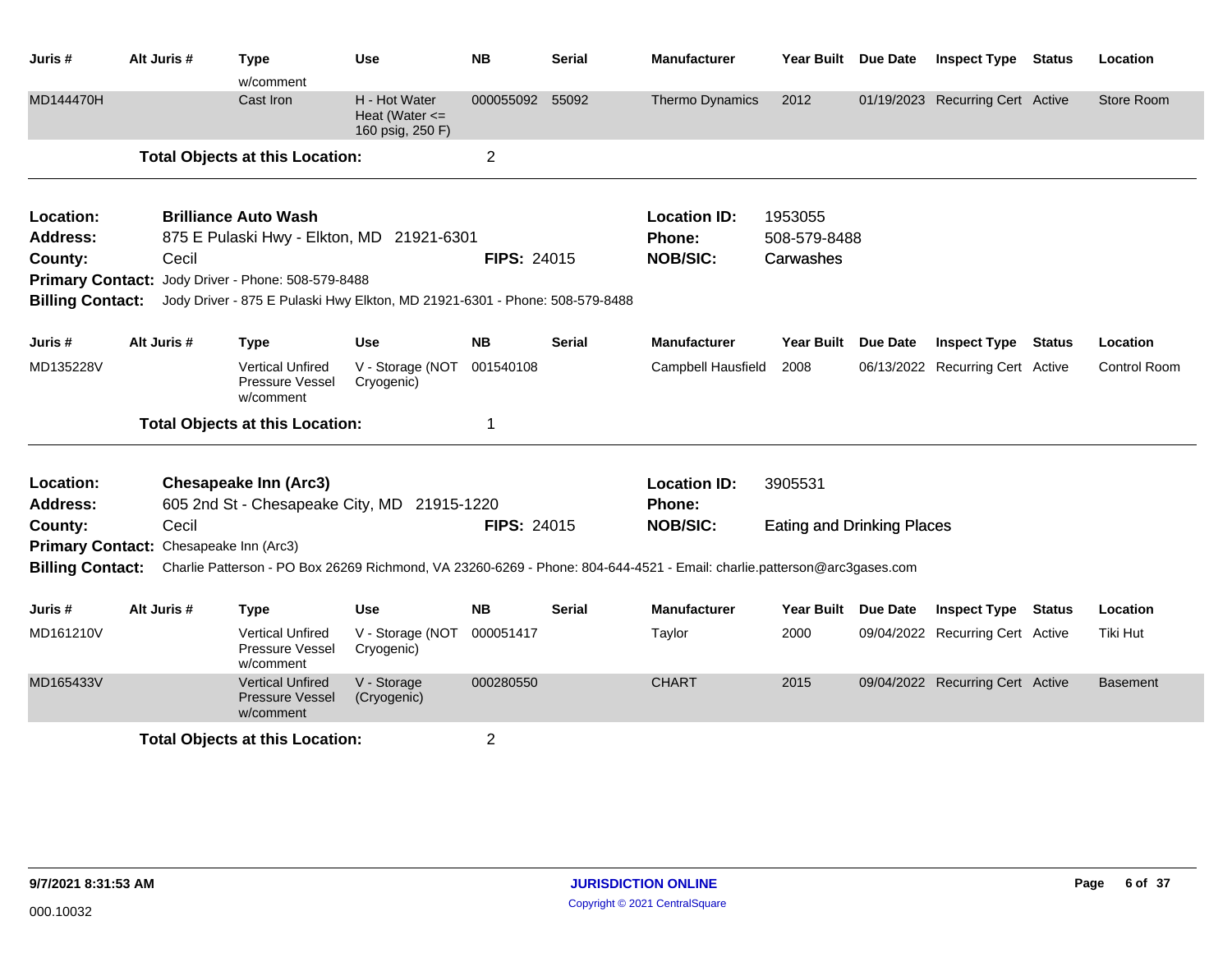| Location:<br><b>Chick-Fil-A 2491 (Arc3)</b><br>1100 E Pulaski Hwy - Elkton, MD 21921-2167<br>Address:<br>County:<br>Cecil |                                                                                                                                                                                                                                                                                                                                                                                                                                                                                                                                                                                                                                                                                                        |             |                                                         |                                                                                 |                    |               | <b>Location ID:</b><br>Phone:        | 3905536                           |                 |                                  |        |             |
|---------------------------------------------------------------------------------------------------------------------------|--------------------------------------------------------------------------------------------------------------------------------------------------------------------------------------------------------------------------------------------------------------------------------------------------------------------------------------------------------------------------------------------------------------------------------------------------------------------------------------------------------------------------------------------------------------------------------------------------------------------------------------------------------------------------------------------------------|-------------|---------------------------------------------------------|---------------------------------------------------------------------------------|--------------------|---------------|--------------------------------------|-----------------------------------|-----------------|----------------------------------|--------|-------------|
|                                                                                                                           |                                                                                                                                                                                                                                                                                                                                                                                                                                                                                                                                                                                                                                                                                                        |             |                                                         |                                                                                 |                    |               | <b>NOB/SIC:</b>                      |                                   |                 |                                  |        |             |
|                                                                                                                           |                                                                                                                                                                                                                                                                                                                                                                                                                                                                                                                                                                                                                                                                                                        |             |                                                         |                                                                                 |                    |               |                                      |                                   |                 |                                  |        |             |
| <b>Billing Contact:</b>                                                                                                   | <b>FIPS: 24015</b><br><b>Eating and Drinking Places</b><br>Primary Contact: Chick-Fil-A 2491 (Arc3)<br>Charlie Patterson - PO Box 26269 Richmond, VA 23260-6269 - Phone: 804-644-4521 - Email: charlie.patterson@arc3gases.com<br>Alt Juris #<br><b>NB</b><br><b>Serial</b><br><b>Manufacturer</b><br>Year Built Due Date<br><b>Type</b><br><b>Use</b><br><b>CHART</b><br>V - Storage (NOT<br>000202217<br>2009<br><b>Vertical Unfired</b><br>10/01/2022 Recurring Cert Active<br>Pressure Vessel<br>Cryogenic)<br>w/comment<br>1<br><b>Total Objects at this Location:</b><br><b>Location ID:</b><br>707348<br><b>Clean Enterprises</b><br>235 E Main St - Rising Sun, MD 21911-1657<br><b>Phone:</b> |             |                                                         |                                                                                 |                    |               |                                      |                                   |                 |                                  |        |             |
| Juris #                                                                                                                   |                                                                                                                                                                                                                                                                                                                                                                                                                                                                                                                                                                                                                                                                                                        |             |                                                         |                                                                                 |                    |               |                                      |                                   |                 | <b>Inspect Type Status</b>       |        | Location    |
| MD161233V                                                                                                                 |                                                                                                                                                                                                                                                                                                                                                                                                                                                                                                                                                                                                                                                                                                        |             |                                                         |                                                                                 |                    |               |                                      |                                   |                 |                                  |        | Store Room  |
|                                                                                                                           |                                                                                                                                                                                                                                                                                                                                                                                                                                                                                                                                                                                                                                                                                                        |             |                                                         |                                                                                 |                    |               |                                      |                                   |                 |                                  |        |             |
| Location:                                                                                                                 |                                                                                                                                                                                                                                                                                                                                                                                                                                                                                                                                                                                                                                                                                                        |             |                                                         |                                                                                 |                    |               |                                      |                                   |                 |                                  |        |             |
| <b>Address:</b>                                                                                                           |                                                                                                                                                                                                                                                                                                                                                                                                                                                                                                                                                                                                                                                                                                        |             |                                                         |                                                                                 |                    |               |                                      |                                   |                 |                                  |        |             |
| County:                                                                                                                   |                                                                                                                                                                                                                                                                                                                                                                                                                                                                                                                                                                                                                                                                                                        | Cecil       |                                                         |                                                                                 | <b>FIPS: 24015</b> |               | <b>NOB/SIC:</b>                      | Manufacturing Industries, NEC     |                 |                                  |        |             |
|                                                                                                                           | Primary Contact: Clean Enterprises - Phone: 410-658-5333/717-786-2643                                                                                                                                                                                                                                                                                                                                                                                                                                                                                                                                                                                                                                  |             |                                                         |                                                                                 |                    |               |                                      |                                   |                 |                                  |        |             |
| <b>Billing Contact:</b>                                                                                                   | - PO Box 664 Quarryville, PA 17566-0664 - Phone: 410-658-5333/717-786-2643                                                                                                                                                                                                                                                                                                                                                                                                                                                                                                                                                                                                                             |             |                                                         |                                                                                 |                    |               |                                      |                                   |                 |                                  |        |             |
| Juris #                                                                                                                   |                                                                                                                                                                                                                                                                                                                                                                                                                                                                                                                                                                                                                                                                                                        | Alt Juris # | <b>Type</b>                                             | <b>Use</b>                                                                      | <b>NB</b>          | <b>Serial</b> | <b>Manufacturer</b>                  | <b>Year Built</b>                 | <b>Due Date</b> | <b>Inspect Type Status</b>       |        | Location    |
| MD169058H                                                                                                                 |                                                                                                                                                                                                                                                                                                                                                                                                                                                                                                                                                                                                                                                                                                        |             | <b>Water Heater</b><br>(HLW)                            | H - Hot Water<br>Supply (Water <=<br>160 psig, 210 F)                           | 000012532          |               | <b>VALMEX</b>                        | 2020                              |                 | 03/17/2023 Recurring Cert Active |        | LAUNDROMAT  |
| MD169059H                                                                                                                 |                                                                                                                                                                                                                                                                                                                                                                                                                                                                                                                                                                                                                                                                                                        |             | <b>Water Heater</b><br>(HLW)                            | H - Hot Water<br>Supply (Water <=<br>160 psig, 210 F)                           | 000012658          |               | <b>VALMEX</b>                        | 2020                              |                 | 03/17/2023 Recurring Cert Active |        | LAUNDROMAT  |
|                                                                                                                           |                                                                                                                                                                                                                                                                                                                                                                                                                                                                                                                                                                                                                                                                                                        |             | <b>Total Objects at this Location:</b>                  |                                                                                 | $\overline{c}$     |               |                                      |                                   |                 |                                  |        |             |
| Location:<br>Address:                                                                                                     |                                                                                                                                                                                                                                                                                                                                                                                                                                                                                                                                                                                                                                                                                                        |             | <b>Community Fire Co. of Rising Sun</b>                 | 300 Joseph Biggs Memorial Hwy - Rising Sun, MD 21911-2245                       |                    |               | <b>Location ID:</b><br><b>Phone:</b> | 707718                            |                 |                                  |        |             |
| County:                                                                                                                   |                                                                                                                                                                                                                                                                                                                                                                                                                                                                                                                                                                                                                                                                                                        | Cecil       |                                                         |                                                                                 | FIPS: 24015        |               | <b>NOB/SIC:</b>                      | Justice, public order, and safety |                 |                                  |        |             |
|                                                                                                                           |                                                                                                                                                                                                                                                                                                                                                                                                                                                                                                                                                                                                                                                                                                        |             | Primary Contact: Karl Reichenbach - Phone: 410-658-4297 |                                                                                 |                    |               |                                      |                                   |                 |                                  |        |             |
| <b>Billing Contact:</b>                                                                                                   |                                                                                                                                                                                                                                                                                                                                                                                                                                                                                                                                                                                                                                                                                                        |             |                                                         | Karl Reichenbach - 36 Porter Rd North East, MD 21901-1539 - Phone: 410-658-4297 |                    |               |                                      |                                   |                 |                                  |        |             |
| Juris #                                                                                                                   |                                                                                                                                                                                                                                                                                                                                                                                                                                                                                                                                                                                                                                                                                                        | Alt Juris # | <b>Type</b>                                             | <b>Use</b>                                                                      | <b>NB</b>          | <b>Serial</b> | <b>Manufacturer</b>                  | Year Built Due Date               |                 | <b>Inspect Type</b>              | Status | Location    |
| MD169026H                                                                                                                 |                                                                                                                                                                                                                                                                                                                                                                                                                                                                                                                                                                                                                                                                                                        |             | Cast Iron                                               | H - Hot Water<br>Heat (Water $\leq$<br>160 psig, 250 F)                         | <b>CI</b>          |               | Weil-McLain                          | 2020                              |                 | 04/01/2023 Recurring Cert Active |        | <b>BLRM</b> |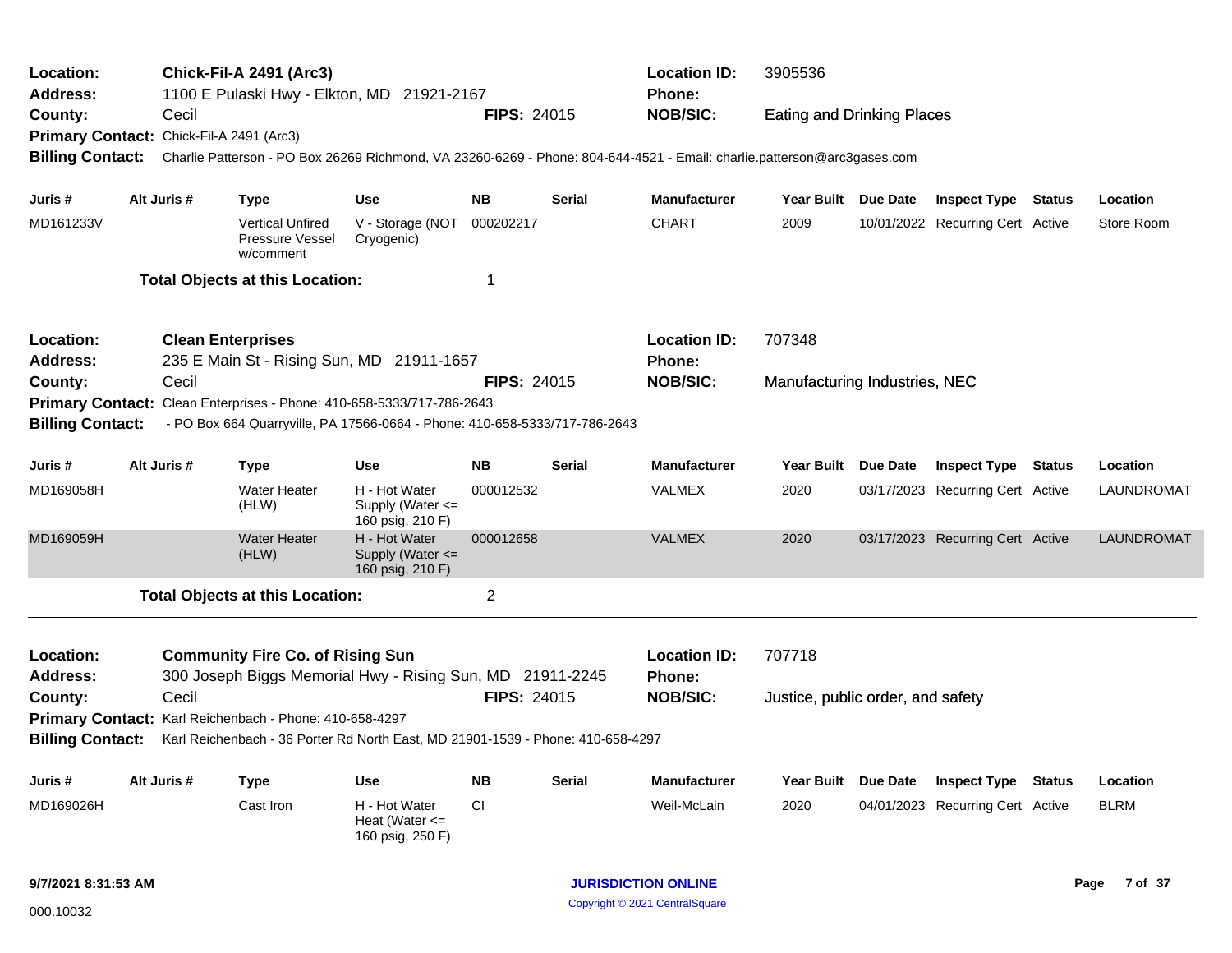| Location:       | <b>Delaware Express Co</b>                                                                 |                    | <b>Location ID:</b> | 708770                                           |
|-----------------|--------------------------------------------------------------------------------------------|--------------------|---------------------|--------------------------------------------------|
| <b>Address:</b> | 802 Elkton Blvd - Elkton, MD 21921-5324                                                    |                    | <b>Phone:</b>       |                                                  |
| County:         | Cecil                                                                                      | <b>FIPS: 24015</b> | NOB/SIC:            | Automotive dealers and gasoline service stations |
|                 | Primary Contact: Michael Dailey - Phone: 410-398-1733 - Email: mdailey@delawareexpress.com |                    |                     |                                                  |
| $\mathbf{r}$    | $\overline{a}$                                                                             |                    |                     |                                                  |

**Billing Contact:** - 802 Elkton Blvd Elkton, MD 21921-5324 - Phone: 410-398-1733 - Email: rjwintner@delawareexpress.com

| Juris #   | Alt Juris # | Type                                                           | Use                              | <b>NB</b> | <b>Serial</b> | <b>Manufacturer</b> | <b>Year Built</b> | <b>Due Date</b> | <b>Inspect Type</b>              | Status | Location                  |
|-----------|-------------|----------------------------------------------------------------|----------------------------------|-----------|---------------|---------------------|-------------------|-----------------|----------------------------------|--------|---------------------------|
| MD087845H |             | <b>Vertical Fire Tube</b>                                      | O - Other (Blr<br>Use) w/comment | 000072399 |               | Fulton              | 1995              | 11/19/2021      | Recurring Cert Active            |        | <b>Water Trmt</b><br>Room |
| MD090944V |             | <b>Vertical Unfired</b><br><b>Pressure Vessel</b><br>w/comment | V - Storage (NOT<br>Cryogenic)   | 000097838 |               | Manchester          | 1993              |                 | 05/26/2022 Recurring Cert Active |        | shop                      |
| MD142248V |             | <b>Vertical Unfired</b><br><b>Pressure Vessel</b><br>w/comment | V - Storage (NOT<br>Cryogenic)   | 000654458 |               | Steel Fab           | 2011              |                 | 05/26/2023 Recurring Cert Active |        | Shop Floor (3rd<br>Bay)   |
| MD169604V |             | <b>Vertical Unfired</b><br><b>Pressure Vessel</b><br>w/comment | V - Storage (NOT<br>Cryogenic)   | 000757396 | 845366        | Morganton           | 2018              |                 | 06/02/2023 Recurring Cert Active |        | 6th Bay                   |
|           |             | <b>Total Objects at this Location:</b>                         |                                  |           |               |                     |                   |                 |                                  |        |                           |

| <b>Location:</b>        | <b>Elkton Presbyterian Church</b>                                                                                                              |                    | <b>Location ID:</b> | 4062891      |
|-------------------------|------------------------------------------------------------------------------------------------------------------------------------------------|--------------------|---------------------|--------------|
| <b>Address:</b>         | 209 E Main St - Elkton, MD 21921-5717                                                                                                          |                    | <b>Phone:</b>       | 410-398-4636 |
| County:                 | Cecil                                                                                                                                          | <b>FIPS: 24015</b> | <b>NOB/SIC:</b>     |              |
|                         | Primary Contact: Dan Gorman - Phone: 410-398-4636 Tues.-Fri. 9a-3p - Cell: 610-574-1980 - Email: epctreas2017@outlook.com                      |                    |                     |              |
| <b>Billing Contact:</b> | Dan Gorman - 209 E Main St Elkton, MD 21921-5717 - Phone: 410-398-4636 Tues.-Fri. 9a-3p - Cell: 610-574-1980 - Email: epctreas2017@outlook.com |                    |                     |              |

| Juris #   | Alt Juris # | Type                                   | Use                                      | <b>NB</b> | <b>Serial</b> | <b>Manufacturer</b> | Year Built | <b>Due Date</b> | <b>Inspect Type Status</b>       | Location    |
|-----------|-------------|----------------------------------------|------------------------------------------|-----------|---------------|---------------------|------------|-----------------|----------------------------------|-------------|
| MD170653H |             | Other w/comment H - Hot Water          | Supply (Water $\leq$<br>160 psig, 210 F) |           | 65792209      | <b>Burnham</b>      | 2021       |                 | 08/31/2023 Recurring Cert Active | Boiler room |
|           |             | <b>Total Objects at this Location:</b> |                                          |           |               |                     |            |                 |                                  |             |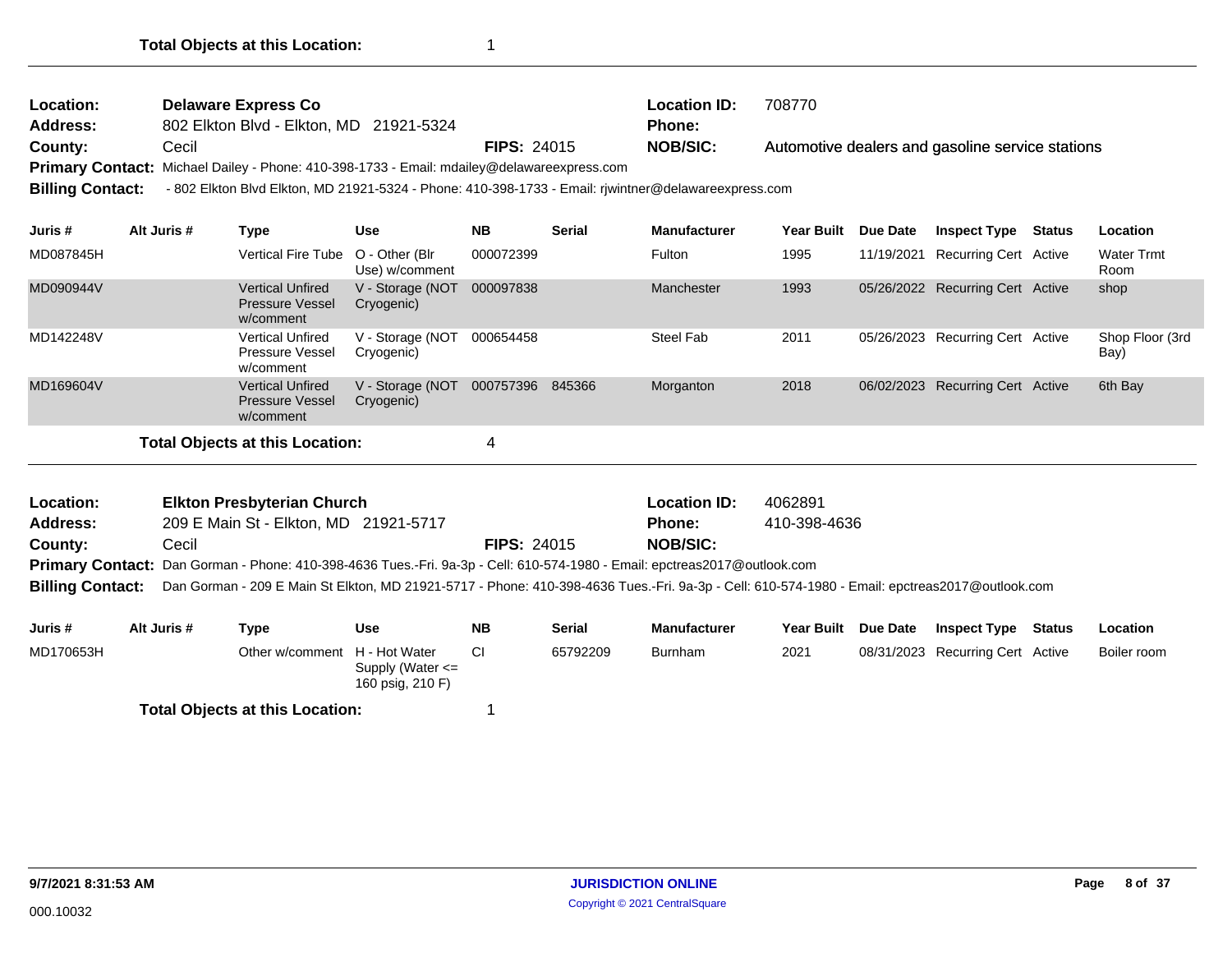| Location:<br><b>Address:</b> |                                                                                                                                                                                                                                             |                  | <b>Fast Eddie's Pit Beef (Arc3)</b>                            | 10 Montgomery Dr - North East, MD 21901-3815              |                    |               | <b>Location ID:</b><br>Phone: | 3905568<br><b>Eating and Drinking Places</b><br>Charlie Patterson - PO Box 26269 Richmond, VA 23260-6269 - Phone: 804-644-4521 - Email: charlie.patterson@arc3gases.com<br>Year Built Due Date<br><b>Inspect Type Status</b><br>2001<br>10/02/2022 Recurring Cert Active<br>720889<br>410-392-4307<br>Miscellaneous retail<br>Year Built Due Date<br><b>Inspect Type Status</b><br>2008<br>09/14/2022 Recurring Cert Active<br>2008<br>09/14/2022 Recurring Cert Active<br>Room<br>710869 |  |                                        |        |                        |
|------------------------------|---------------------------------------------------------------------------------------------------------------------------------------------------------------------------------------------------------------------------------------------|------------------|----------------------------------------------------------------|-----------------------------------------------------------|--------------------|---------------|-------------------------------|-------------------------------------------------------------------------------------------------------------------------------------------------------------------------------------------------------------------------------------------------------------------------------------------------------------------------------------------------------------------------------------------------------------------------------------------------------------------------------------------|--|----------------------------------------|--------|------------------------|
| County:                      |                                                                                                                                                                                                                                             | Cecil            |                                                                |                                                           | <b>FIPS: 24015</b> |               | <b>NOB/SIC:</b>               |                                                                                                                                                                                                                                                                                                                                                                                                                                                                                           |  |                                        |        |                        |
|                              |                                                                                                                                                                                                                                             |                  | Primary Contact: Fast Eddie's Pit Beef (Arc3)                  |                                                           |                    |               |                               |                                                                                                                                                                                                                                                                                                                                                                                                                                                                                           |  |                                        |        |                        |
| <b>Billing Contact:</b>      |                                                                                                                                                                                                                                             |                  |                                                                |                                                           |                    |               |                               |                                                                                                                                                                                                                                                                                                                                                                                                                                                                                           |  |                                        |        |                        |
| Juris #                      |                                                                                                                                                                                                                                             | Alt Juris #      | <b>Type</b>                                                    | <b>Use</b>                                                | <b>NB</b>          | <b>Serial</b> | <b>Manufacturer</b>           |                                                                                                                                                                                                                                                                                                                                                                                                                                                                                           |  |                                        |        | Location               |
| MD161223V                    |                                                                                                                                                                                                                                             |                  | <b>Vertical Unfired</b><br>Pressure Vessel<br>w/comment        | V - Storage (NOT 000131466<br>Cryogenic)                  |                    |               | <b>CHART</b>                  |                                                                                                                                                                                                                                                                                                                                                                                                                                                                                           |  |                                        |        | Outside                |
|                              |                                                                                                                                                                                                                                             |                  | <b>Total Objects at this Location:</b>                         |                                                           | 1                  |               |                               |                                                                                                                                                                                                                                                                                                                                                                                                                                                                                           |  |                                        |        |                        |
| <b>Location:</b>             |                                                                                                                                                                                                                                             | Firestone - 01E6 |                                                                |                                                           |                    |               | <b>Location ID:</b>           |                                                                                                                                                                                                                                                                                                                                                                                                                                                                                           |  |                                        |        |                        |
| <b>Address:</b>              |                                                                                                                                                                                                                                             |                  |                                                                | 202 E Pulaski Hwy - Elkton, MD 21921-6431                 |                    |               | <b>Phone:</b>                 |                                                                                                                                                                                                                                                                                                                                                                                                                                                                                           |  |                                        |        |                        |
| County:                      |                                                                                                                                                                                                                                             | Cecil            |                                                                |                                                           | <b>FIPS: 24015</b> |               | <b>NOB/SIC:</b>               |                                                                                                                                                                                                                                                                                                                                                                                                                                                                                           |  |                                        |        |                        |
| <b>Billing Contact:</b>      | Primary Contact: Firestone - 01E6                                                                                                                                                                                                           |                  |                                                                |                                                           |                    |               |                               |                                                                                                                                                                                                                                                                                                                                                                                                                                                                                           |  |                                        |        |                        |
| Juris #                      |                                                                                                                                                                                                                                             | Alt Juris #      | Type                                                           | <b>Use</b>                                                | <b>NB</b>          | <b>Serial</b> | <b>Manufacturer</b>           |                                                                                                                                                                                                                                                                                                                                                                                                                                                                                           |  |                                        |        | Location               |
| MD130848V                    |                                                                                                                                                                                                                                             |                  | <b>Vertical Unfired</b><br><b>Pressure Vessel</b><br>w/comment | V - Storage (NOT 000959371<br>Cryogenic)                  |                    |               | Manchester                    |                                                                                                                                                                                                                                                                                                                                                                                                                                                                                           |  |                                        |        | Compressor<br>Attached |
| MD130849V                    |                                                                                                                                                                                                                                             |                  | <b>Vertical Unfired</b><br><b>Pressure Vessel</b><br>w/comment | V - Storage (NOT 000959358<br>Cryogenic)                  |                    |               | Manchester                    |                                                                                                                                                                                                                                                                                                                                                                                                                                                                                           |  |                                        |        | Compressor             |
|                              |                                                                                                                                                                                                                                             |                  | <b>Total Objects at this Location:</b>                         |                                                           | 2                  |               |                               |                                                                                                                                                                                                                                                                                                                                                                                                                                                                                           |  |                                        |        |                        |
| Location:                    |                                                                                                                                                                                                                                             | Flying J         |                                                                |                                                           |                    |               | <b>Location ID:</b>           |                                                                                                                                                                                                                                                                                                                                                                                                                                                                                           |  |                                        |        |                        |
| <b>Address:</b>              |                                                                                                                                                                                                                                             |                  | 1 Center Dr - North East, MD 21901-2442                        |                                                           |                    |               | <b>Phone:</b>                 |                                                                                                                                                                                                                                                                                                                                                                                                                                                                                           |  |                                        |        |                        |
| County:                      |                                                                                                                                                                                                                                             | Cecil            |                                                                |                                                           | <b>FIPS: 24015</b> |               | <b>NOB/SIC:</b>               |                                                                                                                                                                                                                                                                                                                                                                                                                                                                                           |  | Miscellaneous manufacturing industries |        |                        |
| <b>Billing Contact:</b>      | Primary Contact: Peter Duncan - Phone: 410-287-7110 - Email: travelcenter.784@pilottravelcenters.com<br>Attn: Tax Dept - PO Box 10146 Knoxville, TN 37939-0146 - Phone: 865-588-7488 x 2533 - Email: accountspayable@pilottravelcenters.com |                  |                                                                |                                                           |                    |               |                               |                                                                                                                                                                                                                                                                                                                                                                                                                                                                                           |  |                                        |        |                        |
| Juris #                      |                                                                                                                                                                                                                                             | Alt Juris #      | <b>Type</b>                                                    | <b>Use</b>                                                | <b>NB</b>          | <b>Serial</b> | <b>Manufacturer</b>           | Year Built Due Date                                                                                                                                                                                                                                                                                                                                                                                                                                                                       |  | <b>Inspect Type</b>                    | Status | Location               |
| MD170656H                    | #1                                                                                                                                                                                                                                          |                  | <b>Water Heater</b><br>(HLW)                                   | H - Hot Water<br>Supply (Water $\leq$<br>160 psig, 250 F) | 000013297          |               | Intellihot                    | 2020                                                                                                                                                                                                                                                                                                                                                                                                                                                                                      |  | 08/31/2023 Recurring Cert Active       |        | <b>Heater Room</b>     |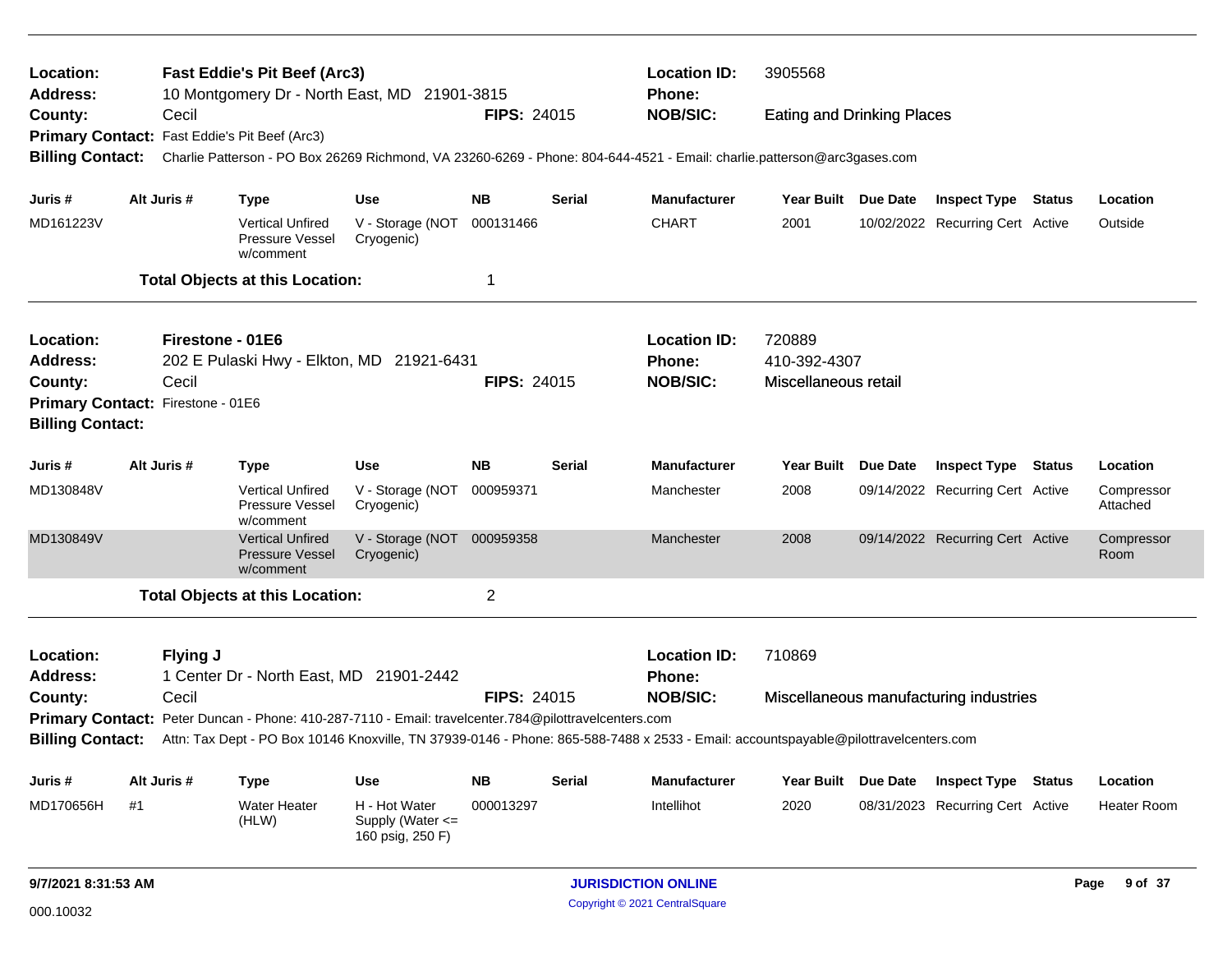| Juris #                                            | Alt Juris #                              | <b>Type</b>                                                                                              | <b>Use</b>                                                | <b>NB</b>          | <b>Serial</b> | <b>Manufacturer</b>                                                                                                     | Year Built                        | <b>Due Date</b> | <b>Inspect Type Status</b>       | Location                                    |
|----------------------------------------------------|------------------------------------------|----------------------------------------------------------------------------------------------------------|-----------------------------------------------------------|--------------------|---------------|-------------------------------------------------------------------------------------------------------------------------|-----------------------------------|-----------------|----------------------------------|---------------------------------------------|
| MD170657H                                          | #2                                       | <b>Water Heater</b><br>(HLW)                                                                             | H - Hot Water<br>Supply (Water $\leq$<br>160 psig, 250 F) | 000010049          |               | Intellihot                                                                                                              | 2020                              |                 | 08/31/2023 Recurring Cert Active | <b>Heater Room</b>                          |
| MD170658V                                          |                                          | <b>Vertical Unfired</b><br>Pressure Vessel<br>w/comment                                                  | V - Storage (NOT 002193874<br>Cryogenic)                  |                    |               | Manchester                                                                                                              | 2019                              |                 | 08/31/2023 Recurring Cert Active | <b>Heater Room</b>                          |
|                                                    |                                          | <b>Total Objects at this Location:</b>                                                                   |                                                           | 3                  |               |                                                                                                                         |                                   |                 |                                  |                                             |
| Location:<br><b>Address:</b>                       |                                          | <b>Girl Scouts Camp Conowingo</b><br>378 Bell Manor Rd - Conowingo, MD                                   |                                                           | 21918-1052         |               | <b>Location ID:</b><br>Phone:                                                                                           | 712088                            |                 |                                  |                                             |
| County:                                            | Cecil                                    |                                                                                                          |                                                           | <b>FIPS: 24015</b> |               | <b>NOB/SIC:</b>                                                                                                         | Membership Organizations, NEC     |                 |                                  |                                             |
| <b>Primary Contact:</b><br><b>Billing Contact:</b> |                                          | James Richardson - Phone: 410-358-9711<br>- 4806 Seton Dr Baltimore, MD 21215-3247 - Phone: 410-358-9711 |                                                           |                    |               |                                                                                                                         |                                   |                 |                                  |                                             |
| Juris #                                            | Alt Juris #                              | <b>Type</b>                                                                                              | Use                                                       | <b>NB</b>          | Serial        | <b>Manufacturer</b>                                                                                                     | Year Built Due Date               |                 | <b>Inspect Type Status</b>       | Location                                    |
| MD121903H                                          | CI                                       | Cast Iron                                                                                                | H - Steam Heat<br>(Steam $\le$ 15<br>psig)                | CI                 |               | Weil-McLain                                                                                                             | 2002                              |                 | 04/05/2022 Recurring Cert Active | <b>B</b> smt of Belle<br><b>Manor House</b> |
|                                                    |                                          | <b>Total Objects at this Location:</b>                                                                   |                                                           | 1                  |               |                                                                                                                         |                                   |                 |                                  |                                             |
| Location:                                          |                                          | Hardee's 1506260 (Arc3)                                                                                  |                                                           |                    |               | <b>Location ID:</b>                                                                                                     | 3905537                           |                 |                                  |                                             |
| <b>Address:</b>                                    |                                          | 881 E Pulaski Hwy - Elkton, MD 21921-6301                                                                |                                                           |                    |               | Phone:                                                                                                                  |                                   |                 |                                  |                                             |
| County:                                            | Cecil                                    |                                                                                                          |                                                           | <b>FIPS: 24015</b> |               | <b>NOB/SIC:</b>                                                                                                         | <b>Eating and Drinking Places</b> |                 |                                  |                                             |
| <b>Billing Contact:</b>                            | Primary Contact: Hardee's 1506260 (Arc3) |                                                                                                          |                                                           |                    |               | Charlie Patterson - PO Box 26269 Richmond, VA 23260-6269 - Phone: 804-644-4521 - Email: charlie.patterson@arc3gases.com |                                   |                 |                                  |                                             |
| Juris #                                            | Alt Juris #                              | <b>Type</b>                                                                                              | Use                                                       | <b>NB</b>          | Serial        | <b>Manufacturer</b>                                                                                                     | Year Built Due Date               |                 | <b>Inspect Type Status</b>       | Location                                    |
| MD161234V                                          |                                          | <b>Vertical Unfired</b><br>Pressure Vessel<br>w/comment                                                  | V - Storage (NOT<br>Cryogenic)                            | 000141379          |               | <b>CHART</b>                                                                                                            | 2002                              |                 | 10/01/2022 Recurring Cert Active | Kitchen                                     |
|                                                    |                                          | <b>Total Objects at this Location:</b>                                                                   |                                                           |                    |               |                                                                                                                         |                                   |                 |                                  |                                             |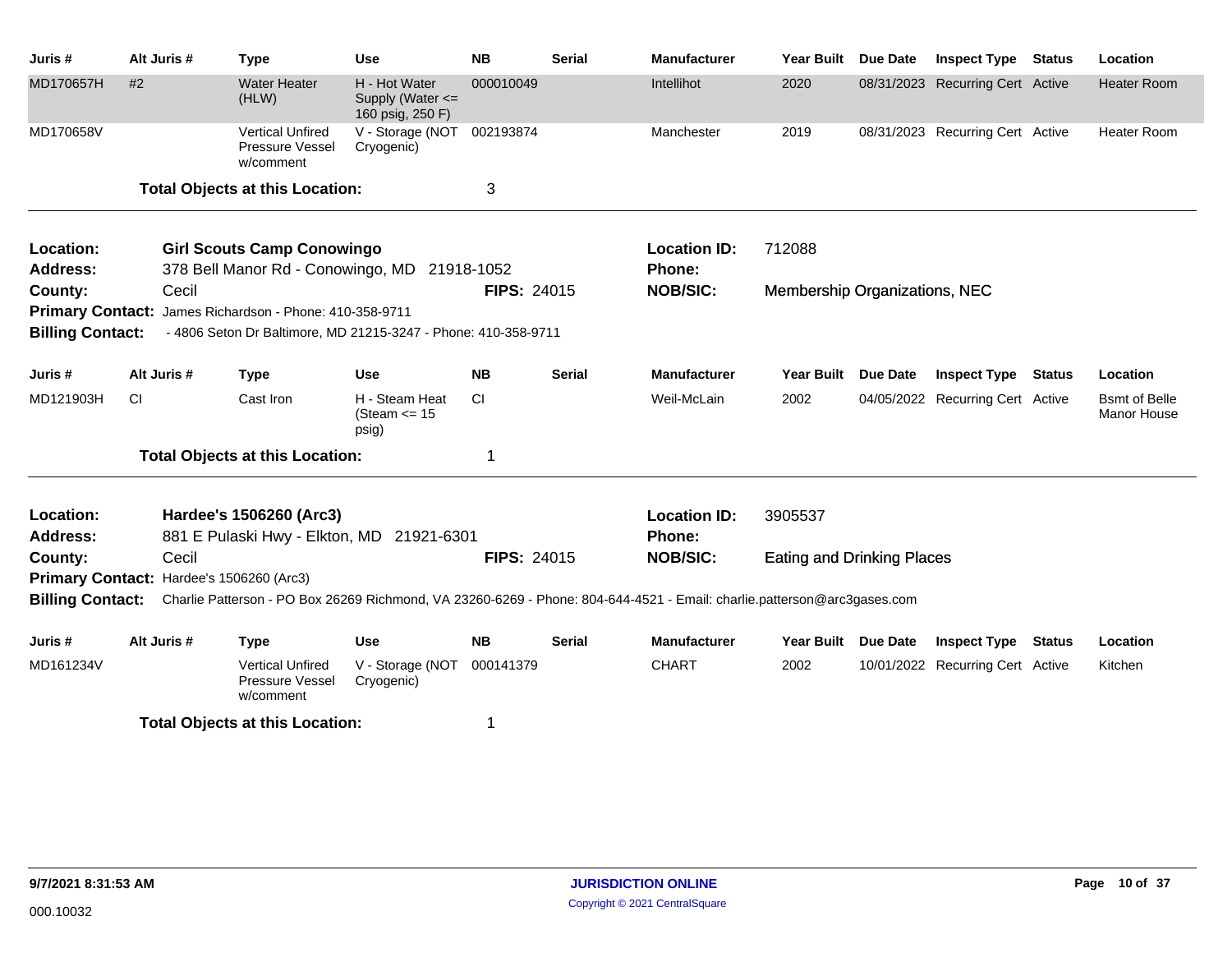| Location:<br><b>Address:</b><br>County:<br><b>Billing Contact:</b> | Cecil | Jacob Tome Institute | 581 Maryland Ave - North East, MD 21901-4029<br>Primary Contact: Rich Rand - Phone: 410-287-2050 - Email: rich.rand@tomeschool.org | <b>FIPS: 24015</b>                                      |                    | <b>Location ID:</b><br><b>Phone:</b><br><b>NOB/SIC:</b><br>Rich Rand - 581 S Maryland Ave North East, MD 21901-4029 - Phone: 410-287-2050 - Email: rich.rand@tomeschool.org | 714845<br>410-287-2050                                                                                                                                                                                                   |                   | Colleges, Universities, and Professional Schools |                                                         |               |                 |
|--------------------------------------------------------------------|-------|----------------------|------------------------------------------------------------------------------------------------------------------------------------|---------------------------------------------------------|--------------------|-----------------------------------------------------------------------------------------------------------------------------------------------------------------------------|--------------------------------------------------------------------------------------------------------------------------------------------------------------------------------------------------------------------------|-------------------|--------------------------------------------------|---------------------------------------------------------|---------------|-----------------|
| Juris #                                                            |       | Alt Juris #          | <b>Type</b>                                                                                                                        | <b>Use</b>                                              | <b>NB</b>          | <b>Serial</b>                                                                                                                                                               | <b>Manufacturer</b>                                                                                                                                                                                                      | <b>Year Built</b> | Due Date                                         | <b>Inspect Type</b>                                     | <b>Status</b> | Location        |
| MD013600H                                                          |       |                      | <b>Horizontal Fire</b><br>Tube                                                                                                     | H - Hot Water<br>Heat (Water $\leq$<br>160 psig, 250 F) | 000031577          |                                                                                                                                                                             | <b>Cleaver Brooks</b>                                                                                                                                                                                                    | 1973              |                                                  | 02/01/2022 Recurring Cert Active                        |               | <b>BLRM</b>     |
| MD013601H                                                          |       |                      | <b>Horizontal Fire</b><br>Tube                                                                                                     | H - Hot Water<br>Heat (Water $\leq$<br>160 psig, 250 F) | 000023313          |                                                                                                                                                                             | <b>Cleaver Brooks</b>                                                                                                                                                                                                    | 1970              |                                                  | 02/01/2022 Recurring Cert Active                        |               | <b>BLRM</b>     |
|                                                                    |       |                      | <b>Total Objects at this Location:</b>                                                                                             |                                                         | $\overline{2}$     |                                                                                                                                                                             |                                                                                                                                                                                                                          |                   |                                                  |                                                         |               |                 |
| Location:                                                          |       |                      | <b>Kitty Knight House Inn</b>                                                                                                      |                                                         |                    |                                                                                                                                                                             | <b>Location ID:</b>                                                                                                                                                                                                      | 715801            |                                                  |                                                         |               |                 |
| <b>Address:</b><br>County:                                         |       | Cecil                |                                                                                                                                    | 14028 Augustine Herman Hwy - Georgetown, MD 21930       | <b>FIPS: 24015</b> |                                                                                                                                                                             | <b>Phone:</b><br><b>NOB/SIC:</b>                                                                                                                                                                                         |                   |                                                  | Hotels, rooming houses, camps, and other lodging places |               |                 |
| <b>Primary Contact:</b><br><b>Billing Contact:</b>                 |       |                      |                                                                                                                                    |                                                         |                    |                                                                                                                                                                             | Ralph Hall - Phone: 410-648-5200 (410) 648-5905 - Cell: (410) 648-6448 - Email: sally.rifenburg@kittyknight.com<br>- PO Box 366 Georgetown, MD 21930-0366 - Phone: 410-648-5200 - Email: sally.rifenburg@kittyknight.com |                   |                                                  |                                                         |               |                 |
| Juris #                                                            |       | Alt Juris #          | <b>Type</b>                                                                                                                        | <b>Use</b>                                              | <b>NB</b>          | <b>Serial</b>                                                                                                                                                               | <b>Manufacturer</b>                                                                                                                                                                                                      | <b>Year Built</b> | Due Date                                         | <b>Inspect Type</b>                                     | <b>Status</b> | Location        |
| MD121936H                                                          | #3    |                      | Cast Iron                                                                                                                          | H - Hot Water<br>Heat (Water $\leq$<br>160 psig, 250 F) | СI                 |                                                                                                                                                                             | <b>Burnham</b>                                                                                                                                                                                                           | 2003              |                                                  | 01/31/2022 Recurring Cert Active                        |               | <b>BASEMENT</b> |
| MD121937H                                                          | #1    |                      | Cast Iron                                                                                                                          | H - Hot Water<br>Heat (Water $\leq$<br>160 psig, 250 F) | <b>CI</b>          |                                                                                                                                                                             | <b>Burnham</b>                                                                                                                                                                                                           | 2003              |                                                  | 01/31/2022 Recurring Cert Active                        |               | <b>BASEMENT</b> |
| MD121938H                                                          | #2    |                      | Cast Iron                                                                                                                          | H - Hot Water                                           | СI                 |                                                                                                                                                                             | <b>Burnham</b>                                                                                                                                                                                                           | 2003              |                                                  | 01/31/2022 Recurring Cert Active                        |               | <b>BASEMENT</b> |

Heat (Water <= 160 psig, 250 F)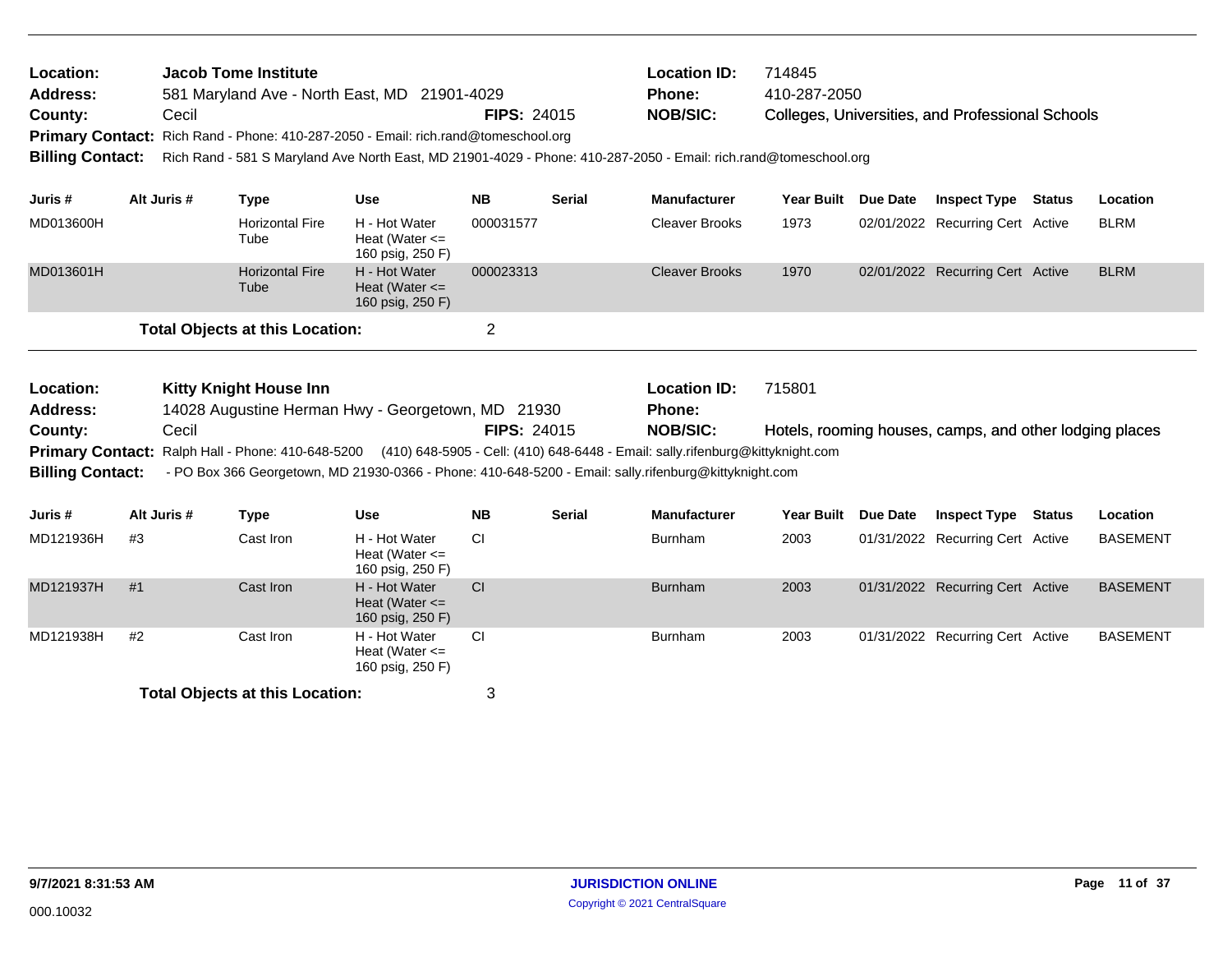| Location:<br><b>Address:</b> |                                                                                                               |             | <b>LGIT - Cecil County/Cherry Hill Water Plant</b><br>2115 Singerly Rd - Elkton, MD 21921-3612                         |                                                           |                    |                                                                                                                                                                                                                       | <b>Location ID:</b><br><b>Phone:</b> | 1884411             |  |                                               |  |                    |
|------------------------------|---------------------------------------------------------------------------------------------------------------|-------------|------------------------------------------------------------------------------------------------------------------------|-----------------------------------------------------------|--------------------|-----------------------------------------------------------------------------------------------------------------------------------------------------------------------------------------------------------------------|--------------------------------------|---------------------|--|-----------------------------------------------|--|--------------------|
| County:                      |                                                                                                               | Cecil       | Primary Contact: Nick Baffone - Cell: 443-309-0253 - Email: Nick.Baffone@ccdps.org                                     |                                                           | <b>FIPS: 24015</b> |                                                                                                                                                                                                                       | <b>NOB/SIC:</b>                      |                     |  | <b>Facilities Support Management Services</b> |  |                    |
| <b>Billing Contact:</b>      |                                                                                                               |             | Nick Baffone - 200 Chesapeake Blvd Ste 1300 Elkton, MD 21921-6678 - Cell: 443-309-0253 - Email: Nick Baffone@ccdps.org |                                                           |                    |                                                                                                                                                                                                                       |                                      |                     |  |                                               |  |                    |
| Juris #                      |                                                                                                               | Alt Juris # | <b>Type</b>                                                                                                            | <b>Use</b>                                                | NΒ                 | Serial                                                                                                                                                                                                                | <b>Manufacturer</b>                  | Year Built Due Date |  | <b>Inspect Type Status</b>                    |  | Location           |
| MD124633V                    | <b>CAT</b>                                                                                                    |             | Pressure Vessel<br>w/comment                                                                                           | Horizontal Unfired V - Storage (NOT<br>Cryogenic)         | 000061662          |                                                                                                                                                                                                                       | <b>Brunner</b>                       | 2001                |  | 02/11/2022 Recurring Cert Active              |  | <b>Blower Room</b> |
|                              |                                                                                                               |             | <b>Total Objects at this Location:</b>                                                                                 |                                                           | 1                  |                                                                                                                                                                                                                       |                                      |                     |  |                                               |  |                    |
| Location:<br><b>Address:</b> | <b>LGIT - Cecil County/Courthouse</b><br>129 E Main St - Elkton, MD 21921-5908<br>Cecil                       |             |                                                                                                                        |                                                           |                    |                                                                                                                                                                                                                       | <b>Location ID:</b><br><b>Phone:</b> | 706304              |  |                                               |  |                    |
| County:                      | Primary Contact: Nick Baffone - Cell: 443-309-0253 - Email: Nick.Baffone@ccdps.org<br><b>Billing Contact:</b> |             |                                                                                                                        |                                                           |                    | <b>NOB/SIC:</b><br><b>FIPS: 24015</b><br><b>Executive and Legislative Offices, Combined</b><br>Nick Baffone - 200 Chesapeake Blvd Ste 1300 Elkton, MD 21921-6678 - Cell: 443-309-0253 - Email: Nick.Baffone@ccdps.org |                                      |                     |  |                                               |  |                    |
| Juris #                      |                                                                                                               | Alt Juris # | <b>Type</b>                                                                                                            | Use                                                       | <b>NB</b>          | <b>Serial</b>                                                                                                                                                                                                         | <b>Manufacturer</b>                  | Year Built Due Date |  | <b>Inspect Type Status</b>                    |  | Location           |
| MD028156H                    |                                                                                                               |             | Cast Iron                                                                                                              | H - Steam Heat<br>(Steam $\le$ 15<br>psig)                | CI.                |                                                                                                                                                                                                                       | H B Smith                            | 1978                |  | 01/13/2022 Recurring Cert Active              |  | Boiler Room #1     |
| MD111661V                    |                                                                                                               |             | <b>Pressure Vessel</b><br>w/comment                                                                                    | Horizontal Unfired V - Storage (NOT<br>Cryogenic)         | 000869575          |                                                                                                                                                                                                                       | Melben                               | 2000                |  | 01/13/2022 Recurring Cert Active              |  | Boiler Room #2     |
| MD117395H                    | $\overline{1}$                                                                                                |             | Cast Iron                                                                                                              | H - Steam Heat<br>(Steam $\le$ 15<br>psig)                | CI.                | n2001-410                                                                                                                                                                                                             | H B Smith                            | 2001                |  | 01/13/2022 Recurring Cert Active              |  | Boiler Room #1     |
| MD142246H                    |                                                                                                               |             | <b>Horizontal Fire</b><br>Tube                                                                                         | H - Hot Water<br>Heat (Water $\leq$<br>160 psig, 250 F)   | 000149305          |                                                                                                                                                                                                                       | Columbia                             | 2010                |  | 01/13/2022 Recurring Cert Active              |  | $B$ Irm #2         |
| MD142247H                    |                                                                                                               |             | <b>Horizontal Fire</b><br>Tube                                                                                         | H - Hot Water<br>Heat (Water $\leq$<br>160 psig, 250 F)   | 000149605          |                                                                                                                                                                                                                       | Columbia                             | 2011                |  | 01/13/2022 Recurring Cert Active              |  | Blrm #2            |
| MD147096H                    |                                                                                                               |             | <b>Water Heater</b><br>(HLW)                                                                                           | H - Hot Water<br>Supply (Water $\leq$<br>160 psig, 210 F) | 000183248 183248   |                                                                                                                                                                                                                       | A O Smith                            | 2013                |  | 01/13/2022 Recurring Cert Active              |  | Boiler Room #2     |
|                              | <b>Total Objects at this Location:</b>                                                                        |             |                                                                                                                        |                                                           | 6                  |                                                                                                                                                                                                                       |                                      |                     |  |                                               |  |                    |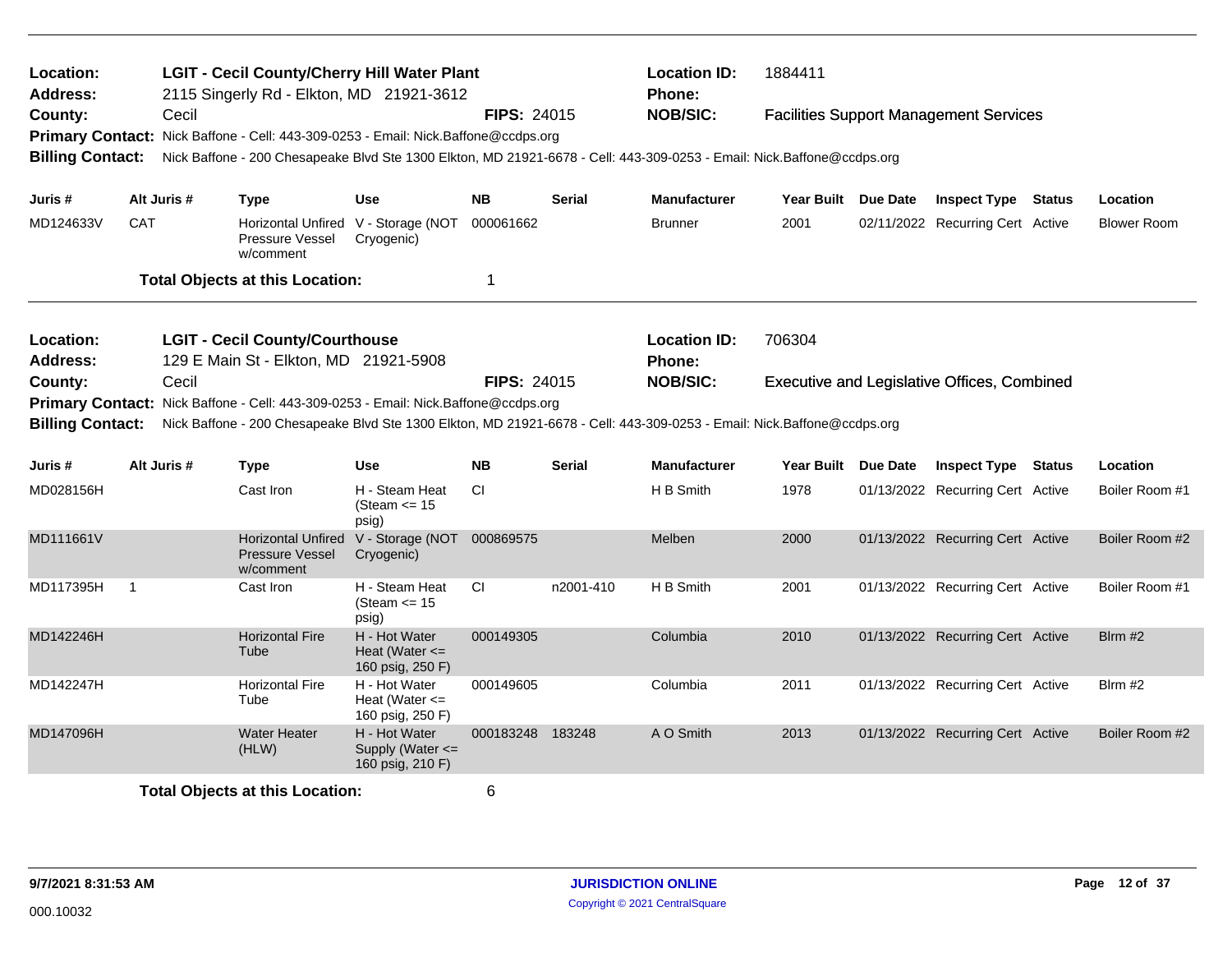| Location:<br>Address:   |    |             | <b>LGIT - Cecil County/Health Department</b><br>401 Bow St - Elkton, MD 21921-5501                                     |                                                         |                |               | <b>Location ID:</b><br>Phone: | 706311            |                 |                                        |                                |
|-------------------------|----|-------------|------------------------------------------------------------------------------------------------------------------------|---------------------------------------------------------|----------------|---------------|-------------------------------|-------------------|-----------------|----------------------------------------|--------------------------------|
| County:                 |    | Cecil       |                                                                                                                        |                                                         | FIPS: 24015    |               | <b>NOB/SIC:</b>               |                   |                 | Finance, taxation, and monetary policy |                                |
|                         |    |             | Primary Contact: Nick Baffone - Cell: 443-309-0253 - Email: Nick.Baffone@ccdps.org                                     |                                                         |                |               |                               |                   |                 |                                        |                                |
| <b>Billing Contact:</b> |    |             | Nick Baffone - 200 Chesapeake Blvd Ste 1300 Elkton, MD 21921-6678 - Cell: 443-309-0253 - Email: Nick.Baffone@ccdps.org |                                                         |                |               |                               |                   |                 |                                        |                                |
| Juris #                 |    | Alt Juris # | <b>Type</b>                                                                                                            | Use                                                     | <b>NB</b>      | Serial        | <b>Manufacturer</b>           | Year Built        | <b>Due Date</b> | <b>Inspect Type Status</b>             | Location                       |
| MD071028H               |    |             | Cast Iron                                                                                                              | H - Hot Water<br>Heat (Water $\leq$<br>160 psig, 250 F) | <b>CI</b>      | CP1621218     | Weil-McLain                   | 1990              |                 | 04/11/2022 Recurring Cert Active       | <b>Basement Boiler</b><br>Room |
| MD071029H               |    |             | Cast Iron                                                                                                              | H - Hot Water<br>Heat (Water $\leq$<br>160 psig, 250 F) | CI             | CP1621217     | Weil-McLain                   | 1990              |                 | 04/11/2022 Recurring Cert Active       | <b>Basement Boiler</b><br>Room |
|                         |    |             | <b>Total Objects at this Location:</b>                                                                                 |                                                         | $\overline{2}$ |               |                               |                   |                 |                                        |                                |
|                         |    |             |                                                                                                                        |                                                         |                |               |                               |                   |                 |                                        |                                |
| Location:               |    |             | <b>LGIT - Cecil County/Seneca Treatment Plant</b>                                                                      |                                                         |                |               | <b>Location ID:</b>           | 724588            |                 |                                        |                                |
| <b>Address:</b>         |    |             | 123 Carpenters Point Rd - Perryville, MD 21903-1219                                                                    |                                                         |                |               | Phone:                        |                   |                 |                                        |                                |
| County:                 |    | Cecil       |                                                                                                                        |                                                         | FIPS: 24015    |               | <b>NOB/SIC:</b>               |                   |                 | Finance, taxation, and monetary policy |                                |
|                         |    |             | Primary Contact: Nick Baffone - Cell: 443-309-0253 - Email: Nick.Baffone@ccdps.org                                     |                                                         |                |               |                               |                   |                 |                                        |                                |
| <b>Billing Contact:</b> |    |             | Nick Baffone - 200 Chesapeake Blvd Ste 1300 Elkton, MD 21921-6678 - Cell: 443-309-0253 - Email: Nick.Baffone@ccdps.org |                                                         |                |               |                               |                   |                 |                                        |                                |
| Juris #                 |    | Alt Juris # | <b>Type</b>                                                                                                            | <b>Use</b>                                              | <b>NB</b>      | <b>Serial</b> | <b>Manufacturer</b>           | <b>Year Built</b> | <b>Due Date</b> | <b>Inspect Type Status</b>             | Location                       |
| MD053778V               |    |             | <b>Vertical Unfired</b><br>Pressure Vessel<br>w/comment                                                                | V - Storage (NOT<br>Cryogenic)                          | 000035396      |               | Melben                        | 1982              |                 | 02/11/2022 Recurring Cert Active       | <b>Blower Room</b>             |
| MD160033V               |    |             | <b>Vertical Unfired</b><br>Pressure Vessel<br>w/comment                                                                | V - Storage (NOT 000399591<br>Cryogenic)                |                |               | Morganton                     | 2014              |                 | 01/24/2022 Recurring Cert Active       | Lime Silo                      |
| MD160034V               | #1 |             | <b>Horizontal Unfired</b><br>Pressure Vessel<br>w/comment                                                              | V - Storage (NOT 001514594<br>Cryogenic)                |                |               | Manchester Tank               | 2014              |                 | 01/24/2022 Recurring Cert Active       | Compressor<br>room 500         |
| MD160035V               | #2 |             | <b>Horizontal Unfired</b><br><b>Pressure Vessel</b><br>w/comment                                                       | V - Storage (NOT 001519041<br>Cryogenic)                |                |               | Manchester                    | 2014              |                 | 01/24/2022 Recurring Cert Active       | Compressor<br>room 500         |
|                         |    |             |                                                                                                                        |                                                         |                |               |                               |                   |                 |                                        |                                |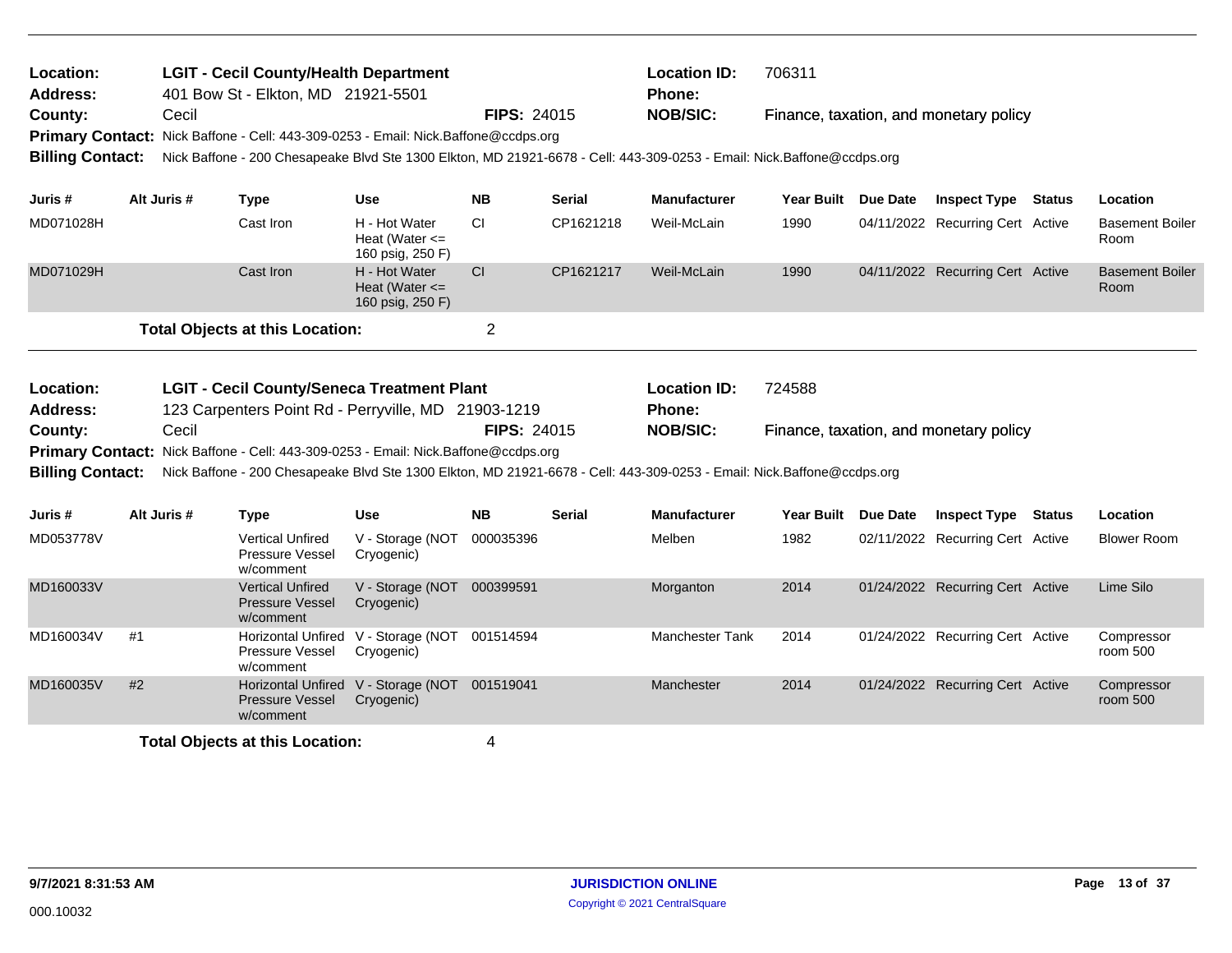| Location:<br><b>Address:</b> | <b>LGIT - Cecil County/Stemmers Run Transfer Station</b><br>45 Stemmers Run Rd - Earleville, MD 21919-2122 |                                                                                                                        |                                                   |                    |               |                     | <b>Location ID:</b><br>3476470         |  |                                        |               |                 |  |
|------------------------------|------------------------------------------------------------------------------------------------------------|------------------------------------------------------------------------------------------------------------------------|---------------------------------------------------|--------------------|---------------|---------------------|----------------------------------------|--|----------------------------------------|---------------|-----------------|--|
| County:                      | Cecil                                                                                                      |                                                                                                                        |                                                   | <b>FIPS: 24015</b> |               | <b>NOB/SIC:</b>     | <b>General Government, NEC</b>         |  |                                        |               |                 |  |
|                              |                                                                                                            | Primary Contact: Nick Baffone - Cell: 443-309-0253 - Email: Nick.Baffone@ccdps.org                                     |                                                   |                    |               |                     |                                        |  |                                        |               |                 |  |
| <b>Billing Contact:</b>      |                                                                                                            | Nick Baffone - 200 Chesapeake Blvd Ste 1300 Elkton, MD 21921-6678 - Cell: 443-309-0253 - Email: Nick.Baffone@ccdps.org |                                                   |                    |               |                     |                                        |  |                                        |               |                 |  |
| Juris #                      | Alt Juris #                                                                                                | <b>Type</b>                                                                                                            | <b>Use</b>                                        | <b>NB</b>          | <b>Serial</b> | <b>Manufacturer</b> | Year Built Due Date                    |  | <b>Inspect Type Status</b>             |               | Location        |  |
| MD151639V                    | $\mathbf{1}$                                                                                               | <b>Vertical Unfired</b><br>Pressure Vessel<br>w/comment                                                                | V - Storage (NOT<br>Cryogenic)                    | 001513105          |               | <b>CAMPBELL</b>     | 2008                                   |  | 02/09/2022 Recurring Cert Active       |               | <b>Basement</b> |  |
|                              |                                                                                                            | <b>Total Objects at this Location:</b>                                                                                 |                                                   | $\mathbf 1$        |               |                     |                                        |  |                                        |               |                 |  |
| Location:                    |                                                                                                            | <b>LGIT - Elkton Town of/ DPW</b>                                                                                      |                                                   |                    |               | <b>Location ID:</b> |                                        |  |                                        |               |                 |  |
| <b>Address:</b>              |                                                                                                            | 209 Blue Ball Ave - Elkton, MD 21921-5223                                                                              |                                                   |                    |               | Phone:              | 726906<br>410-392-6636                 |  |                                        |               |                 |  |
| County:                      | Cecil                                                                                                      |                                                                                                                        |                                                   | <b>FIPS: 24015</b> |               | <b>NOB/SIC:</b>     | Finance, taxation, and monetary policy |  |                                        |               |                 |  |
|                              |                                                                                                            | Primary Contact: Mark Turnbull - Phone: 410-392-6636 - Cell: 443-350-5971                                              |                                                   |                    |               |                     |                                        |  |                                        |               |                 |  |
| <b>Billing Contact:</b>      |                                                                                                            | Mark Turnbull - 209 Blue Ball Ave Elkton, MD 21921-5223 - Phone: 410-392-6636 - Cell: 443-350-5971                     |                                                   |                    |               |                     |                                        |  |                                        |               |                 |  |
|                              |                                                                                                            |                                                                                                                        |                                                   |                    |               |                     |                                        |  |                                        |               |                 |  |
| Juris #                      | Alt Juris #                                                                                                | <b>Type</b>                                                                                                            | <b>Use</b>                                        | <b>NB</b>          | <b>Serial</b> | <b>Manufacturer</b> | Year Built Due Date                    |  | <b>Inspect Type Status</b>             |               | Location        |  |
| MD160321V                    |                                                                                                            | Pressure Vessel<br>w/comment                                                                                           | Horizontal Unfired V - Storage (NOT<br>Cryogenic) | 000616097          |               | Morganton           | 2016                                   |  | 04/11/2022 Recurring Cert Active       |               | Shop            |  |
|                              |                                                                                                            | <b>Total Objects at this Location:</b>                                                                                 |                                                   | $\mathbf 1$        |               |                     |                                        |  |                                        |               |                 |  |
| Location:                    |                                                                                                            | <b>LGIT - Perryville Town/Waste Water Treatment Plant</b>                                                              |                                                   |                    |               | <b>Location ID:</b> | 728496                                 |  |                                        |               |                 |  |
| <b>Address:</b>              |                                                                                                            | 72 Ikea Way - Perryville, MD 21903-2805                                                                                |                                                   |                    |               | <b>Phone:</b>       | 410-642-6142                           |  |                                        |               |                 |  |
| County:                      | Cecil                                                                                                      |                                                                                                                        |                                                   | FIPS: 24015        |               | <b>NOB/SIC:</b>     |                                        |  | Finance, taxation, and monetary policy |               |                 |  |
|                              |                                                                                                            | Primary Contact: Aaron Ashford - Phone: 410-642-6142 - Cell: 443-309-7650                                              |                                                   |                    |               |                     |                                        |  |                                        |               |                 |  |
| <b>Billing Contact:</b>      |                                                                                                            | Aaron Ashford - PO Box 773 Perryville, MD 21903-0773 - Phone: 410-642-6142 - Cell: 443-309-7650                        |                                                   |                    |               |                     |                                        |  |                                        |               |                 |  |
| Juris #                      | Alt Juris #<br><b>NB</b><br><b>Type</b><br>Use<br>Serial                                                   |                                                                                                                        |                                                   |                    |               | <b>Manufacturer</b> | Year Built Due Date                    |  | <b>Inspect Type</b>                    | <b>Status</b> | Location        |  |
| MD148496V                    |                                                                                                            | <b>Vertical Unfired</b><br>Pressure Vessel<br>w/comment                                                                | V - Storage (NOT<br>Cryogenic)                    | 0002029            |               | Leiss               | 2010                                   |  | 03/23/2023 Recurring Cert Active       |               | Mech Room       |  |
|                              |                                                                                                            | <b>Total Objects at this Location:</b>                                                                                 |                                                   | 1                  |               |                     |                                        |  |                                        |               |                 |  |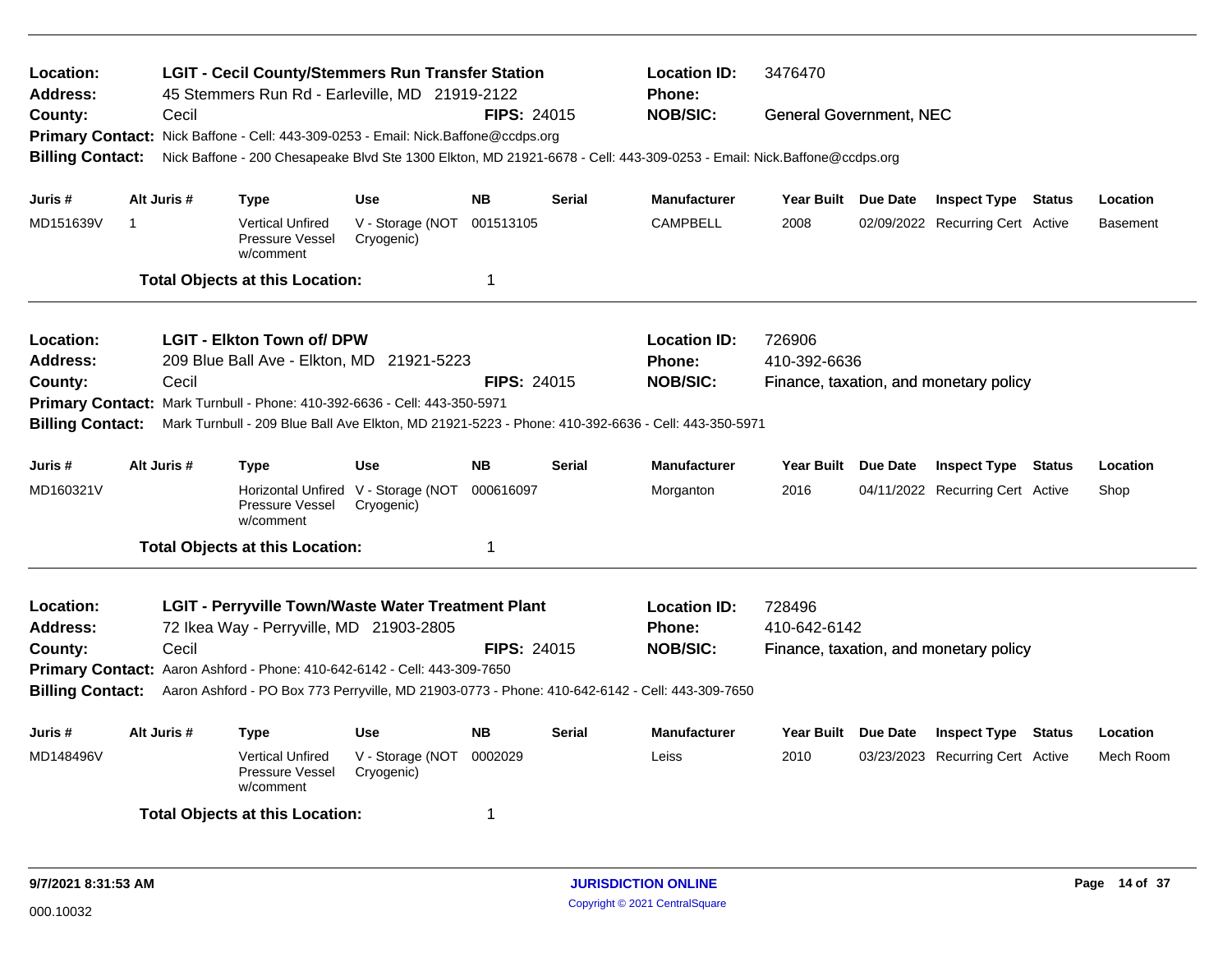## 81 Belvidere Rd - Perryville, MD 21903-2599 **County:** Cecil **Cecil Cecil NOB/SIC: PIPS:** 24015 **NOB/SIC: Primary Contact:** John Vaillainlcount **LIDL Regional Distribution Center-Perryville Location ID:** 3810997 **Address: Location: Phone:** 703-346-8522

**Billing Contact:** - 3500 S Clark St Arlington, VA 22202-4045 - Phone: 703-846-8522

| Juris #   | Alt Juris # | <b>Type</b>                                                    | <b>Use</b>                                              | <b>NB</b> | <b>Serial</b> | <b>Manufacturer</b>                     | <b>Year Built</b> | <b>Due Date</b> | <b>Inspect Type</b>              | <b>Status</b> | Location              |
|-----------|-------------|----------------------------------------------------------------|---------------------------------------------------------|-----------|---------------|-----------------------------------------|-------------------|-----------------|----------------------------------|---------------|-----------------------|
| MD160036H |             | <b>Water Heater</b><br>(HLW)                                   | H - Hot Water<br>Supply (Water <=<br>160 psig, 250 F)   | 000310263 |               | Lochinvar                               | 2017              |                 | 03/07/2022 Recurring Cert Active |               | Admin                 |
| MD160037V |             | <b>Vertical Unfired</b><br><b>Pressure Vessel</b><br>w/comment | V - Storage (NOT 001786306<br>Cryogenic)                |           |               | Manchester                              | 2017              |                 | 03/07/2022 Recurring Cert Active |               | Recycling             |
| MD160038H | #2          | <b>Horizontal Fire</b><br>Tube                                 | H - Hot Water<br>Heat (Water $\leq$<br>160 psig, 250 F) | 000000515 | 23475301009   | Riello                                  | 2016              |                 | 03/07/2022 Recurring Cert Active |               | <b>Boiler Rm</b>      |
| MD160039H | #1          | <b>Horizontal Fire</b><br>Tube                                 | H - Hot Water<br>Heat (Water $\leq$<br>160 psig, 250 F) | 000000499 | 23255275245   | Riello                                  | 2016              |                 | 03/07/2022 Recurring Cert Active |               | <b>Boiler Rm</b>      |
| MD160275V |             | <b>Vertical Unfired</b><br>Pressure Vessel<br>w/comment        | V - Storage<br>(Cryogenic)                              | 000019370 |               | <b>GEA</b>                              | 2017              |                 | 04/04/2022 Recurring Cert Active |               | Refigeration<br>Room  |
| MD160276V |             | <b>Vertical Unfired</b><br><b>Pressure Vessel</b><br>w/comment | V - Storage<br>(Cryogenic)                              | 000019716 |               | <b>GEA</b>                              | 2017              |                 | 04/04/2022 Recurring Cert Active |               | Refrigeration<br>Room |
| MD160277V |             | <b>Vertical Unfired</b><br>Pressure Vessel<br>w/comment        | V - Storage<br>(Cryogenic)                              | 000019724 |               | <b>GEA</b>                              | 2017              |                 | 04/04/2022 Recurring Cert Active |               | Refrigeration<br>Room |
| MD160278V |             | <b>Vertical Unfired</b><br><b>Pressure Vessel</b><br>w/comment | V - Storage<br>(Cryogenic)                              | 000019275 |               | <b>GEA</b>                              | 2017              |                 | 04/04/2022 Recurring Cert Active |               | Refrigeration<br>Room |
| MD160279V |             | <b>Vertical Unfired</b><br>Pressure Vessel<br>w/comment        | V - Storage<br>(Cryogenic)                              | 000019710 |               | <b>GEA</b>                              | 2017              |                 | 04/04/2022 Recurring Cert Active |               | Refrigeration<br>Room |
| MD160280V |             | <b>Vertical Unfired</b><br><b>Pressure Vessel</b><br>w/comment | V - Storage (NOT<br>Cryogenic)                          | 000019708 |               | <b>GEA</b>                              | 2017              |                 | 04/04/2022 Recurring Cert Active |               | Refrigeration<br>Room |
| MD160281V |             | <b>Vertical Unfired</b><br>Pressure Vessel<br>w/comment        | V - Storage (NOT<br>Cryogenic)                          | 000019711 |               | <b>GEA</b>                              | 2017              |                 | 04/04/2022 Recurring Cert Active |               | Refrigerant<br>Room   |
| MD160282V |             | <b>Vertical Unfired</b><br><b>Pressure Vessel</b><br>w/comment | V - Storage (NOT<br>Cryogenic)                          | 000019709 |               | GEA                                     | 2017              |                 | 04/04/2022 Recurring Cert Active |               | Refrigerant<br>Room   |
| MD160283V |             | <b>Horizontal Unfired</b><br>Pressure Vessel<br>w/comment      | V - Storage<br>(Cryogenic)                              | 000028487 | 51867         | <b>Refrigerator Valves</b><br>& Systems | 2016              |                 | 04/16/2022 Recurring Cert Active |               | Refrigeration<br>Room |

**9/7/2021 8:31:53 AM JURISDICTION ONLINE Page 15 of 37**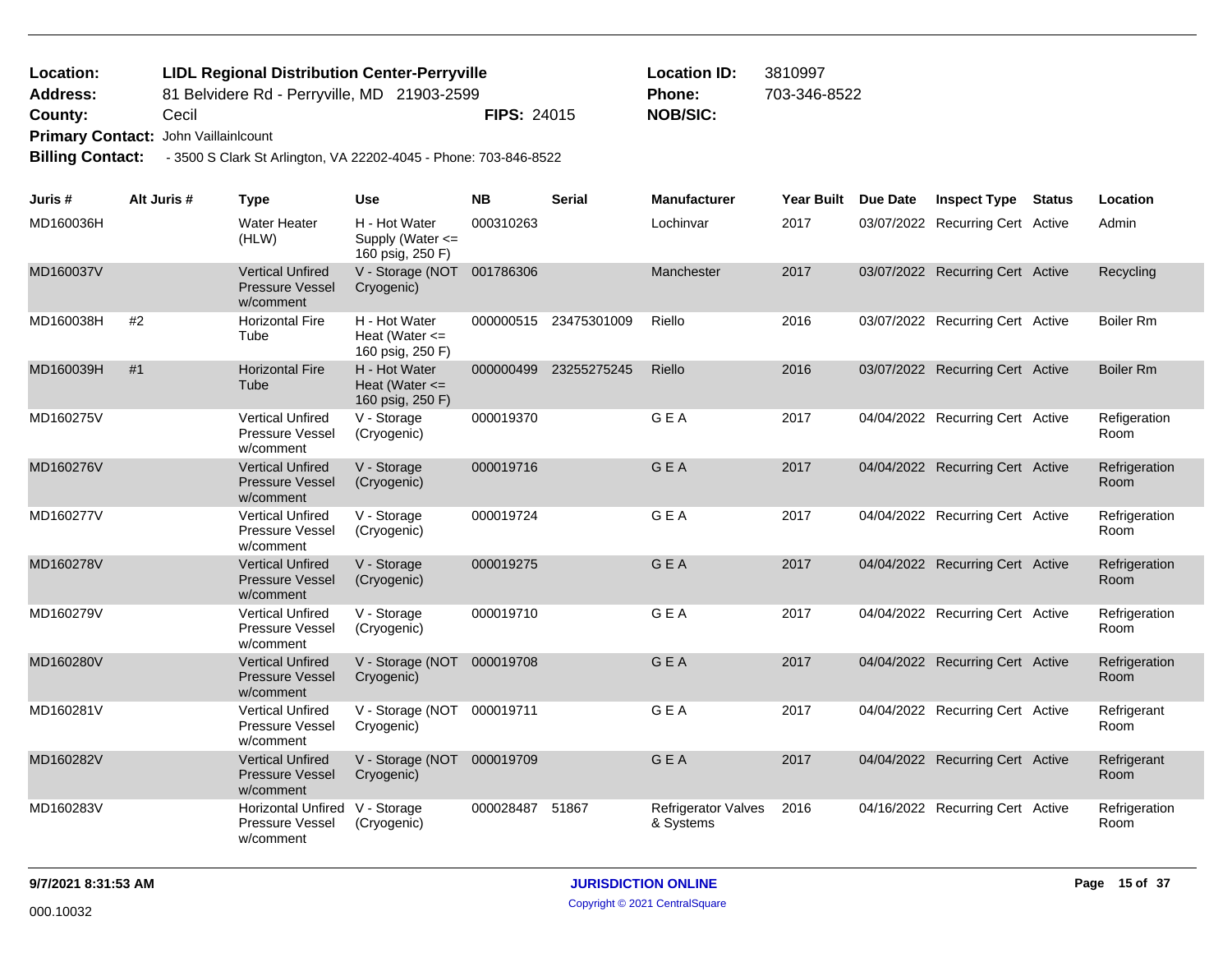| Juris #                 | Alt Juris # | <b>Type</b>                                                    | <b>Use</b>                                             | <b>NB</b>                | <b>Serial</b>         | <b>Manufacturer</b>                                                                                                     | <b>Year Built</b>                 | Due Date        | <b>Inspect Type</b>              | <b>Status</b> | Location                        |
|-------------------------|-------------|----------------------------------------------------------------|--------------------------------------------------------|--------------------------|-----------------------|-------------------------------------------------------------------------------------------------------------------------|-----------------------------------|-----------------|----------------------------------|---------------|---------------------------------|
| MD160284V               |             | <b>Horizontal Unfired</b><br>Pressure Vessel<br>w/comment      | V - Storage<br>(Cryogenic)                             | 000028395                | 51672                 | <b>Refrigerator Valves</b><br>& Systems                                                                                 | 2016                              |                 | 04/16/2022 Recurring Cert Active |               | Refrigeration<br>Room           |
| MD160285V               |             | <b>Horizontal Unfired</b><br>Pressure Vessel<br>w/comment      | V - Storage<br>(Cryogenic)                             | 000028397 51674          |                       | <b>Refrigerator Valves</b><br>& Systems                                                                                 | 2016                              |                 | 04/16/2022 Recurring Cert Active |               | Refrigeration<br>Room           |
| MD160286V               |             | <b>Vertical Unfired</b><br><b>Pressure Vessel</b><br>w/comment | V - Storage (NOT 000028409<br>Cryogenic)               |                          |                       | GEA                                                                                                                     | 2017                              |                 | 04/04/2022 Recurring Cert Active |               | Refrigerant<br>Room             |
| MD160287V               |             | Heat Exchanger -<br>Shell and Tube                             | V - Process-Heat<br>Transfer-Other<br>w/comment        | 000000353<br>$\mathbf 0$ |                       | Vahterus                                                                                                                | 2016                              |                 | 04/04/2022 Recurring Cert Active |               | Refrigeration<br>Room Mezzanine |
| MD160288V               |             | Heat Exchanger -<br>Shell and Tube                             | V - Process-Heat<br><b>Transfer-Other</b><br>w/comment |                          | 000003531 23255275245 | Vehterus                                                                                                                | 2016                              |                 | 04/04/2022 Recurring Cert Active |               | Regeration<br>Room Mezzanine    |
| MD168442V               |             | <b>Vertical Unfired</b><br>Pressure Vessel<br>w/comment        | V - Storage (NOT<br>Cryogenic)                         | 000010057                |                       | Morganton                                                                                                               | 2016                              |                 | 01/06/2023 Recurring Cert Active |               | Shop                            |
|                         |             | <b>Total Objects at this Location:</b>                         |                                                        | 19                       |                       |                                                                                                                         |                                   |                 |                                  |               |                                 |
| Location:               |             | <b>Marie's Pizza Restaurant (Arc3)</b>                         |                                                        |                          |                       | <b>Location ID:</b>                                                                                                     | 3905532                           |                 |                                  |               |                                 |
| <b>Address:</b>         |             | 2525 Augustine Herman Hwy - Chesapeake City, MD 21915-1424     |                                                        |                          |                       | <b>Phone:</b>                                                                                                           |                                   |                 |                                  |               |                                 |
| County:                 | Cecil       |                                                                |                                                        | <b>FIPS: 24015</b>       |                       | <b>NOB/SIC:</b>                                                                                                         | <b>Eating and Drinking Places</b> |                 |                                  |               |                                 |
| <b>Primary Contact:</b> |             | Marie's Pizza Restaurant (Arc3)                                |                                                        |                          |                       |                                                                                                                         |                                   |                 |                                  |               |                                 |
| <b>Billing Contact:</b> |             |                                                                |                                                        |                          |                       | Charlie Patterson - PO Box 26269 Richmond, VA 23260-6269 - Phone: 804-644-4521 - Email: charlie.patterson@arc3gases.com |                                   |                 |                                  |               |                                 |
| Juris #                 | Alt Juris # | <b>Type</b>                                                    | <b>Use</b>                                             | <b>NB</b>                | <b>Serial</b>         | <b>Manufacturer</b>                                                                                                     | <b>Year Built</b>                 | <b>Due Date</b> | <b>Inspect Type</b>              | <b>Status</b> | Location                        |
| MD161212V               |             | <b>Vertical Unfired</b><br>Pressure Vessel<br>w/comment        | V - Storage (NOT<br>Cryogenic)                         | 000080468                |                       | Taylor                                                                                                                  | 2005                              |                 | 09/04/2022 Recurring Cert Active |               | Outside                         |
|                         |             | <b>Total Objects at this Location:</b>                         |                                                        |                          |                       |                                                                                                                         |                                   |                 |                                  |               |                                 |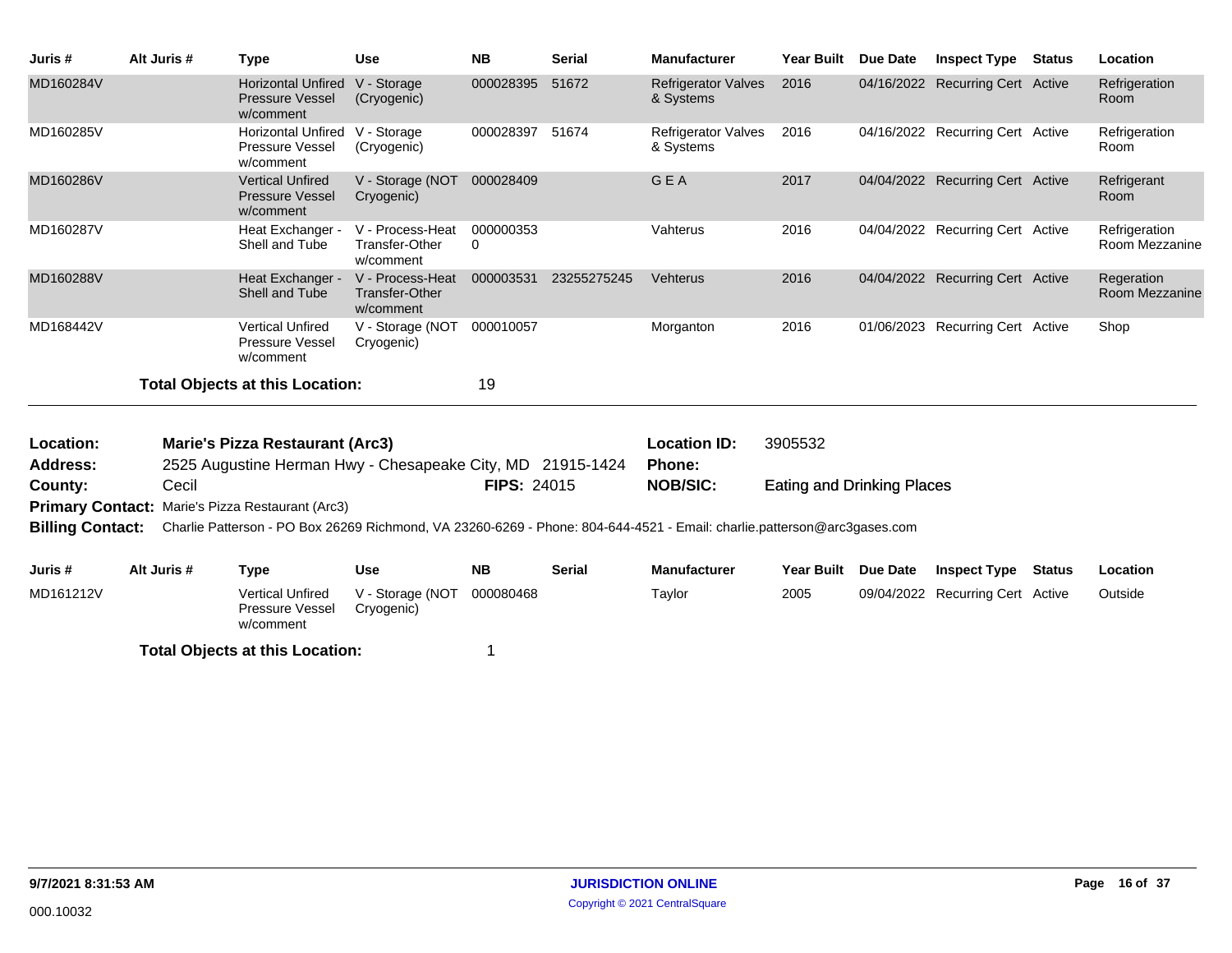| Location: | <b>Maryland Cork Co</b>                                       |                    | <b>Location ID:</b> | 717617                                 |
|-----------|---------------------------------------------------------------|--------------------|---------------------|----------------------------------------|
| Address:  | 505 Blue Ball Rd - Elkton, MD 21921-4856                      |                    | <b>Phone:</b>       | 410-398-2955                           |
| County:   | Cecil                                                         | <b>FIPS: 24015</b> | NOB/SIC:            | Miscellaneous manufacturing industries |
|           | <b>Primary Contact: Marcus Hartzell - Phone: 410-398-2955</b> |                    |                     |                                        |

**Billing Contact:** Marcus Hartzell - PO Box 126 Elkton, MD 21922-0126 - Phone: 410-398-2955

| Juris #   | Alt Juris # | Type                                                             | <b>Use</b>                                        | <b>NB</b> | <b>Serial</b> | <b>Manufacturer</b> | <b>Year Built</b> | Due Date   | <b>Inspect Type</b>          | Status | Location           |
|-----------|-------------|------------------------------------------------------------------|---------------------------------------------------|-----------|---------------|---------------------|-------------------|------------|------------------------------|--------|--------------------|
| MD013316  | <b>FT</b>   | <b>Horizontal Fire</b><br>Tube                                   | S - Power-Other<br>w/comment (Stm<br>$> 15$ psig) | 000098989 |               | Columbia            | 1977              | 12/02/2021 | Recurring Cert Active        |        | #1 Boiler Room     |
| MD042904V | Comp $#2$   | <b>Horizontal Unfired</b><br><b>Pressure Vessel</b><br>w/comment | V - Storage (NOT<br>Cryogenic)                    | 000001078 |               | Louisville          | 1946              | 12/16/2021 | <b>Recurring Cert Active</b> |        | #2 Mill Floor      |
| MD120783V | C A T       | <b>Horizontal Unfired</b><br><b>Pressure Vessel</b><br>w/comment | V - Storage (NOT<br>Cryogenic)                    | 000660394 |               | Melben              | 1997              | 12/16/2021 | Recurring Cert Active        |        | Comp Shed          |
| MD143950V |             | <b>Vertical Unfired</b><br><b>Pressure Vessel</b><br>w/comment   | V - Storage (NOT<br>Cryogenic)                    | 001218226 |               | Manchester          | 2011              | 12/16/2021 | <b>Recurring Cert Active</b> |        | Compressor<br>Room |
|           |             | <b>Total Objects at this Location:</b>                           |                                                   |           |               |                     |                   |            |                              |        |                    |

Cement, Hydraulic 652 W Pulaski Hwy - Elkton, MD 21921-4708 **County:** Cecil **Cecil Cecil NOB/SIC: NOB/SIC:** Primary Contact: Maryland Precast Concrete - Phone: 410-398-2777 **Billing Contact:** - PO Box 906 Elkton, MD 21922-0906 - Phone: 410-398-2777 **Maryland Precast Concrete Location ID:** 1727656 **Address: Location: Phone:** 410-398-2777 **Juris # Alt Juris # Type Use NB Serial Manufacturer Year Built Due Date Inspect Type Status Location** MD122761V C A T Vertical Unfired V - Storage (NOT 000824934 Melben 1999 09/22/2022 Pressure Vessel w/comment Cryogenic) CAT Vertical Unfired V - Storage (NOT 000824934 Melben 1999 09/22/2022 Recurring Cert Active Garage **Total Objects at this Location:** 1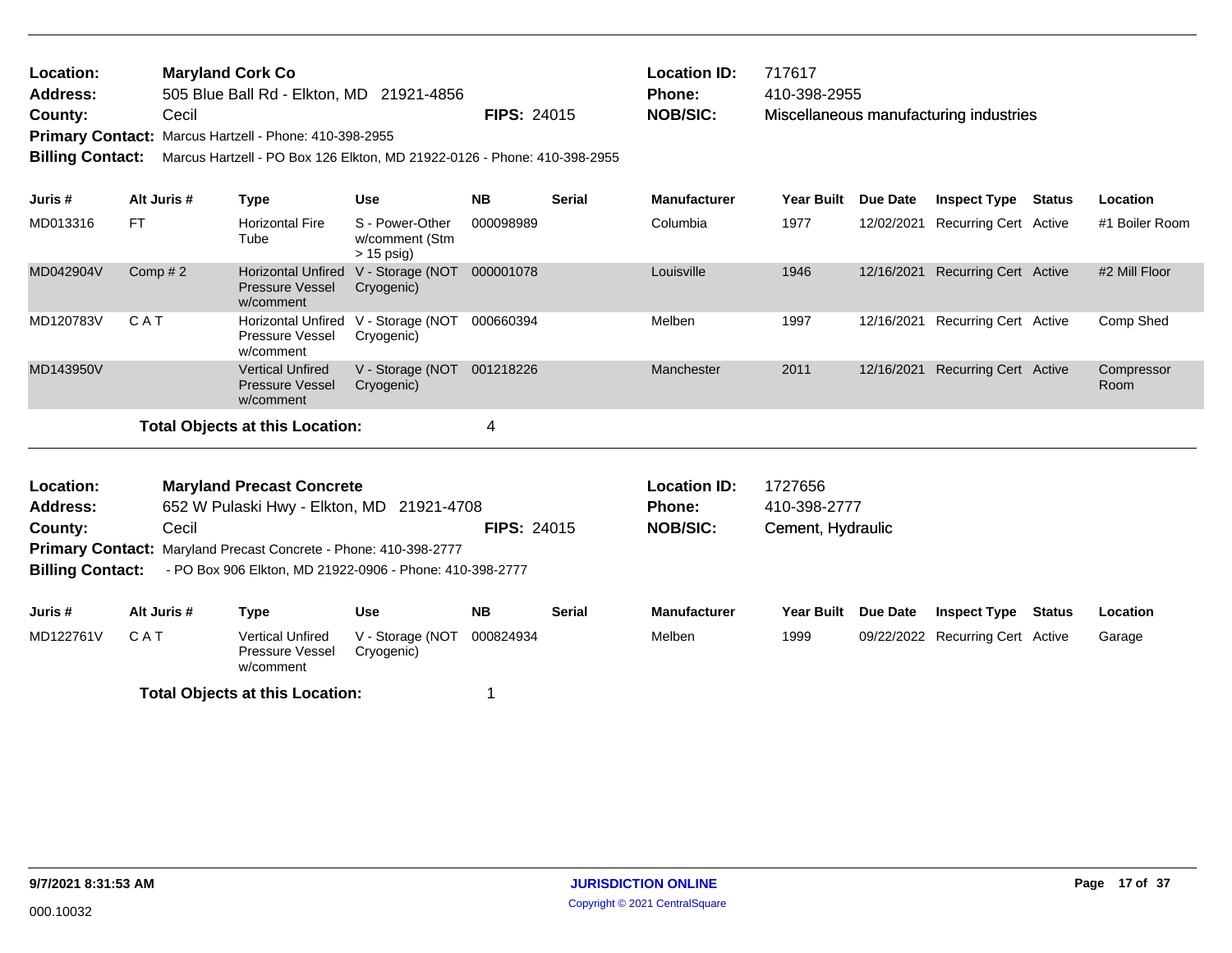| Location:<br><b>Address:</b>                       |             | <b>Meeting Ground Inc.</b><br>107 Delaware Ave - Elkton, MD 21921-6001                                                                                                                                 |                                                         |                    |           | <b>Location ID:</b><br><b>Phone:</b> | 735289                                 |          |                                                  |  |                 |
|----------------------------------------------------|-------------|--------------------------------------------------------------------------------------------------------------------------------------------------------------------------------------------------------|---------------------------------------------------------|--------------------|-----------|--------------------------------------|----------------------------------------|----------|--------------------------------------------------|--|-----------------|
| County:<br><b>Billing Contact:</b>                 | Cecil       | Primary Contact: Meeting Ground Inc. - Phone: 410-398-4381<br>- PO Box 808 Elkton, MD 21922-0808 - Phone: 410-398-4381                                                                                 |                                                         | <b>FIPS: 24015</b> |           | <b>NOB/SIC:</b>                      |                                        |          | Nursing and Personal Care Facilities, NEC        |  |                 |
| Juris #                                            | Alt Juris # | <b>Type</b>                                                                                                                                                                                            | <b>Use</b>                                              | NΒ                 | Serial    | <b>Manufacturer</b>                  | Year Built Due Date                    |          | <b>Inspect Type Status</b>                       |  | Location        |
| MD135212H                                          |             | Cast Iron                                                                                                                                                                                              | H - Hot Water<br>Heat (Water $\leq$<br>160 psig, 250 F) | <b>CI</b>          | 230600049 | <b>ECR</b> International             | 2007                                   |          | 03/12/2022 Recurring Cert Active                 |  | <b>Basement</b> |
|                                                    |             | <b>Total Objects at this Location:</b>                                                                                                                                                                 |                                                         | -1                 |           |                                      |                                        |          |                                                  |  |                 |
| Location:                                          |             | <b>Meineke Car Care Center</b>                                                                                                                                                                         |                                                         |                    |           | <b>Location ID:</b>                  | 724748                                 |          |                                                  |  |                 |
| <b>Address:</b>                                    |             | 303 W Pulaski Hwy - Elkton, MD 21921-5216                                                                                                                                                              |                                                         |                    |           | Phone:                               |                                        |          |                                                  |  |                 |
| County:                                            | Cecil       |                                                                                                                                                                                                        |                                                         | <b>FIPS: 24015</b> |           | <b>NOB/SIC:</b>                      | <b>General Automotive Repair Shops</b> |          |                                                  |  |                 |
|                                                    |             | Primary Contact: Kevin Wilson - Phone: 410-392-0098 - Email: shop.1798@meineke.net                                                                                                                     |                                                         |                    |           |                                      |                                        |          |                                                  |  |                 |
| <b>Billing Contact:</b>                            |             | Kevin Wilson - 303 W Pulaski Hwy Elkton, MD 21921-5216 - Phone: 410-392-0098 - Email: shop.1798@meineke.net                                                                                            |                                                         |                    |           |                                      |                                        |          |                                                  |  |                 |
| Juris #                                            | Alt Juris # | <b>Type</b>                                                                                                                                                                                            | <b>Use</b>                                              | ΝB                 | Serial    | <b>Manufacturer</b>                  | <b>Year Built</b>                      | Due Date | <b>Inspect Type Status</b>                       |  | Location        |
| MD123646V                                          |             | <b>Vertical Unfired</b><br>Pressure Vessel<br>w/comment                                                                                                                                                | V - Storage (NOT<br>Cryogenic)                          | 000448508          |           | Manchester                           | 2005                                   |          | 10/31/2022 Recurring Cert Active                 |  | Shop            |
|                                                    |             | <b>Total Objects at this Location:</b>                                                                                                                                                                 |                                                         | 1                  |           |                                      |                                        |          |                                                  |  |                 |
| Location:                                          |             | <b>Mendenhalls Garage Inc.</b>                                                                                                                                                                         |                                                         |                    |           | <b>Location ID:</b>                  | 718236                                 |          |                                                  |  |                 |
| <b>Address:</b>                                    |             | 2963 Telegraph Rd - Elkton, MD 21921-2332                                                                                                                                                              |                                                         |                    |           | <b>Phone:</b>                        | 410-398-0904                           |          |                                                  |  |                 |
| County:                                            | Cecil       |                                                                                                                                                                                                        |                                                         | <b>FIPS: 24015</b> |           | <b>NOB/SIC:</b>                      |                                        |          | Automotive dealers and gasoline service stations |  |                 |
| <b>Primary Contact:</b><br><b>Billing Contact:</b> |             | Jay A. Mendenhall - Phone: 800-333-4677 - Email: mendenhall@zoominternet.net<br>Jay A. Mendenhall - 2963 Telegraph Rd Elkton, MD 21921-2332 - Phone: 800-333-4677 - Email: mendenhall@zoominternet.net |                                                         |                    |           |                                      |                                        |          |                                                  |  |                 |
| Juris #                                            | Alt Juris # | <b>Type</b>                                                                                                                                                                                            | Use                                                     | NB.                | Serial    | <b>Manufacturer</b>                  |                                        |          | Year Built Due Date Inspect Type Status          |  | Location        |
| MD016509V                                          |             | Horizontal Unfired O - Other (PV<br>Pressure Vessel<br>w/comment                                                                                                                                       | Use) w/comment                                          | 000031981          |           | Buckeye                              | 1972                                   |          | 06/13/2022 Recurring Cert Active                 |  | <b>SHOP</b>     |
| MD100782V                                          |             | Horizontal Unfired O - Other (PV<br>Pressure Vessel<br>w/comment                                                                                                                                       | Use) w/comment                                          | 000067751          |           | Stoystown                            | 1992                                   |          | 06/13/2022 Recurring Cert Active                 |  | 2ND FLOOR       |
| MD161262H                                          |             | Cast Iron                                                                                                                                                                                              | H - Hot Water                                           | CI                 |           | Crown                                | 2017                                   |          | 07/09/2022 Recurring Cert Active                 |  | STORE ROOM      |
| 9/7/2021 8:31:53 AM                                |             |                                                                                                                                                                                                        |                                                         |                    |           | <b>JURISDICTION ONLINE</b>           |                                        |          |                                                  |  | Page 18 of 37   |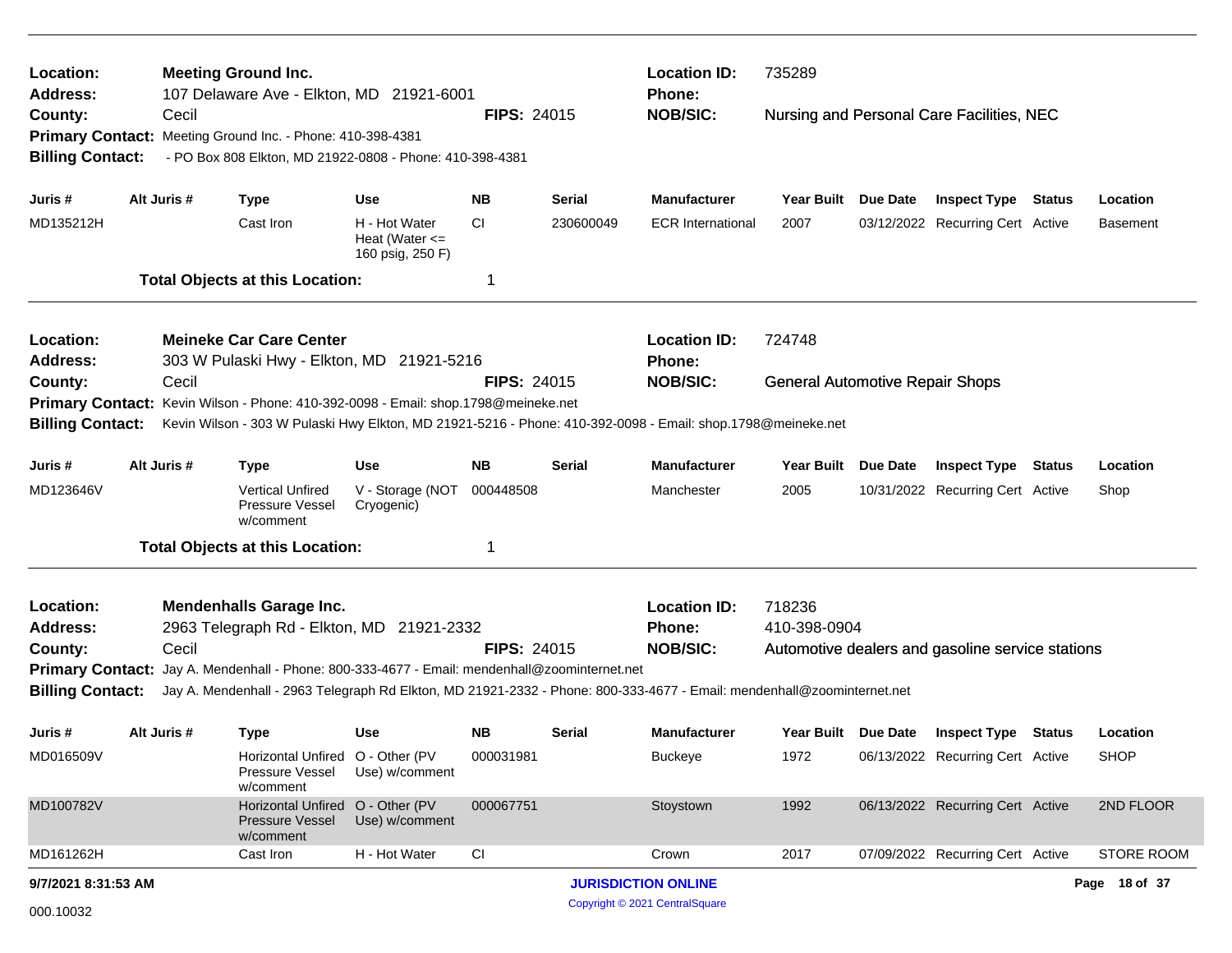| Juris #                 | Alt Juris # | <b>Type</b>                                                                                                                          | <b>Use</b><br>Heat (Water $\leq$<br>160 psig, 250 F)      | <b>NB</b>          | <b>Serial</b> | <b>Manufacturer</b> |                                 | Year Built Due Date | <b>Inspect Type Status</b>       |        | Location                     |
|-------------------------|-------------|--------------------------------------------------------------------------------------------------------------------------------------|-----------------------------------------------------------|--------------------|---------------|---------------------|---------------------------------|---------------------|----------------------------------|--------|------------------------------|
|                         |             | <b>Total Objects at this Location:</b>                                                                                               |                                                           | 3                  |               |                     |                                 |                     |                                  |        |                              |
| Location:               |             | Morning Cheer-BMIC#313610                                                                                                            |                                                           |                    |               | <b>Location ID:</b> | 724321                          |                     |                                  |        |                              |
| Address:                |             | 60 Sandy Cove Rd - North East, MD 21901-5436                                                                                         |                                                           |                    |               | Phone:              | 443-674-9461                    |                     |                                  |        |                              |
| County:                 | Cecil       |                                                                                                                                      |                                                           | <b>FIPS: 24015</b> |               | <b>NOB/SIC:</b>     | Sporting and Recreational Camps |                     |                                  |        |                              |
|                         |             | Primary Contact: John Baranik - Phone: 443-674-9447 - Cell: 302-598-6406 - Email: j.baranik@sandycove.org                            |                                                           |                    |               |                     |                                 |                     |                                  |        |                              |
| <b>Billing Contact:</b> |             | Kevin Bitler - 60 Sandy Cove Rd North East, MD 21901-5436 - Phone: 443-674-9453 - Cell: 410-920-0332 - Email: k.bitler@sandycove.org |                                                           |                    |               |                     |                                 |                     |                                  |        |                              |
| Juris #                 | Alt Juris # | <b>Type</b>                                                                                                                          | <b>Use</b>                                                | <b>NB</b>          | <b>Serial</b> | <b>Manufacturer</b> |                                 | Year Built Due Date | <b>Inspect Type</b>              | Status | Location                     |
| MD090619H               |             | Cast Iron                                                                                                                            | H - Hot Water<br>Heat (Water $\leq$<br>160 psig, 250 F)   | CI                 |               | American Standard   | 1987                            | 12/10/2021          | <b>Recurring Cert Active</b>     |        | Chesapeake<br>Lodg           |
| MD098867H               |             | <b>Horizontal Water</b><br>Tube                                                                                                      | H - Hot Water<br>Heat (Water $\leq$<br>160 psig, 250 F)   | 0070702            |               | <b>Hamilton Eng</b> | 1996                            |                     | 07/28/2023 Recurring Cert Active |        | Kitchen new<br>Mech Rm       |
| MD098868H               |             | Cast Iron                                                                                                                            | H - Hot Water<br>Heat (Water $\leq$<br>160 psig, 250 F)   | CI                 | cp2371935     | Weil-McLain         | 1987                            |                     | 07/28/2023 Recurring Cert Active |        | Kitchen/Laundry<br>Area Bsmt |
| MD098869H               |             | <b>Water Heater</b><br>(HLW)                                                                                                         | H - Hot Water<br>Supply (Water <=<br>160 psig, 210 F)     | CI.                | 2467615       | Weil-McLain         | 1987                            |                     | 07/28/2023 Recurring Cert Active |        | Kitchen-bsmt                 |
| MD123632H               |             | <b>Water Tube</b><br>Coiled (Flueless<br>Hi Efficiency)                                                                              | H - Hot Water<br>Heat (Water $\leq$<br>160 psig, 250 F)   | 000203229          | 0212203229    | Raypak              | 2001                            |                     | 12/10/2021 Recurring Cert Active |        | Pool                         |
| MD140244H               | <b>CI</b>   | Cast Iron                                                                                                                            | H - Hot Water<br>Heat (Water $\leq$<br>160 psig, 250 F)   | CI.                | 65020533      | <b>Burnham</b>      | 2008                            |                     | 07/28/2023 Recurring Cert Active |        | Chesapeake<br>Lodg           |
| MD145446H               |             | <b>Water Tube</b><br>Coiled (NOT<br><b>Flueless Hi</b><br>Efficiency)                                                                | H - Hot Water<br>Supply (Water <=<br>160 psig, 210 F)     | 000473249          |               | Raypak              | 2019                            |                     | 11/07/2021 Recurring Cert Active |        | pool filter room             |
| MD152773H               |             | <b>Water Heater</b><br>(HLW)                                                                                                         | H - Hot Water<br>Supply (Water $\leq$<br>160 psig, 250 F) | 000391090          |               | Raypak              | 2015                            | 12/10/2021          | <b>Recurring Cert Active</b>     |        | Original Lodge               |
| MD165445H               |             | <b>Water Tube</b><br>Coiled (NOT<br><b>Flueless Hi</b><br>Efficiency)                                                                | H - Hot Water<br>Supply (Water $\leq$<br>160 psig, 210 F) | 000431621          |               | Raypak              | 2019                            |                     | 11/07/2021 Recurring Cert Active |        | pool filter room             |
|                         |             | <b>Total Objects at this Location:</b>                                                                                               |                                                           | 9                  |               |                     |                                 |                     |                                  |        |                              |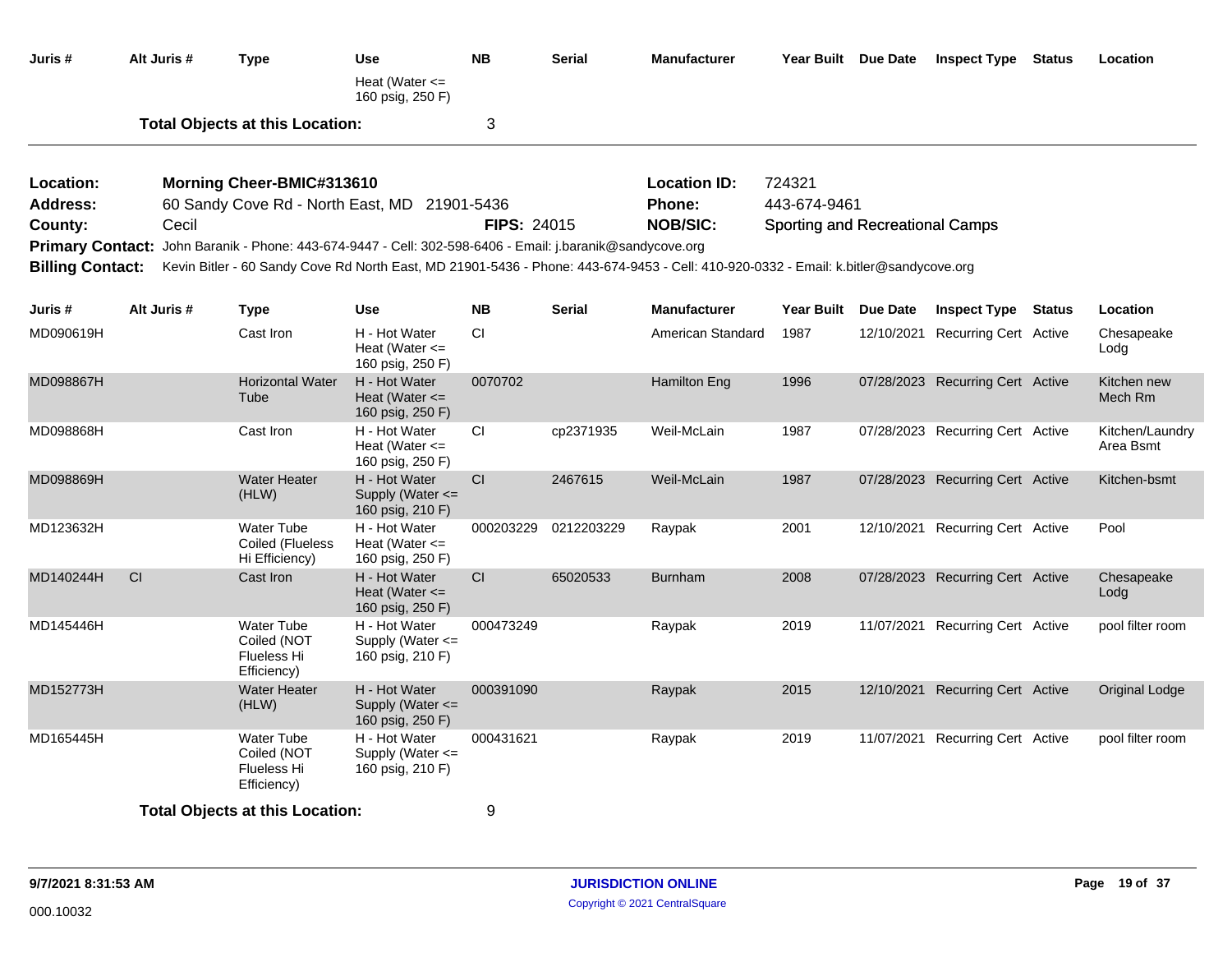| Location:<br><b>Address:</b>                                    |                     | Motel 6 (0768) |                                                                       | 223 Belle Hill Rd - Elkton, MD 21921-5039                                                                                                 |                    |               | <b>Location ID:</b>           | 719070<br>Phone:                  |                 |                                                         |               |                          |
|-----------------------------------------------------------------|---------------------|----------------|-----------------------------------------------------------------------|-------------------------------------------------------------------------------------------------------------------------------------------|--------------------|---------------|-------------------------------|-----------------------------------|-----------------|---------------------------------------------------------|---------------|--------------------------|
| County:                                                         |                     | Cecil          |                                                                       |                                                                                                                                           | <b>FIPS: 24015</b> |               | <b>NOB/SIC:</b>               |                                   |                 | Hotels, rooming houses, camps, and other lodging places |               |                          |
|                                                                 |                     |                |                                                                       | Primary Contact: Stephenie Combs - Phone: 410-392-5020 - Email: m60768bo@motel6.com                                                       |                    |               |                               |                                   |                 |                                                         |               |                          |
| <b>Billing Contact:</b>                                         |                     |                |                                                                       | - PO Box 117508 Carrollton, TX 75011-7508 - Phone: 972-360-5539 - Email: g6taxcont@g6hospitality.com                                      |                    |               |                               |                                   |                 |                                                         |               |                          |
| Juris #                                                         |                     | Alt Juris #    | <b>Type</b>                                                           | <b>Use</b>                                                                                                                                | <b>NB</b>          | <b>Serial</b> | <b>Manufacturer</b>           | <b>Year Built</b>                 | <b>Due Date</b> | <b>Inspect Type Status</b>                              |               | Location                 |
| MD164721H                                                       |                     |                | <b>Water Tube</b><br>Coiled (NOT<br>Flueless Hi<br>Efficiency)        | H - Hot Water<br>Supply (Water <=<br>160 psig, 250 F)                                                                                     | 288059             | C 18288059    | Laars                         | 2018                              |                 | 08/02/2021 Recurring Cert Active                        |               | Laundry                  |
| MD164722H                                                       |                     |                | <b>Water Tube</b><br>Coiled (NOT<br><b>Flueless Hi</b><br>Efficiency) | H - Hot Water<br>Supply (Water <=<br>160 psig, 250 F)                                                                                     | 000288058          | C 18288058    | Laars                         | 2018                              |                 | 08/02/2021 Recurring Cert Active                        |               | Laundry                  |
|                                                                 |                     |                | <b>Total Objects at this Location:</b>                                |                                                                                                                                           | $\overline{2}$     |               |                               |                                   |                 |                                                         |               |                          |
|                                                                 |                     |                |                                                                       |                                                                                                                                           |                    |               |                               |                                   |                 |                                                         |               |                          |
| Location:<br><b>Address:</b>                                    |                     |                | <b>Nauti Goose (Arc3)</b>                                             |                                                                                                                                           |                    |               | <b>Location ID:</b><br>Phone: | 3905570                           |                 |                                                         |               |                          |
| 200 W Cherry St - North East, MD 21901-4100<br>Cecil<br>County: |                     |                |                                                                       |                                                                                                                                           | <b>FIPS: 24015</b> |               | <b>NOB/SIC:</b>               | <b>Eating and Drinking Places</b> |                 |                                                         |               |                          |
| Primary Contact: Nauti Goose (Arc3)                             |                     |                |                                                                       |                                                                                                                                           |                    |               |                               |                                   |                 |                                                         |               |                          |
|                                                                 |                     |                |                                                                       | Billing Contact: Charlie Patterson - PO Box 26269 Richmond, VA 23260-6269 - Phone: 804-644-4521 - Email: charlie.patterson@arc3gases.com  |                    |               |                               |                                   |                 |                                                         |               |                          |
| Juris #                                                         |                     | Alt Juris #    | <b>Type</b>                                                           | <b>Use</b>                                                                                                                                | <b>NB</b>          | Serial        | <b>Manufacturer</b>           | <b>Year Built</b>                 | Due Date        | <b>Inspect Type</b>                                     | <b>Status</b> | Location                 |
| MD161230V                                                       |                     |                | <b>Vertical Unfired</b><br><b>Pressure Vessel</b><br>w/comment        | V - Storage (NOT<br>Cryogenic)                                                                                                            | 000080843          |               | MVE                           | 1998                              |                 | 09/04/2022 Recurring Cert Active                        |               | Outside                  |
|                                                                 |                     |                | <b>Total Objects at this Location:</b>                                |                                                                                                                                           | 1                  |               |                               |                                   |                 |                                                         |               |                          |
| Location:                                                       |                     |                | <b>North East Developers</b>                                          |                                                                                                                                           |                    |               | <b>Location ID:</b>           | 706788                            |                 |                                                         |               |                          |
| <b>Address:</b>                                                 |                     |                |                                                                       | 1500 Chesapeake Club Dr - North East, MD 21901-4724                                                                                       |                    |               | Phone:                        | 410-287-0200 EXT 4                |                 |                                                         |               |                          |
| County:                                                         |                     | Cecil          |                                                                       |                                                                                                                                           | <b>FIPS: 24015</b> |               | <b>NOB/SIC:</b>               |                                   |                 | Amusement and recreational services                     |               |                          |
|                                                                 |                     |                |                                                                       | Primary Contact: Gary Munch - Phone: 302-528-2180 - Email: gmunch@bossenterprises.net                                                     |                    |               |                               |                                   |                 |                                                         |               |                          |
|                                                                 |                     |                |                                                                       | Billing Contact: Gary Munch - 1500 Chesapeake Club Dr North East, MD 21901-4724 - Phone: 302-528-2180 - Email: gmunch@bossenterprises.net |                    |               |                               |                                   |                 |                                                         |               |                          |
| Juris #                                                         |                     | Alt Juris #    | Type                                                                  | Use                                                                                                                                       | ΝB                 | <b>Serial</b> | <b>Manufacturer</b>           | Year Built Due Date               |                 | <b>Inspect Type Status</b>                              |               | Location                 |
| MD099344H                                                       | <b>HWH</b>          |                | <b>Water Heater</b><br>(HLW)                                          | H - Hot Water<br>Heat (Water $\leq$                                                                                                       | 000057686          |               | <b>State Industries</b>       | 1997                              |                 | 11/01/2021 Recurring Cert Active                        |               | Kitchen/Ultility<br>Room |
|                                                                 | 9/7/2021 8:31:53 AM |                |                                                                       |                                                                                                                                           |                    |               | <b>JURISDICTION ONLINE</b>    | Page 20 of 37                     |                 |                                                         |               |                          |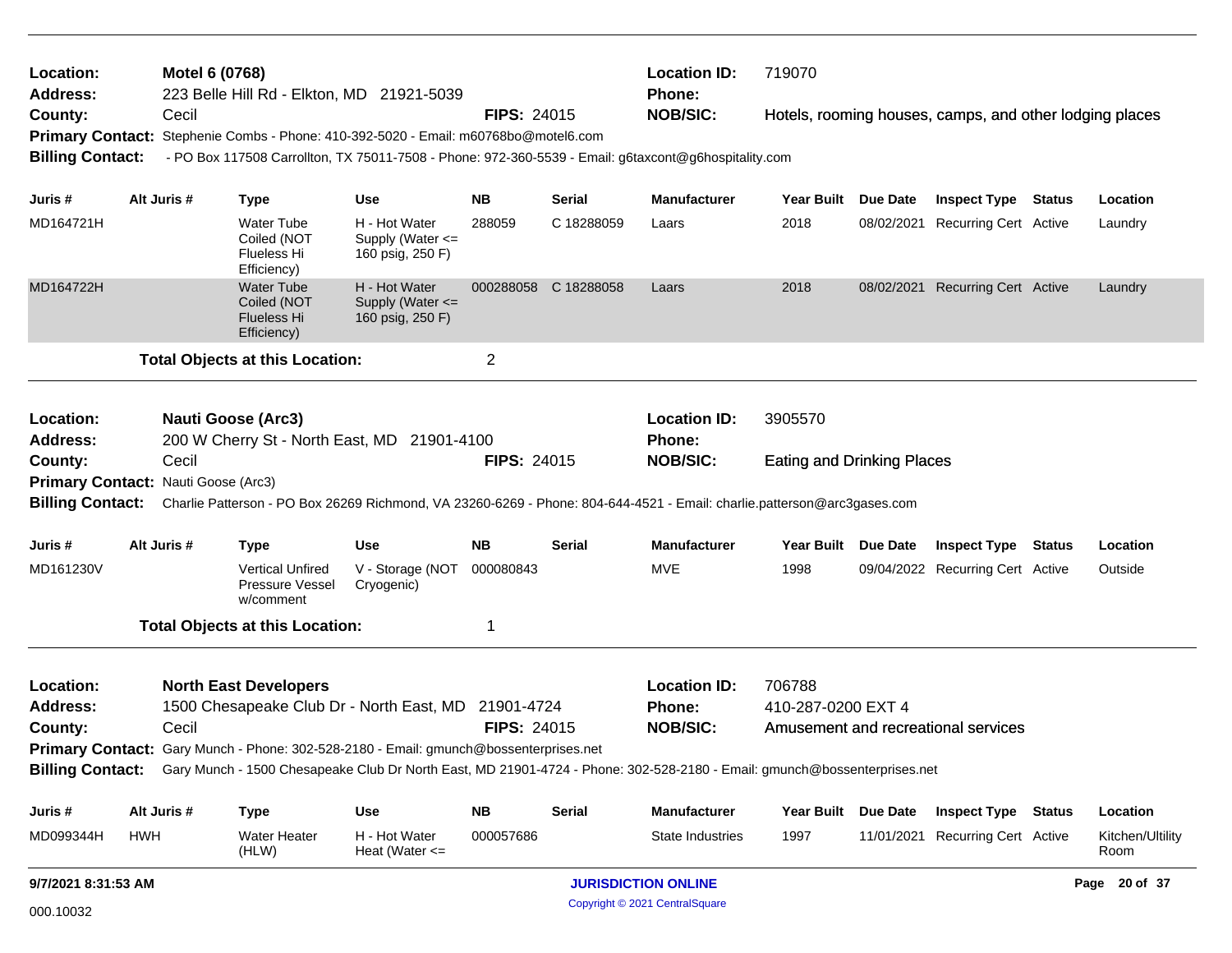| Juris #                                                                                                                                                                                                                                                                           | Alt Juris # | <b>Type</b>                                                                                     | Use<br>160 psig, 250 F)                             | <b>NB</b>          | <b>Serial</b> | <b>Manufacturer</b>                  | Year Built Due Date                     | <b>Inspect Type</b>              | Status        | Location       |
|-----------------------------------------------------------------------------------------------------------------------------------------------------------------------------------------------------------------------------------------------------------------------------------|-------------|-------------------------------------------------------------------------------------------------|-----------------------------------------------------|--------------------|---------------|--------------------------------------|-----------------------------------------|----------------------------------|---------------|----------------|
|                                                                                                                                                                                                                                                                                   |             | <b>Total Objects at this Location:</b>                                                          |                                                     | 1                  |               |                                      |                                         |                                  |               |                |
| Location:<br>Address:                                                                                                                                                                                                                                                             |             | Oakwood Garage Inc.<br>623 Old Conowingo Rd - Conowingo, MD 21918-1109                          |                                                     |                    |               | <b>Location ID:</b><br><b>Phone:</b> | 735286                                  |                                  |               |                |
| County:                                                                                                                                                                                                                                                                           | Cecil       |                                                                                                 |                                                     | <b>FIPS: 24015</b> |               | <b>NOB/SIC:</b>                      | <b>General Automotive Repair Shops</b>  |                                  |               |                |
|                                                                                                                                                                                                                                                                                   |             | Primary Contact: Donald or Alan McCollough - Phone: 410 378 4330                                |                                                     |                    |               |                                      |                                         |                                  |               |                |
| <b>Billing Contact:</b>                                                                                                                                                                                                                                                           |             | Donald or Alan McCollough - 623 Old Conowingo Rd Conowingo, MD 21918-1109 - Phone: 410 378 4330 |                                                     |                    |               |                                      |                                         |                                  |               |                |
| Juris #                                                                                                                                                                                                                                                                           | Alt Juris # | <b>Type</b>                                                                                     | <b>Use</b>                                          | <b>NB</b>          | <b>Serial</b> | <b>Manufacturer</b>                  | Year Built Due Date                     | <b>Inspect Type</b>              | Status        | Location       |
| MD115563V                                                                                                                                                                                                                                                                         | Comp $# 1$  | <b>Vertical Unfired</b><br>Pressure Vessel<br>w/comment                                         | V - Storage (NOT<br>Cryogenic)                      | 000429269          | 429269        | SMC INC                              | 1993                                    | 04/06/2023 Recurring Cert Active |               | <b>SHOP</b>    |
| MD115564V                                                                                                                                                                                                                                                                         | Comp $# 2$  | <b>Pressure Vessel</b><br>w/comment                                                             | Horizontal Unfired V - Storage (NOT<br>Cryogenic)   | 000135851          |               | Melben                               | 1986                                    | 04/06/2023 Recurring Cert Active |               | <b>SHOP</b>    |
|                                                                                                                                                                                                                                                                                   |             | <b>Total Objects at this Location:</b>                                                          |                                                     | $\overline{2}$     |               |                                      |                                         |                                  |               |                |
| Location:<br><b>Address:</b>                                                                                                                                                                                                                                                      |             | <b>Oblate Sisters Of Saint Francis De Sales</b><br>399 Childs Rd - Childs, MD 21916             |                                                     |                    |               | <b>Location ID:</b><br>Phone:        | 720116<br>410-398-3699                  |                                  |               |                |
| County:                                                                                                                                                                                                                                                                           | Cecil       |                                                                                                 |                                                     | <b>FIPS: 24015</b> |               | <b>NOB/SIC:</b>                      | <b>Elementary and Secondary Schools</b> |                                  |               |                |
| <b>Primary Contact:</b><br>Sister John Elizabeth Callaghan - Phone: 410-398-3699 - Email: oblatesisters@mountaviat.org<br><b>Billing Contact:</b><br>Sister John Elizabeth Callaghan - 399 Childs Rd Childs, MD 21916 - Phone: 410-398-3699 - Email: oblatesisters@mountaviat.org |             |                                                                                                 |                                                     |                    |               |                                      |                                         |                                  |               |                |
| Juris #                                                                                                                                                                                                                                                                           | Alt Juris # | <b>Type</b>                                                                                     | <b>Use</b>                                          | <b>NB</b>          | Serial        | <b>Manufacturer</b>                  | Year Built Due Date                     | <b>Inspect Type</b>              | <b>Status</b> | Location       |
| MD169101H                                                                                                                                                                                                                                                                         |             | <b>Water Tube</b><br>Coiled (Flueless<br>Hi Efficiency)                                         | H - Hot Water<br>Heat (Water <=<br>160 psig, 250 F) | 000491127          | C1100558      | Sermeta                              | 2020                                    | 06/14/2023 Recurring Cert Active |               | Blrm in School |
|                                                                                                                                                                                                                                                                                   |             | <b>Total Objects at this Location:</b>                                                          |                                                     | 1                  |               |                                      |                                         |                                  |               |                |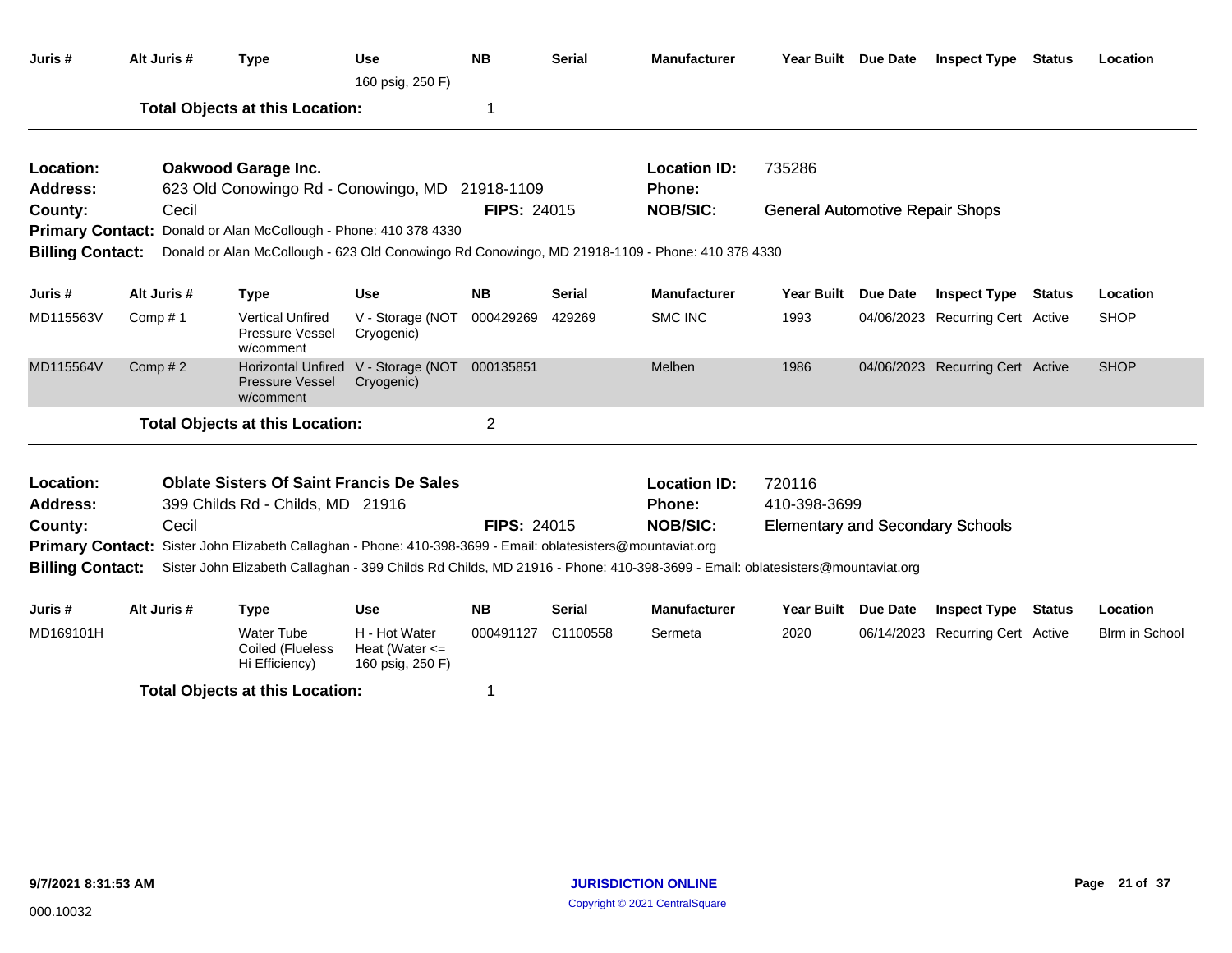| Location:       | <b>Oblates of Saint Francis De Sales</b>                                            |                    | <b>Location ID:</b> | 720117                         |
|-----------------|-------------------------------------------------------------------------------------|--------------------|---------------------|--------------------------------|
| <b>Address:</b> | 1120 Blue Ball Rd - Childs, MD 21916                                                |                    | Phone:              | 410-398-3040                   |
| County:         | Cecil                                                                               | <b>FIPS: 24015</b> | NOB/SIC:            | <b>Religious Organizations</b> |
|                 | Primary Contact: Bro. Joe Hayden - Phone: 410-398-3040 ext 123 - Cell: 410-920-6019 |                    |                     |                                |
|                 |                                                                                     |                    |                     |                                |

**Billing Contact:** Bro. Joe Hayden - 2200 Kentmere Pkwy Wilmington, DE 19806-2018 - Phone: 410-398-3040 ext 123 - Cell: 410-920-6019

| Juris #   | Alt Juris # | Type                                   | <b>Use</b>                                              | <b>NB</b> | <b>Serial</b> | <b>Manufacturer</b> | Year Built | <b>Due Date</b> | <b>Inspect Type</b>              | Status | <b>Location</b> |
|-----------|-------------|----------------------------------------|---------------------------------------------------------|-----------|---------------|---------------------|------------|-----------------|----------------------------------|--------|-----------------|
| MD169091H |             | Water Heater<br>(HLW)                  | H - Hot Water<br>Heat (Water $\leq$<br>160 psig, 250 F) | 000472273 |               | Sermeta             | 2019       |                 | 10/13/2022 Recurring Cert Active |        | ANNECY 2        |
| MD169092H |             | <b>Water Heater</b><br>(HLW)           | H - Hot Water<br>Heat (Water $\leq$<br>160 psig, 250 F) | 000349332 |               | <b>LC</b>           | 2019       |                 | 10/13/2022 Recurring Cert Active |        | <b>ANNECY 2</b> |
| MD169093H |             | <b>Water Heater</b><br>(HLW)           | H - Hot Water<br>Heat (Water $\leq$<br>160 psig, 250 F) | 000136373 |               | <b>Bradford</b>     | 2020       |                 | 10/13/2022 Recurring Cert Active |        | <b>BUCKLEY</b>  |
| MD169094H |             | <b>Water Heater</b><br>(HLW)           | H - Hot Water<br>Heat (Water $\leq$<br>160 psig, 250 F) | 000181814 | 204412156177  | Lochinvar           | 2020       |                 | 10/13/2022 Recurring Cert Active |        | <b>ATTIC</b>    |
|           |             | <b>Total Objects at this Location:</b> |                                                         | 4         |               |                     |            |                 |                                  |        |                 |

Automotive dealers and gasoline service stations 929 W Pulaski Hwy - Elkton, MD 21921-4714 **County:** Cecil **Cecil Cecil NOB/SIC: NOB/SIC:** Primary Contact: Paradise Auto Parts - Phone: 410-620-9800 **Billing Contact:** - 929 W Pulaski Hwy Elkton, MD 21921-4714 - Phone: 410-620-9800 **Paradise Motor Parts Location ID:** 720652 **Address: Location: Phone:** 410-620-9800

| Juris #   | Alt Juris # | Type                                                             | <b>Use</b>                     | <b>NB</b> | <b>Serial</b> | <b>Manufacturer</b> | <b>Year Built</b> | Due Date   | <b>Inspect Type</b>              | Status | Location                     |
|-----------|-------------|------------------------------------------------------------------|--------------------------------|-----------|---------------|---------------------|-------------------|------------|----------------------------------|--------|------------------------------|
| MD102358V |             | <b>Vertical Unfired</b><br><b>Pressure Vessel</b><br>w/comment   | V - Storage (NOT<br>Cryogenic) | 000175571 |               | Manchester          | 1994              |            | 03/31/2023 Recurring Cert Active |        | Body Shop<br>Compressor Area |
| MD136786V |             | <b>Horizontal Unfired</b><br><b>Pressure Vessel</b><br>w/comment | V - Storage (NOT<br>Cryogenic) | 000601238 | D075550       | Steel Fab           | 2010              | 10/22/2021 | <b>Recurring Cert Active</b>     |        | Service Outside<br>Shed      |
| MD145149V |             | <b>Horizontal Unfired</b><br>Pressure Vessel<br>w/comment        | V - Storage (NOT<br>Cryogenic) | 000108699 |               | Manchester          | 1997              | 03/31/2023 | Recurring Cert Active            |        | Body shop<br>Compressor Area |
| MD150663V |             | <b>Vertical Unfired</b><br><b>Pressure Vessel</b><br>w/comment   | V - Storage (NOT<br>Cryogenic) | 000148236 | 13410665      | lamco               | 1988              | 03/31/2023 | Recurring Cert Active            |        | Disassembly<br>area          |
| MD162850V |             | <b>Vertical Unfired</b><br><b>Pressure Vessel</b>                | V - Storage (NOT<br>Cryogenic) | 000066780 | 836175        | Morganton           | 2018              | 03/18/2023 | Recurring Cert Active            |        | Disassembly<br>Area          |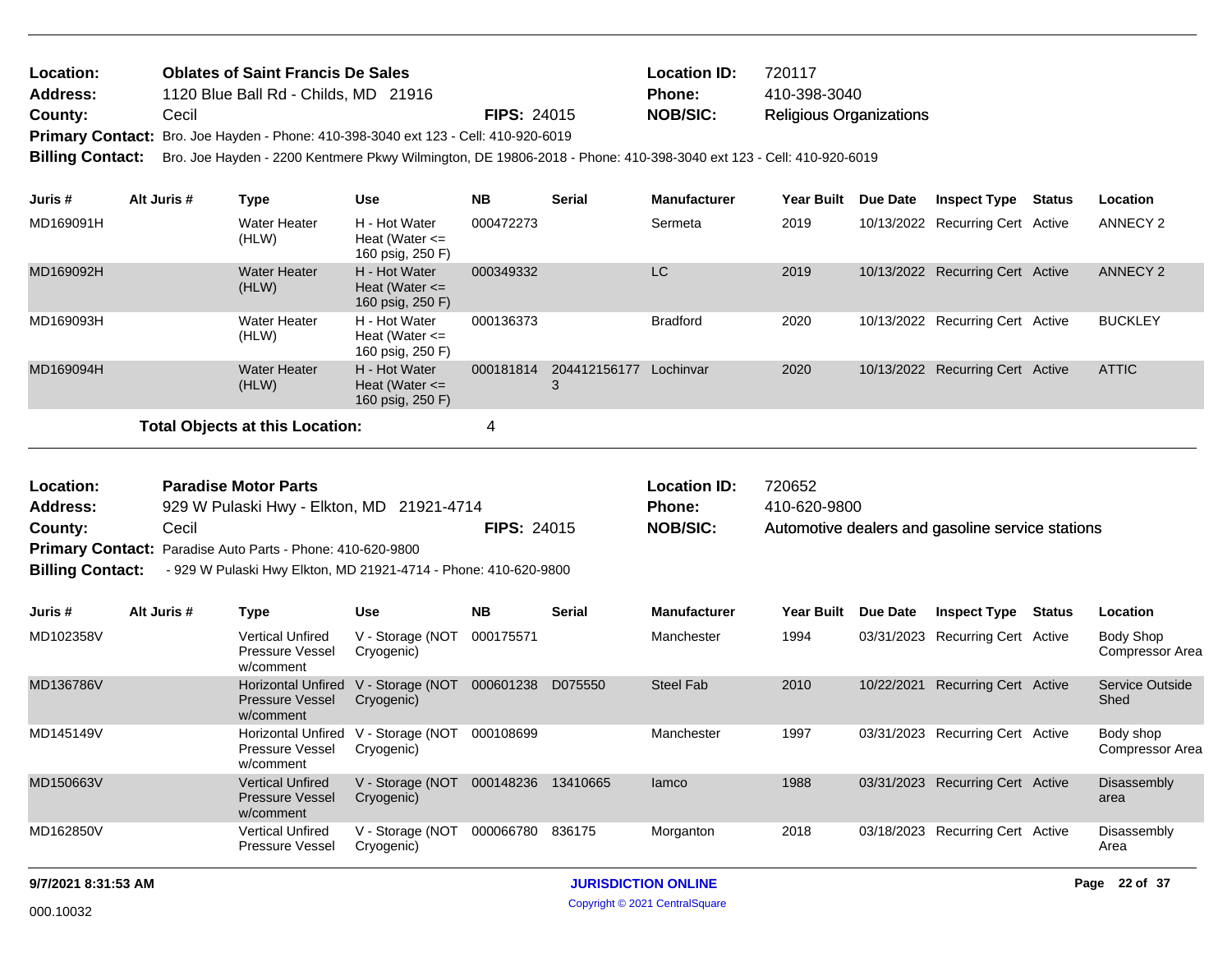| Juris #                 | Alt Juris #                            | <b>Type</b><br>w/comment                                                                                                                                                 | <b>Use</b>                     | <b>NB</b>          | <b>Serial</b> | <b>Manufacturer</b>                  |                                   | Year Built Due Date | <b>Inspect Type Status</b>       | Location      |
|-------------------------|----------------------------------------|--------------------------------------------------------------------------------------------------------------------------------------------------------------------------|--------------------------------|--------------------|---------------|--------------------------------------|-----------------------------------|---------------------|----------------------------------|---------------|
|                         |                                        | <b>Total Objects at this Location:</b>                                                                                                                                   |                                | 5                  |               |                                      |                                   |                     |                                  |               |
| Location:<br>Address:   |                                        | Pat's Pizzeria (Arc3)<br>224 S Bridge St - Elkton, MD 21921-5915                                                                                                         |                                |                    |               | <b>Location ID:</b><br><b>Phone:</b> | 3905539                           |                     |                                  |               |
| County:                 | Cecil                                  |                                                                                                                                                                          |                                | <b>FIPS: 24015</b> |               | <b>NOB/SIC:</b>                      | <b>Eating and Drinking Places</b> |                     |                                  |               |
|                         | Primary Contact: Pat's Pizzeria (Arc3) |                                                                                                                                                                          |                                |                    |               |                                      |                                   |                     |                                  |               |
| <b>Billing Contact:</b> |                                        | Charlie Patterson - PO Box 26269 Richmond, VA 23260-6269 - Phone: 804-644-4521 - Email: charlie.patterson@arc3gases.com                                                  |                                |                    |               |                                      |                                   |                     |                                  |               |
| Juris #                 | Alt Juris #                            | <b>Type</b>                                                                                                                                                              | <b>Use</b>                     | <b>NB</b>          | <b>Serial</b> | <b>Manufacturer</b>                  |                                   | Year Built Due Date | <b>Inspect Type Status</b>       | Location      |
| MD161221V               |                                        | <b>Vertical Unfired</b><br>Pressure Vessel<br>w/comment                                                                                                                  | V - Storage (NOT<br>Cryogenic) | 000124998          |               | MVE                                  | 2000                              |                     | 09/04/2022 Recurring Cert Active | Outside       |
|                         |                                        | <b>Total Objects at this Location:</b>                                                                                                                                   |                                | -1                 |               |                                      |                                   |                     |                                  |               |
| Location:               |                                        | Pat's Pizzeria (Arc3)                                                                                                                                                    |                                |                    |               | <b>Location ID:</b>                  | 3905573                           |                     |                                  |               |
| <b>Address:</b>         |                                        | 2305 Pulaski Hwy - North East, MD 21901-3735                                                                                                                             |                                |                    |               | <b>Phone:</b>                        |                                   |                     |                                  |               |
| County:                 | Cecil                                  |                                                                                                                                                                          |                                | <b>FIPS: 24015</b> |               | <b>NOB/SIC:</b>                      | <b>Eating and Drinking Places</b> |                     |                                  |               |
| <b>Billing Contact:</b> | Primary Contact: Pat's Pizzeria (Arc3) | Charlie Patterson - PO Box 26269 Richmond, VA 23260-6269 - Phone: 804-644-4521 - Email: charlie.patterson@arc3gases.com                                                  |                                |                    |               |                                      |                                   |                     |                                  |               |
| Juris #                 | Alt Juris #                            | <b>Type</b>                                                                                                                                                              | <b>Use</b>                     | <b>NB</b>          | <b>Serial</b> | <b>Manufacturer</b>                  |                                   | Year Built Due Date | <b>Inspect Type Status</b>       | Location      |
| MD161224V               |                                        | <b>Vertical Unfired</b><br>Pressure Vessel<br>w/comment                                                                                                                  | V - Storage (NOT<br>Cryogenic) | 000233011          |               | <b>CHART</b>                         | 2012                              |                     | 09/04/2022 Recurring Cert Active | Outside       |
|                         |                                        | <b>Total Objects at this Location:</b>                                                                                                                                   |                                | -1                 |               |                                      |                                   |                     |                                  |               |
| Location:               |                                        | <b>Principio Furnace Foundation</b>                                                                                                                                      |                                |                    |               | <b>Location ID:</b>                  | 992709                            |                     |                                  |               |
| Address:                | Cecil                                  | 1723 Principio Furnace Rd - Perryville, MD 21903-1719                                                                                                                    |                                | <b>FIPS: 24015</b> |               | <b>Phone:</b><br><b>NOB/SIC:</b>     | 410-642-9213                      |                     |                                  |               |
| County:                 |                                        | Primary Contact: Ryan Woerner - Phone: (410)642-9213 - Cell: (717)324-0558 - Email: rwoerner@stewartproperties.com                                                       |                                |                    |               |                                      | <b>Museums and Art Galleries</b>  |                     |                                  |               |
|                         |                                        | Billing Contact: Ryan Woerner - 1723 Principio Furnace Rd Perryville, MD 21903-1719 - Phone: (410)642-9213 - Cell: (717)324-0558 - Email: rwoerner@stewartproperties.com |                                |                    |               |                                      |                                   |                     |                                  |               |
| Juris #                 | Alt Juris #                            | <b>Type</b>                                                                                                                                                              | <b>Use</b>                     | <b>NB</b>          | <b>Serial</b> | <b>Manufacturer</b>                  |                                   | Year Built Due Date | <b>Inspect Type Status</b>       | Location      |
| MD117027H               |                                        | Cast Iron                                                                                                                                                                | H - Hot Water                  | <b>CI</b>          | 64556887      | <b>Burnham</b>                       | 2003                              |                     | 11/30/2021 Recurring Cert Active | basement      |
| 9/7/2021 8:31:53 AM     |                                        |                                                                                                                                                                          |                                |                    |               | <b>JURISDICTION ONLINE</b>           |                                   |                     |                                  | Page 23 of 37 |
| 000.10032               |                                        |                                                                                                                                                                          |                                |                    |               | Copyright © 2021 CentralSquare       |                                   |                     |                                  |               |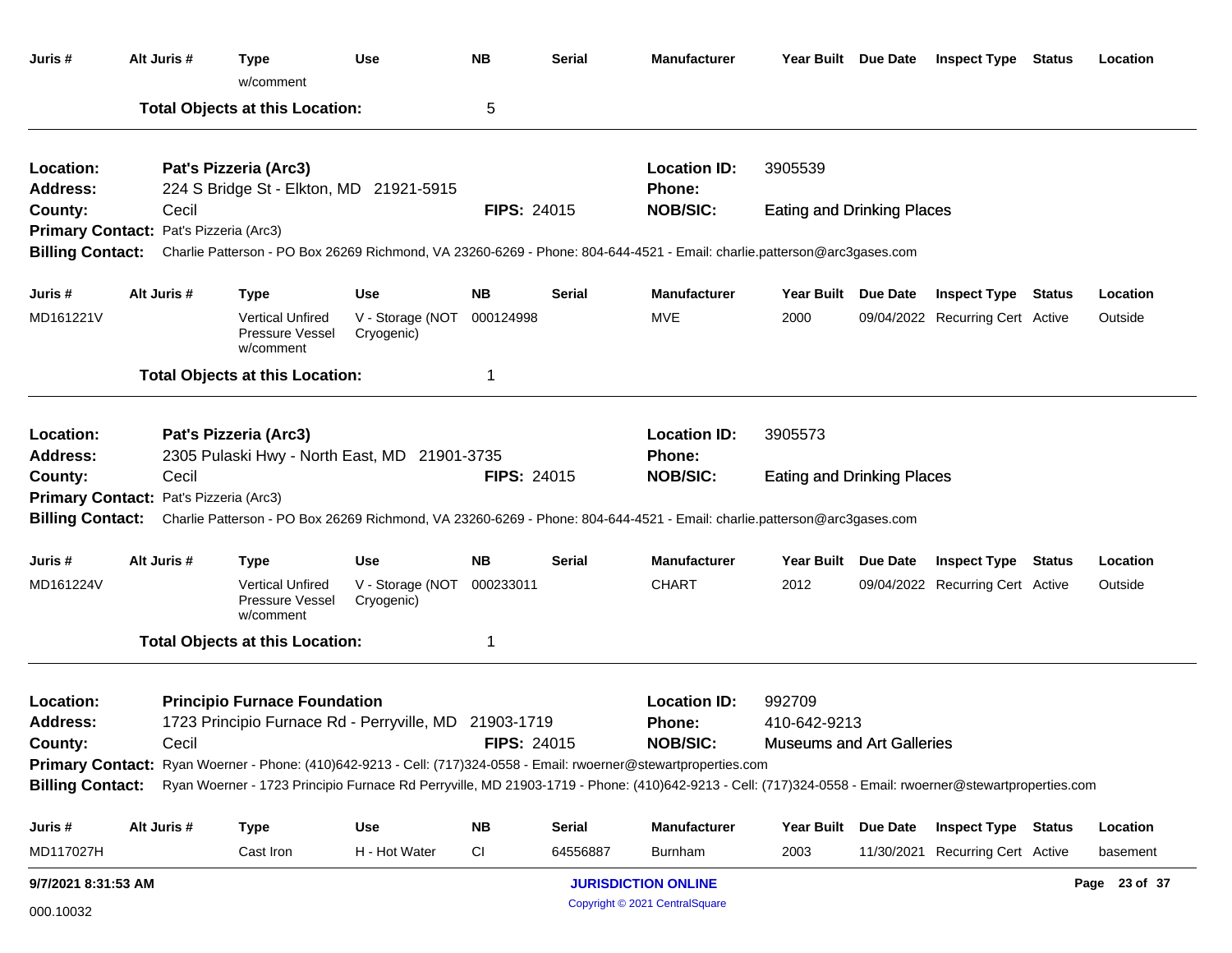| Juris #                 | Alt Juris # | <b>Type</b>                                                           | <b>Use</b>                                              | <b>NB</b>          | Serial        | <b>Manufacturer</b> | Year Built Due Date      | <b>Inspect Type</b>              | <b>Status</b> | Location            |
|-------------------------|-------------|-----------------------------------------------------------------------|---------------------------------------------------------|--------------------|---------------|---------------------|--------------------------|----------------------------------|---------------|---------------------|
|                         |             |                                                                       | Heat (Water $\leq$<br>160 psig, 250 F)                  |                    |               |                     |                          |                                  |               |                     |
| MD117028H               |             | Cast Iron                                                             | H - Hot Water<br>Heat (Water $\leq$<br>160 psig, 250 F) | CI                 | 64540831      | <b>Burnham</b>      | 2003                     | 11/30/2021 Recurring Cert Active |               | <b>Basement</b>     |
|                         |             | <b>Total Objects at this Location:</b>                                |                                                         | $\overline{2}$     |               |                     |                          |                                  |               |                     |
| Location:               |             | <b>Rising Sun Medical Center</b>                                      |                                                         |                    |               | <b>Location ID:</b> | 722829                   |                                  |               |                     |
| <b>Address:</b>         |             | 9 S Queen St - Rising Sun, MD 21911-1891                              |                                                         |                    |               | <b>Phone:</b>       |                          |                                  |               |                     |
| County:                 | Cecil       |                                                                       |                                                         | <b>FIPS: 24015</b> |               | <b>NOB/SIC:</b>     | <b>Health services</b>   |                                  |               |                     |
| <b>Primary Contact:</b> |             | Rising Sun Medical Center - Phone: 4106583066                         |                                                         |                    |               |                     |                          |                                  |               |                     |
| <b>Billing Contact:</b> |             | - PO Box 585 Rising Sun, MD 21911-0585                                |                                                         |                    |               |                     |                          |                                  |               |                     |
| Juris #                 | Alt Juris # | <b>Type</b>                                                           | Use                                                     | <b>NB</b>          | <b>Serial</b> | <b>Manufacturer</b> | Year Built Due Date      | <b>Inspect Type Status</b>       |               | Location            |
| MD135434H               |             | Cast Iron                                                             | H - Hot Water<br>Heat (Water $\leq$<br>160 psig, 250 F) | <b>CI</b>          |               | <b>Burnham</b>      | 2009                     | 02/02/2023 Recurring Cert Active |               | <b>Boiler Room</b>  |
|                         |             | <b>Total Objects at this Location:</b>                                |                                                         | 1                  |               |                     |                          |                                  |               |                     |
| Location:               |             | <b>Route 40 Laundromat</b>                                            |                                                         |                    |               | <b>Location ID:</b> | 723442                   |                                  |               |                     |
| <b>Address:</b>         |             | 5404 Pulaski Hwy - Perryville, MD 21903-2605                          |                                                         |                    |               | Phone:              |                          |                                  |               |                     |
| County:                 | Cecil       |                                                                       |                                                         | <b>FIPS: 24015</b> |               | <b>NOB/SIC:</b>     | <b>Personal services</b> |                                  |               |                     |
|                         |             | Primary Contact: Route 40 Laundromat - Phone: 410-642-6877            |                                                         |                    |               |                     |                          |                                  |               |                     |
| <b>Billing Contact:</b> |             | - PO Box 775 Perryville, MD 21903-0775 - Phone: 410-642-6877          |                                                         |                    |               |                     |                          |                                  |               |                     |
| Juris #                 | Alt Juris # | Type                                                                  | Use                                                     | <b>NB</b>          | <b>Serial</b> | <b>Manufacturer</b> | Year Built Due Date      | <b>Inspect Type Status</b>       |               | Location            |
| MD133816V               |             | <b>Vertical Unfired</b><br>Pressure Vessel<br>w/comment               | V - Storage (NOT<br>Cryogenic)                          | 000123074          |               | A O Smith           | 2008                     | 10/28/2022 Recurring Cert Active |               | <b>Utility Room</b> |
| MD161231H               |             | <b>Water Tube</b><br>Coiled (NOT<br><b>Flueless Hi</b><br>Efficiency) | H - Hot Water<br>Supply (Water <=<br>160 psig, 250 F)   | 000286936          |               | Laars               | 2018                     | 10/28/2022 Recurring Cert Active |               | Storage Room        |
|                         |             | <b>Total Objects at this Location:</b>                                |                                                         | $\overline{2}$     |               |                     |                          |                                  |               |                     |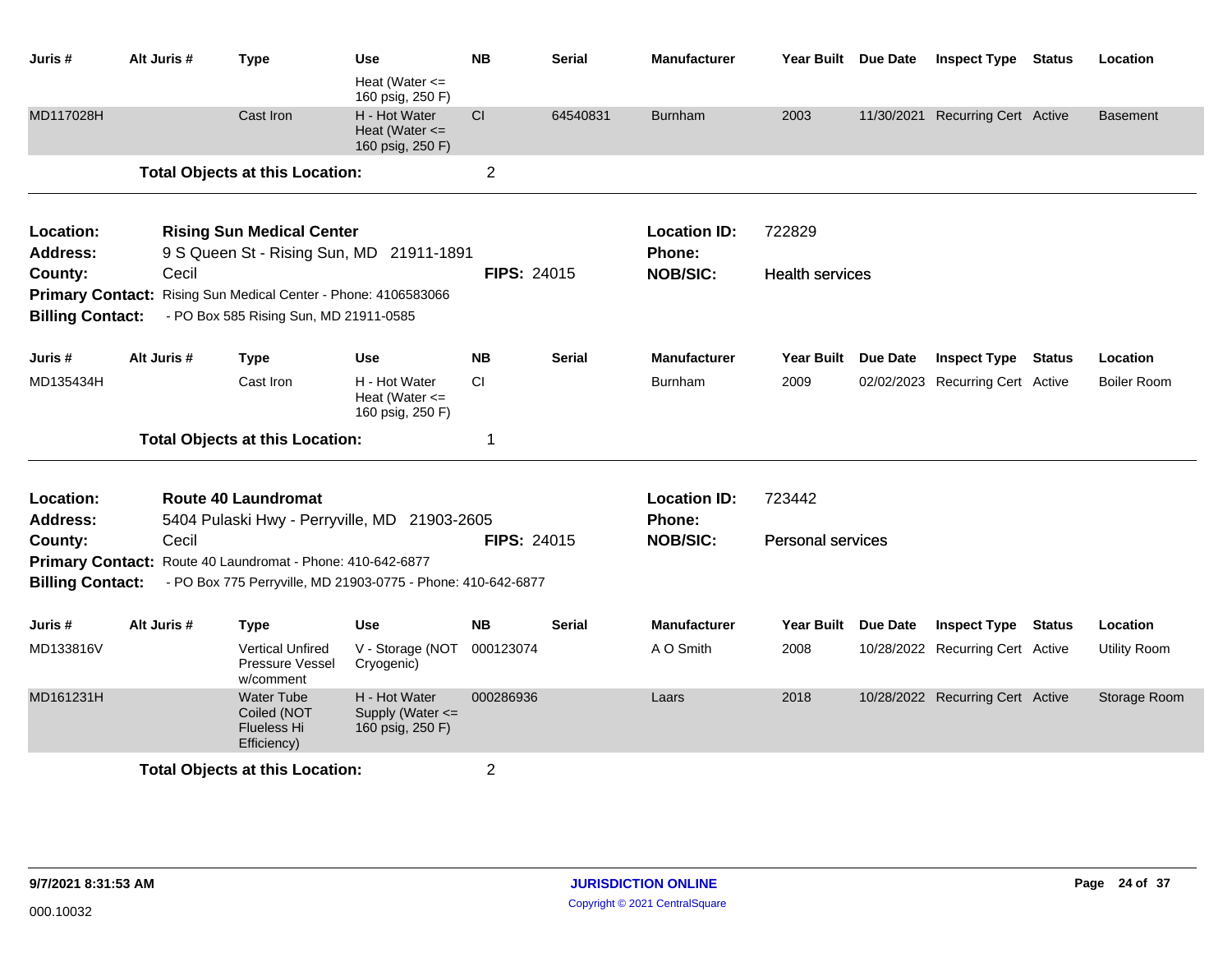| Location:<br><b>Address:</b>       |                                                                                                                                               | Schaefer's (Arc3) | 208 Bank St - Chesapeake City, MD 21915-1039                   |                                                           |                    |                 | <b>Location ID:</b><br><b>Phone:</b>                                                                                                     | 3905533                           |                                  |                        |
|------------------------------------|-----------------------------------------------------------------------------------------------------------------------------------------------|-------------------|----------------------------------------------------------------|-----------------------------------------------------------|--------------------|-----------------|------------------------------------------------------------------------------------------------------------------------------------------|-----------------------------------|----------------------------------|------------------------|
| County:                            |                                                                                                                                               | Cecil             |                                                                |                                                           | <b>FIPS: 24015</b> |                 | <b>NOB/SIC:</b>                                                                                                                          | <b>Eating and Drinking Places</b> |                                  |                        |
| Primary Contact: Schaefer's (Arc3) |                                                                                                                                               |                   |                                                                |                                                           |                    |                 |                                                                                                                                          |                                   |                                  |                        |
| <b>Billing Contact:</b>            |                                                                                                                                               |                   |                                                                |                                                           |                    |                 | Charlie Patterson - PO Box 26269 Richmond, VA 23260-6269 - Phone: 804-644-4521 - Email: charlie.patterson@arc3gases.com                  |                                   |                                  |                        |
| Juris #                            |                                                                                                                                               | Alt Juris #       | <b>Type</b>                                                    | <b>Use</b>                                                | <b>NB</b>          | <b>Serial</b>   | <b>Manufacturer</b>                                                                                                                      | Year Built Due Date               | <b>Inspect Type Status</b>       | Location               |
| MD161213V                          |                                                                                                                                               |                   | <b>Vertical Unfired</b><br>Pressure Vessel<br>w/comment        | V - Storage (NOT<br>Cryogenic)                            | 000288975          |                 | <b>CHART</b>                                                                                                                             | 2012                              | 09/04/2022 Recurring Cert Active | Restaurant<br>Kitchen  |
| MD161214V                          |                                                                                                                                               |                   | <b>Vertical Unfired</b><br><b>Pressure Vessel</b><br>w/comment | V - Storage (NOT 000004300<br>Cryogenic)                  |                    |                 | Taylor                                                                                                                                   | 1988                              | 09/04/2022 Recurring Cert Active | <b>Ballroom Closet</b> |
|                                    |                                                                                                                                               |                   | <b>Total Objects at this Location:</b>                         |                                                           | $\overline{c}$     |                 |                                                                                                                                          |                                   |                                  |                        |
| Location:                          |                                                                                                                                               |                   | <b>Snatcher's Creekside Bar (Arc3)</b>                         |                                                           |                    |                 | <b>Location ID:</b>                                                                                                                      | 3905574                           |                                  |                        |
| <b>Address:</b>                    |                                                                                                                                               |                   | 510 S Main St - North East, MD 21901-3920                      |                                                           |                    |                 | <b>Phone:</b>                                                                                                                            |                                   |                                  |                        |
| County:                            | FIPS: 24015<br>Cecil                                                                                                                          |                   |                                                                |                                                           |                    |                 | <b>NOB/SIC:</b>                                                                                                                          | <b>Eating and Drinking Places</b> |                                  |                        |
|                                    |                                                                                                                                               |                   | Primary Contact: Snatcher's Creekside Bar (Arc3)               |                                                           |                    |                 |                                                                                                                                          |                                   |                                  |                        |
|                                    |                                                                                                                                               |                   |                                                                |                                                           |                    |                 | Billing Contact: Charlie Patterson - PO Box 26269 Richmond, VA 23260-6269 - Phone: 804-644-4521 - Email: charlie.patterson@arc3gases.com |                                   |                                  |                        |
| Juris #                            |                                                                                                                                               | Alt Juris #       | <b>Type</b>                                                    | <b>Use</b>                                                | <b>NB</b>          | <b>Serial</b>   | <b>Manufacturer</b>                                                                                                                      | Year Built Due Date               | <b>Inspect Type Status</b>       | Location               |
| MD167638V                          |                                                                                                                                               |                   | <b>Vertical Unfired</b><br>Pressure Vessel<br>w/comment        | V - Storage<br>(Cryogenic)                                | 000021065          |                 | Taylor-Wharton                                                                                                                           | 1995                              | 10/14/2022 Recurring Cert Active | Outside                |
|                                    |                                                                                                                                               |                   | <b>Total Objects at this Location:</b>                         |                                                           | 1                  |                 |                                                                                                                                          |                                   |                                  |                        |
| <b>Location:</b>                   |                                                                                                                                               |                   | SOM-MDOT/MDTA/JFK Hwy I-95/Chesapeake House                    |                                                           |                    |                 | <b>Location ID:</b>                                                                                                                      | 714148                            |                                  |                        |
| <b>Address:</b>                    |                                                                                                                                               |                   | Mile Marker 98 JFK Memorial Hwy - Elkon, MD 21921              |                                                           |                    |                 | Phone:                                                                                                                                   |                                   |                                  |                        |
| County:                            | Cecil<br><b>FIPS: 24015</b>                                                                                                                   |                   |                                                                |                                                           |                    | <b>NOB/SIC:</b> | <b>Eating and Drinking Places</b>                                                                                                        |                                   |                                  |                        |
|                                    | Primary Contact: Thomas Stein - Phone: 786-521-1117 - Email: thomas.stein@areas.com                                                           |                   |                                                                |                                                           |                    |                 |                                                                                                                                          |                                   |                                  |                        |
|                                    | <b>Billing Contact:</b><br>Thomas Stein - Maryland House Plaza MM 82 Aberdeen, MD 21001 - Phone: 786-521-1117 - Email: thomas.stein@areas.com |                   |                                                                |                                                           |                    |                 |                                                                                                                                          |                                   |                                  |                        |
| Juris #                            |                                                                                                                                               | Alt Juris #       | Type                                                           | <b>Use</b>                                                | <b>NB</b>          | Serial          | Manufacturer                                                                                                                             | Year Built Due Date               | <b>Inspect Type Status</b>       | Location               |
| MD166290H                          |                                                                                                                                               |                   | <b>Water Heater</b><br>(HLW)                                   | H - Hot Water<br>Supply (Water $\leq$<br>160 psig, 250 F) | 141720             |                 | <b>PVI Industries</b>                                                                                                                    | 2016                              | 01/08/2022 Recurring Cert Active | Heater Room,           |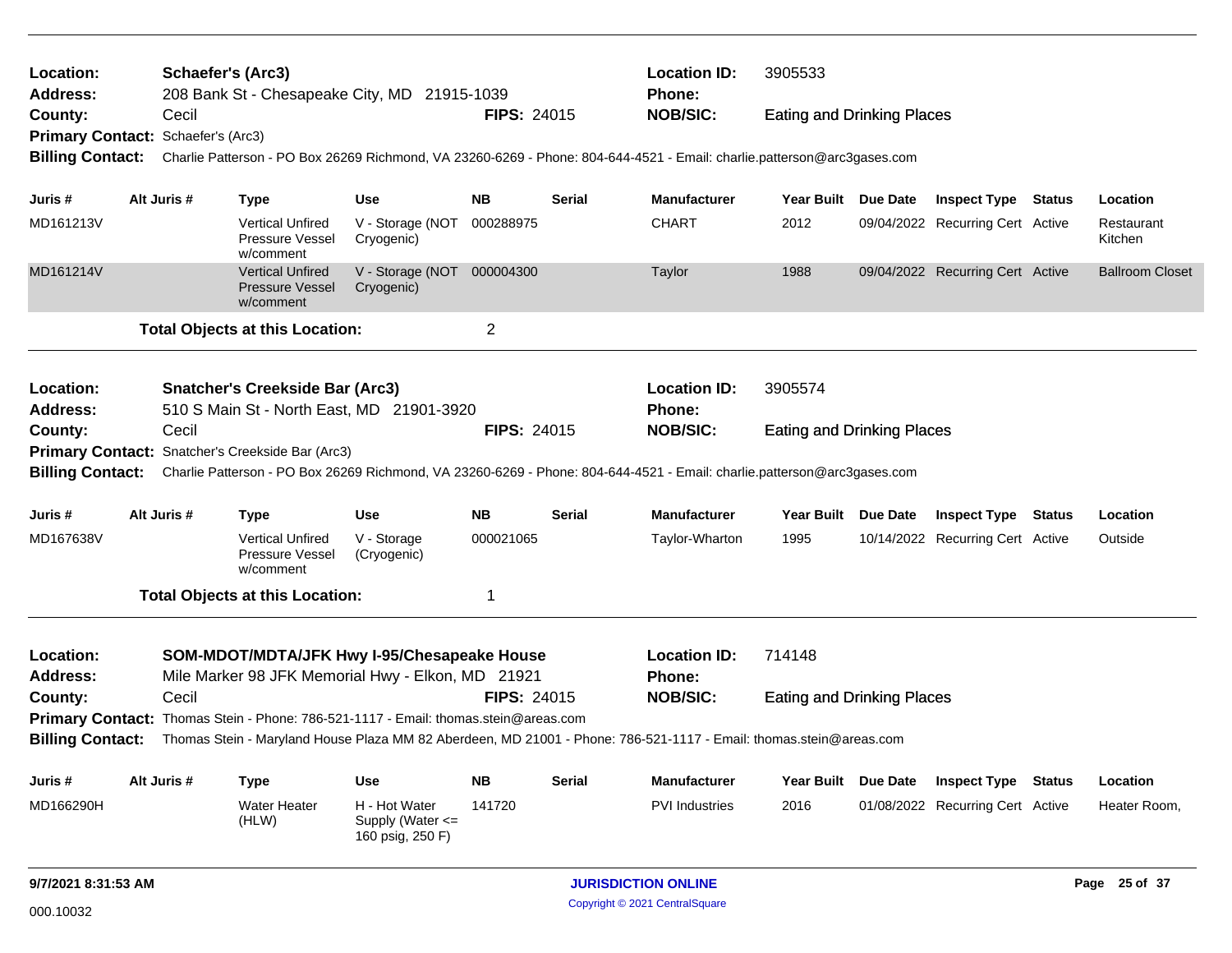| Juris #                 | Alt Juris #           | <b>Type</b>                                                       | <b>Use</b>                                              | <b>NB</b>          | <b>Serial</b> | <b>Manufacturer</b>                                                                                                     | <b>Year Built</b>                 | Due Date | <b>Inspect Type</b>                       | <b>Status</b> | Location           |
|-------------------------|-----------------------|-------------------------------------------------------------------|---------------------------------------------------------|--------------------|---------------|-------------------------------------------------------------------------------------------------------------------------|-----------------------------------|----------|-------------------------------------------|---------------|--------------------|
| MD166291H               | DWH-1                 | <b>Water Heater</b><br>(HLW)                                      | H - Hot Water<br>Supply (Water <=<br>160 psig, 250 F)   | 136933             |               | <b>PVI</b> Industries                                                                                                   | 2013                              |          | 01/08/2022 Recurring Cert Active          |               | <b>Heater Room</b> |
| MD166292H               |                       | <b>Water Tube</b><br>Coiled (NOT<br>Flueless Hi<br>Efficiency)    | H - Hot Water<br>Heat (Water $\leq$<br>160 psig, 250 F) | 267635             |               | Giannoni France                                                                                                         | 2013                              |          | 01/08/2022 Recurring Cert Active          |               | Heater Room        |
|                         |                       | <b>Total Objects at this Location:</b>                            |                                                         | 3                  |               |                                                                                                                         |                                   |          |                                           |               |                    |
| Location:               |                       | Sonic Drive In - 6281 (Arc3)                                      |                                                         |                    |               | <b>Location ID:</b>                                                                                                     | 3905545                           |          |                                           |               |                    |
| <b>Address:</b>         |                       | 103 E Pulaski Hwy - Elkton, MD 21921-6414                         |                                                         |                    |               | Phone:                                                                                                                  |                                   |          |                                           |               |                    |
| County:                 | Cecil                 |                                                                   |                                                         | <b>FIPS: 24015</b> |               | <b>NOB/SIC:</b>                                                                                                         | <b>Eating and Drinking Places</b> |          |                                           |               |                    |
|                         |                       | Primary Contact: Sonic Drive In - 6281 (Arc3)                     |                                                         |                    |               |                                                                                                                         |                                   |          |                                           |               |                    |
| <b>Billing Contact:</b> |                       |                                                                   |                                                         |                    |               | Charlie Patterson - PO Box 26269 Richmond, VA 23260-6269 - Phone: 804-644-4521 - Email: charlie.patterson@arc3gases.com |                                   |          |                                           |               |                    |
| Juris #                 | Alt Juris #           | <b>Type</b>                                                       | <b>Use</b>                                              | <b>NB</b>          | <b>Serial</b> | <b>Manufacturer</b>                                                                                                     | Year Built Due Date               |          | <b>Inspect Type</b>                       | Status        | Location           |
| MD161215V               |                       | <b>Vertical Unfired</b><br>Pressure Vessel<br>w/comment           | V - Storage (NOT<br>Cryogenic)                          | 000002312          |               | Taylor                                                                                                                  | 1983                              |          | 09/04/2022 Recurring Cert Active          |               | Store Rm           |
|                         |                       | <b>Total Objects at this Location:</b>                            |                                                         | 1                  |               |                                                                                                                         |                                   |          |                                           |               |                    |
| Location:               | <b>Stancills Inc.</b> |                                                                   |                                                         |                    |               | <b>Location ID:</b>                                                                                                     | 725622                            |          |                                           |               |                    |
| <b>Address:</b>         |                       | 499 Mountain Hill Rd - Perryville, MD 21903-1413                  |                                                         |                    |               | <b>Phone:</b>                                                                                                           |                                   |          |                                           |               |                    |
| County:                 | Cecil                 |                                                                   |                                                         | <b>FIPS: 24015</b> |               | <b>NOB/SIC:</b>                                                                                                         |                                   |          | Stone, clay, glass, and concrete products |               |                    |
| <b>Primary Contact:</b> |                       | Ruthie Cooper - Phone: 410-939-2224 - Email: ruthie@stancills.com |                                                         |                    |               |                                                                                                                         |                                   |          |                                           |               |                    |
| <b>Billing Contact:</b> |                       |                                                                   |                                                         |                    |               | Ruthie Cooper - 499 Mountain Hill Rd Perryville, MD 21903-1413 - Phone: 410-939-2224 - Email: ruthie@stancills.com      |                                   |          |                                           |               |                    |
| Juris #                 | Alt Juris #           | <b>Type</b>                                                       | <b>Use</b>                                              | <b>NB</b>          | <b>Serial</b> | <b>Manufacturer</b>                                                                                                     | Year Built Due Date               |          | <b>Inspect Type</b>                       | <b>Status</b> | Location           |
| MD084226V               |                       | Pressure Vessel<br>w/comment                                      | Horizontal Unfired V - Storage (NOT<br>Cryogenic)       | 000449914          |               | Kargard                                                                                                                 | 1970                              |          | 05/03/2022 Recurring Cert Active          |               | Shop               |
|                         |                       | <b>Total Objects at this Location:</b>                            |                                                         | 1                  |               |                                                                                                                         |                                   |          |                                           |               |                    |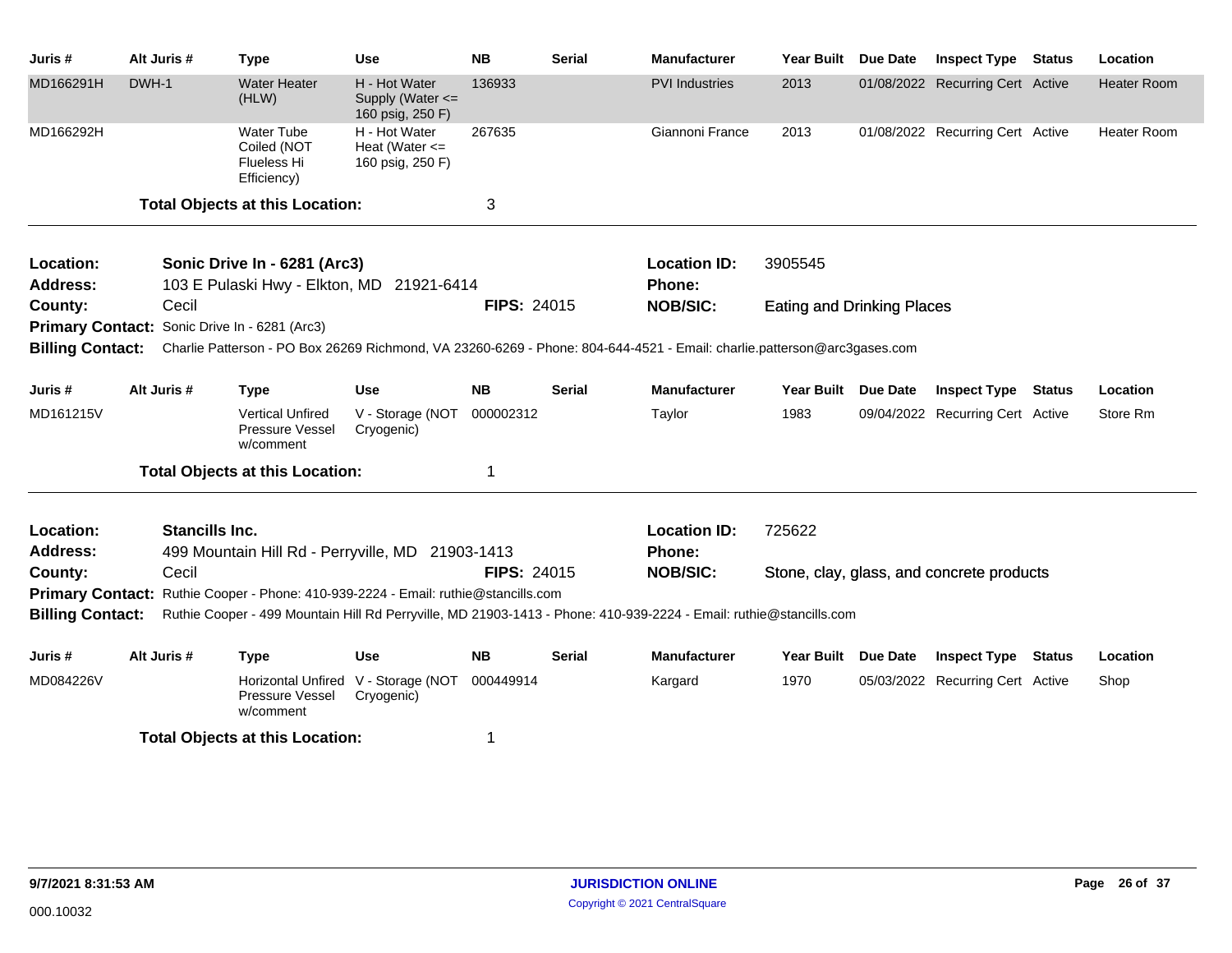| Location:<br><b>Address:</b><br>County:<br>Primary Contact: Tony Cavotta - Phone: 410-287-3512 - Cell: 610-304-7576<br><b>Billing Contact:</b>                                               |             | <b>Steak &amp; Main</b><br>Cecil | 107 S Main St - North East, MD 21901-3955                                                                                                                                                                                  |                                                         | <b>FIPS: 24015</b> |               | <b>Location ID:</b><br><b>Phone:</b><br><b>NOB/SIC:</b><br>Tony Cavotta - 107 S Main St North East, MD 21901-3955 - Phone: 410-287-3512 - Cell: 610-304-7576 | 718982<br>410-287-3512<br>Eating and drinking places |                 |                                                                |  |                       |
|----------------------------------------------------------------------------------------------------------------------------------------------------------------------------------------------|-------------|----------------------------------|----------------------------------------------------------------------------------------------------------------------------------------------------------------------------------------------------------------------------|---------------------------------------------------------|--------------------|---------------|--------------------------------------------------------------------------------------------------------------------------------------------------------------|------------------------------------------------------|-----------------|----------------------------------------------------------------|--|-----------------------|
| Juris #<br>MD141872H                                                                                                                                                                         | Alt Juris # |                                  | <b>Type</b><br>Cast Iron                                                                                                                                                                                                   | Use<br>H - Hot Water                                    | <b>NB</b><br>CI.   | <b>Serial</b> | <b>Manufacturer</b><br>Crown                                                                                                                                 | Year Built Due Date<br>2005                          |                 | <b>Inspect Type Status</b><br>04/05/2023 Recurring Cert Active |  | Location<br>Liquor Rm |
|                                                                                                                                                                                              |             |                                  |                                                                                                                                                                                                                            | Heat (Water $\leq$<br>160 psig, 250 F)                  |                    |               |                                                                                                                                                              |                                                      |                 |                                                                |  |                       |
|                                                                                                                                                                                              |             |                                  | <b>Total Objects at this Location:</b>                                                                                                                                                                                     |                                                         | 1                  |               |                                                                                                                                                              |                                                      |                 |                                                                |  |                       |
| Location:<br><b>Address:</b>                                                                                                                                                                 |             |                                  | Subway - 34006 (Arc3)<br>75 N East Plz - North East, MD 21901-3617                                                                                                                                                         |                                                         |                    |               | <b>Location ID:</b><br><b>Phone:</b>                                                                                                                         | 3905576                                              |                 |                                                                |  |                       |
| County:                                                                                                                                                                                      | Cecil       |                                  |                                                                                                                                                                                                                            |                                                         | <b>FIPS: 24015</b> |               | <b>NOB/SIC:</b>                                                                                                                                              | <b>Eating and Drinking Places</b>                    |                 |                                                                |  |                       |
| Primary Contact: Subway - 34006 (Arc3)<br><b>Billing Contact:</b><br>Charlie Patterson - PO Box 26269 Richmond, VA 23260-6269 - Phone: 804-644-4521 - Email: charlie.patterson@arc3gases.com |             |                                  |                                                                                                                                                                                                                            |                                                         |                    |               |                                                                                                                                                              |                                                      |                 |                                                                |  |                       |
| Juris #                                                                                                                                                                                      | Alt Juris # |                                  | <b>Type</b>                                                                                                                                                                                                                | <b>Use</b>                                              | <b>NB</b>          | Serial        | <b>Manufacturer</b>                                                                                                                                          | <b>Year Built</b>                                    | <b>Due Date</b> | <b>Inspect Type Status</b>                                     |  | Location              |
| MD161225V                                                                                                                                                                                    |             |                                  | <b>Vertical Unfired</b><br>Pressure Vessel<br>w/comment                                                                                                                                                                    | V - Storage (NOT 000124992<br>Cryogenic)                |                    |               | MVE                                                                                                                                                          | 2000                                                 |                 | 09/04/2022 Recurring Cert Active                               |  | Kitchen               |
|                                                                                                                                                                                              |             |                                  | <b>Total Objects at this Location:</b>                                                                                                                                                                                     |                                                         | 1                  |               |                                                                                                                                                              |                                                      |                 |                                                                |  |                       |
| Location:<br><b>Address:</b><br>County:<br><b>Billing Contact:</b>                                                                                                                           |             | Cecil                            | <b>Sunrise Auto Center</b><br>11 E Cherry St - Rising Sun, MD 21911-1985<br>Primary Contact: Jeremy Vanderhoff - Phone: 610-476-3368<br>Jeremy Vanderhoff - 341 Fremont Rd Nottingham, PA 19362-9120 - Phone: 610-476-3368 |                                                         | <b>FIPS: 24015</b> |               | <b>Location ID:</b><br><b>Phone:</b><br><b>NOB/SIC:</b>                                                                                                      | 728743<br>410-658-5592                               |                 | Automotive dealers and gasoline service stations               |  |                       |
| Juris #                                                                                                                                                                                      | Alt Juris # |                                  | <b>Type</b>                                                                                                                                                                                                                | Use                                                     | NB.                | Serial        | <b>Manufacturer</b>                                                                                                                                          | Year Built Due Date                                  |                 | <b>Inspect Type Status</b>                                     |  | Location              |
| MD121595V                                                                                                                                                                                    | CAT         |                                  | <b>Vertical Unfired</b><br>Pressure Vessel<br>w/comment                                                                                                                                                                    | V - Storage (NOT 000249836<br>Cryogenic)                |                    |               | Manchester                                                                                                                                                   | 2003                                                 |                 | 09/20/2022 Recurring Cert Active                               |  | Shop (Rear<br>Garage) |
| MD155914H                                                                                                                                                                                    |             |                                  | Cast Iron                                                                                                                                                                                                                  | H - Hot Water<br>Heat (Water $\leq$<br>160 psig, 250 F) | CI                 |               | OWB & OWT                                                                                                                                                    | 2015                                                 |                 | 09/20/2022 Recurring Cert Active                               |  | Boiler Room #2        |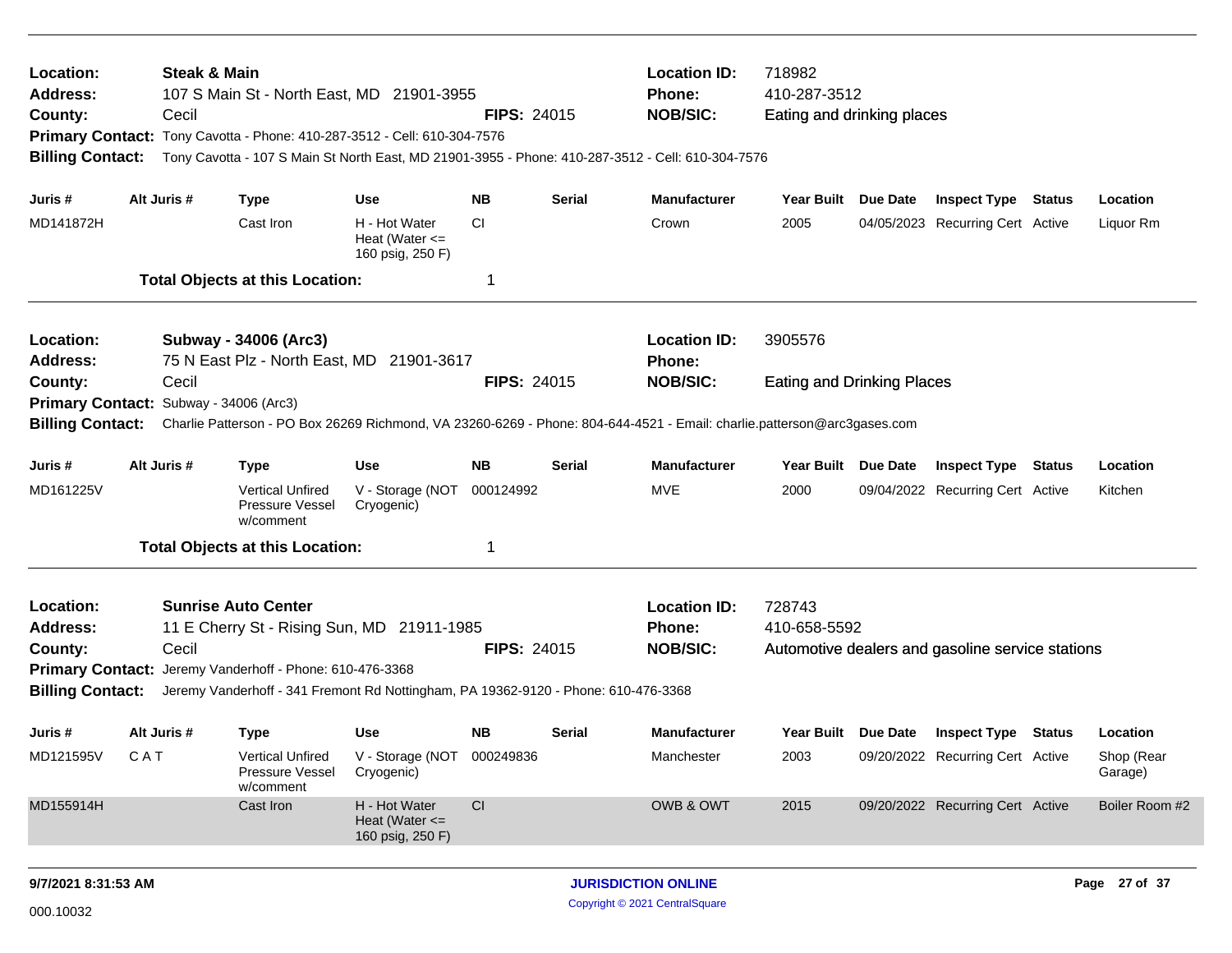| Location:<br><b>Taggert House Apartments</b><br>241 E Main St - Elkton, MD 21921-5730<br>Address:<br>Cecil<br>County:<br>Primary Contact: Patrick J. & Delores S. Ulrich - Phone: 410-392-6340<br><b>Billing Contact:</b><br>- 251 S Bridge St Ste 2 Elkton, MD 21921-6030 - Phone: 410-392-6340 |                                                  |                                                                |                                                         | <b>FIPS: 24015</b> |               | <b>Location ID:</b><br>Phone:<br><b>NOB/SIC:</b> | 726272<br>410-392-6340<br><b>Operators of Apartment Buildings</b> |                 |                                  |               |                                |
|--------------------------------------------------------------------------------------------------------------------------------------------------------------------------------------------------------------------------------------------------------------------------------------------------|--------------------------------------------------|----------------------------------------------------------------|---------------------------------------------------------|--------------------|---------------|--------------------------------------------------|-------------------------------------------------------------------|-----------------|----------------------------------|---------------|--------------------------------|
| Juris #                                                                                                                                                                                                                                                                                          | Alt Juris #                                      | <b>Type</b>                                                    | <b>Use</b>                                              | <b>NB</b>          | <b>Serial</b> | <b>Manufacturer</b>                              | <b>Year Built</b>                                                 | <b>Due Date</b> | <b>Inspect Type</b>              | <b>Status</b> | Location                       |
| MD083303H                                                                                                                                                                                                                                                                                        | СI                                               | Cast Iron                                                      | H - Hot Water<br>Heat (Water $\leq$<br>160 psig, 250 F) | CI.                | JJ27708       | Utica                                            | 1985                                                              |                 | 10/12/2022 Recurring Cert Active |               | <b>Basement</b>                |
| MD083304H                                                                                                                                                                                                                                                                                        | <b>CI</b>                                        | Cast Iron                                                      | H - Hot Water<br>Heat (Water $\leq$<br>160 psig, 250 F) | CI                 | JJ27714       | Utica                                            | 1985                                                              |                 | 10/12/2022 Recurring Cert Active |               | <b>Basement</b>                |
| MD083305H                                                                                                                                                                                                                                                                                        | CI                                               | Cast Iron                                                      | H - Hot Water<br>Heat (Water $\leq$<br>160 psig, 250 F) | <b>CI</b>          | JJ27715       | Utica                                            | 1985                                                              |                 | 10/12/2022 Recurring Cert Active |               | <b>Basement</b>                |
| MD083306H                                                                                                                                                                                                                                                                                        | CI                                               | Cast Iron                                                      | H - Hot Water<br>Heat (Water $\leq$<br>160 psig, 250 F) | CI                 | JJ27711       | <b>Utica</b>                                     | 1985                                                              |                 | 10/12/2022 Recurring Cert Active |               | <b>Basement</b>                |
| MD083307H                                                                                                                                                                                                                                                                                        | <b>CI</b>                                        | Cast Iron                                                      | H - Hot Water<br>Heat (Water $\leq$<br>160 psig, 250 F) | <b>CI</b>          | JJ27710       | Utica                                            | 1985                                                              |                 | 10/12/2022 Recurring Cert Active |               | <b>Basement</b>                |
| MD126508H                                                                                                                                                                                                                                                                                        |                                                  | Cast Iron                                                      | H - Hot Water<br>Heat (Water $\leq$<br>160 psig, 250 F) | CI                 |               | <b>Utica</b>                                     | 2006                                                              |                 | 10/12/2022 Recurring Cert Active |               | <b>Basement</b>                |
|                                                                                                                                                                                                                                                                                                  |                                                  | <b>Total Objects at this Location:</b>                         |                                                         | 6                  |               |                                                  |                                                                   |                 |                                  |               |                                |
| Location:<br><b>Address:</b><br>County:<br><b>Billing Contact:</b>                                                                                                                                                                                                                               | Cecil<br>Primary Contact: The Meeting Ground Inc | The Meeting Ground Inc<br>401 North St - Elkton, MD 21921-5520 |                                                         | <b>FIPS: 24015</b> |               | <b>Location ID:</b><br>Phone:<br><b>NOB/SIC:</b> | 2836247<br>410-620-4701<br>Rooming and Boarding Houses            |                 |                                  |               |                                |
| Juris #                                                                                                                                                                                                                                                                                          | Alt Juris #                                      | <b>Type</b>                                                    | <b>Use</b>                                              | <b>NB</b>          | <b>Serial</b> | <b>Manufacturer</b>                              | Year Built                                                        | <b>Due Date</b> | <b>Inspect Type</b>              | <b>Status</b> | Location                       |
| MD135419H                                                                                                                                                                                                                                                                                        |                                                  | Cast Iron                                                      | H - Hot Water<br>Heat (Water $\leq$<br>160 psig, 250 F) | CI.                | CP4878875     | Weil-McLain                                      | 2004                                                              |                 | 04/07/2022 Recurring Cert Active |               | <b>Basement Boiler</b><br>Room |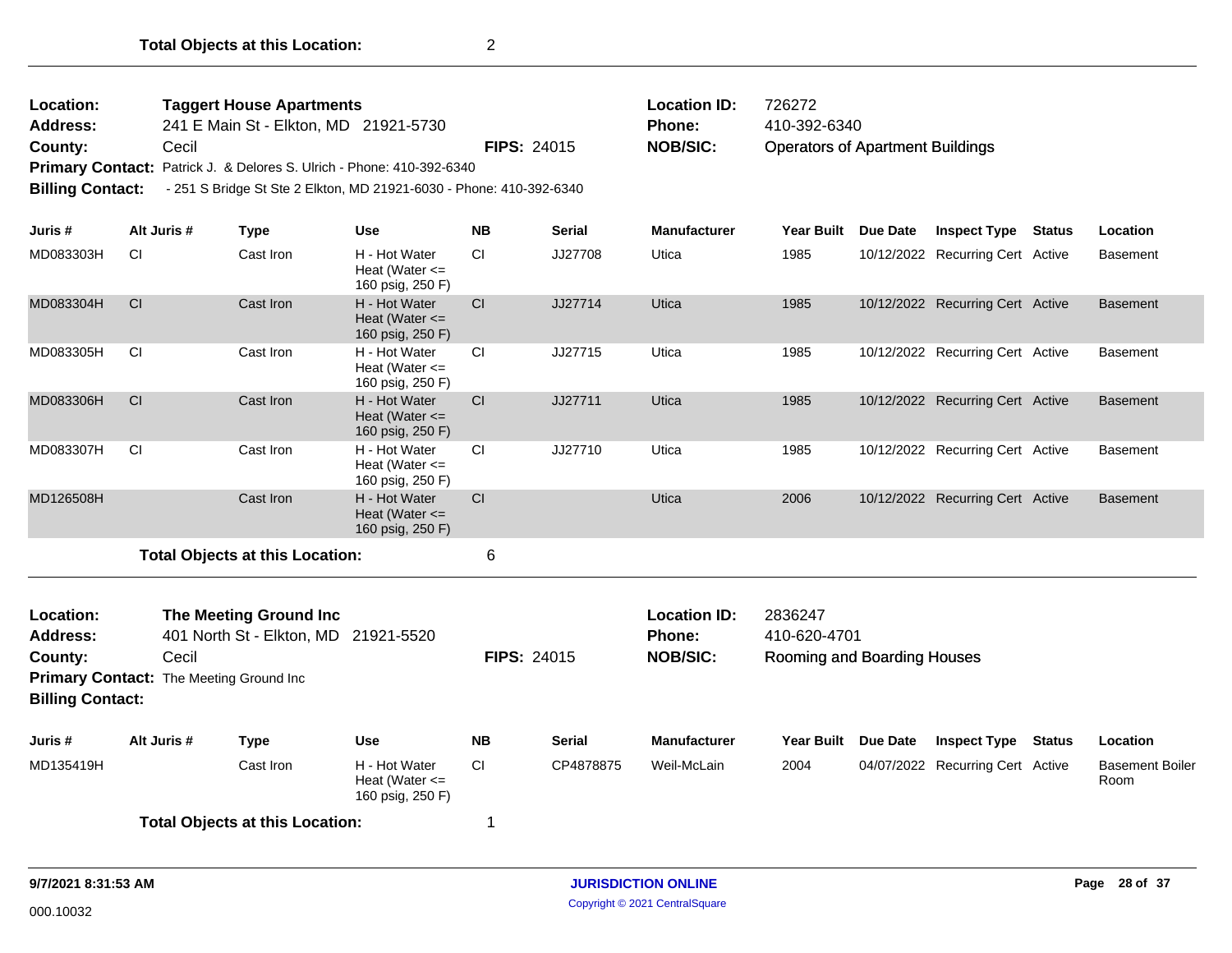| Location:<br>Address:<br>County:<br><b>Billing Contact:</b><br>Juris #<br>MD148447H | <b>Town of Elkton</b><br>Cecil<br>Alt Juris #                                                                 | 101 Railroad Ave - Elkton, MD 21921-5550<br>Primary Contact: George Lewis - Phone: 410-398-0970/410-392-0711 - Email: lewis.george@elkton.org<br><b>Type</b><br>Cast Iron | Use<br>H - Steam Heat                                   | <b>FIPS: 24015</b><br><b>NB</b><br><b>CI</b> | <b>Serial</b><br>0000 | <b>Location ID:</b><br>Phone:<br><b>NOB/SIC:</b><br>George Lewis - PO Box 157 Elkton, MD 21922-0157 - Phone: 410-398-0970/410-392-0711 - Email: lewis.george@elkton.org<br>Manufacturer<br>Weil-McLain | 4069646<br>Year Built Due Date<br>2013 |                 | <b>Inspect Type Status</b><br>04/28/2023 Recurring Cert Active |               | Location<br>Boiler room                |
|-------------------------------------------------------------------------------------|---------------------------------------------------------------------------------------------------------------|---------------------------------------------------------------------------------------------------------------------------------------------------------------------------|---------------------------------------------------------|----------------------------------------------|-----------------------|--------------------------------------------------------------------------------------------------------------------------------------------------------------------------------------------------------|----------------------------------------|-----------------|----------------------------------------------------------------|---------------|----------------------------------------|
|                                                                                     |                                                                                                               |                                                                                                                                                                           |                                                         |                                              |                       |                                                                                                                                                                                                        |                                        |                 |                                                                |               |                                        |
|                                                                                     |                                                                                                               |                                                                                                                                                                           |                                                         |                                              |                       |                                                                                                                                                                                                        |                                        |                 |                                                                |               |                                        |
|                                                                                     |                                                                                                               |                                                                                                                                                                           |                                                         |                                              |                       |                                                                                                                                                                                                        |                                        |                 |                                                                |               |                                        |
|                                                                                     |                                                                                                               |                                                                                                                                                                           |                                                         |                                              |                       |                                                                                                                                                                                                        |                                        |                 |                                                                |               |                                        |
|                                                                                     |                                                                                                               |                                                                                                                                                                           |                                                         |                                              |                       |                                                                                                                                                                                                        |                                        |                 |                                                                |               |                                        |
|                                                                                     |                                                                                                               |                                                                                                                                                                           |                                                         |                                              |                       |                                                                                                                                                                                                        |                                        |                 |                                                                |               |                                        |
|                                                                                     |                                                                                                               |                                                                                                                                                                           |                                                         |                                              |                       |                                                                                                                                                                                                        |                                        |                 |                                                                |               |                                        |
|                                                                                     |                                                                                                               | <b>Total Objects at this Location:</b>                                                                                                                                    |                                                         | 1                                            |                       |                                                                                                                                                                                                        |                                        |                 |                                                                |               |                                        |
| MD066565H                                                                           |                                                                                                               | Cast Iron                                                                                                                                                                 | H - Hot Water<br>Heat (Water $\leq$<br>160 psig, 250 F) | <b>CI</b>                                    |                       | Burnham                                                                                                                                                                                                | 1989                                   |                 | 01/19/2023 Recurring Cert Active                               |               | <b>Boiler</b><br>Room/Ultility<br>Room |
| Juris #                                                                             | Alt Juris #                                                                                                   | <b>Type</b>                                                                                                                                                               | <b>Use</b>                                              | <b>NB</b>                                    | <b>Serial</b>         | <b>Manufacturer</b>                                                                                                                                                                                    | <b>Year Built</b>                      | <b>Due Date</b> | <b>Inspect Type</b>                                            | <b>Status</b> | Location                               |
|                                                                                     |                                                                                                               | Primary Contact: Alice Sturgill - Phone: 443-674-8601 - Email: info@totslanding.org                                                                                       |                                                         |                                              |                       | Billing Contact: Alice Sturgill - 201 E Cecil Ave North East, MD 21901-4009 - Phone: 443-674-8601 - Email: info@totslanding.org                                                                        |                                        |                 |                                                                |               |                                        |
| County:                                                                             | Cecil                                                                                                         |                                                                                                                                                                           |                                                         | <b>FIPS: 24015</b>                           |                       | <b>NOB/SIC:</b>                                                                                                                                                                                        | <b>Offices and Clinics of Dentists</b> |                 |                                                                |               |                                        |
| Address:                                                                            |                                                                                                               | 201 E Cecil Ave - North East, MD 21901-4009                                                                                                                               |                                                         |                                              |                       | <b>Phone:</b>                                                                                                                                                                                          | 443-674-8601                           |                 |                                                                |               |                                        |
| Location:                                                                           | <b>Tot's Landing</b>                                                                                          |                                                                                                                                                                           |                                                         |                                              |                       | <b>Location ID:</b>                                                                                                                                                                                    | 708196                                 |                 |                                                                |               |                                        |
|                                                                                     |                                                                                                               | <b>Total Objects at this Location:</b>                                                                                                                                    |                                                         | 3                                            |                       |                                                                                                                                                                                                        |                                        |                 |                                                                |               |                                        |
| MD148053V                                                                           |                                                                                                               | <b>Vertical Unfired</b><br>Pressure Vessel<br>w/comment                                                                                                                   | V - Storage (NOT<br>Cryogenic)                          | 000534840                                    |                       | <b>Steel Fab</b>                                                                                                                                                                                       | 2008                                   |                 | 01/21/2022 Recurring Cert Active                               |               | <b>Truck Shop</b>                      |
| MD142243V                                                                           |                                                                                                               | <b>Vertical Unfired</b><br><b>Pressure Vessel</b><br>w/comment                                                                                                            | V - Storage (NOT 000559747<br>Cryogenic)                |                                              |                       | <b>Steel Fab</b>                                                                                                                                                                                       | 2009                                   |                 | 01/21/2022 Recurring Cert Active                               |               | Rear Shop                              |
| MD134923V                                                                           |                                                                                                               | Pressure Vessel<br>w/comment                                                                                                                                              | Horizontal Unfired V - Storage (NOT<br>Cryogenic)       | 001043827                                    |                       | Manchester                                                                                                                                                                                             | 2008                                   |                 | 01/21/2022 Recurring Cert Active                               |               | Plant                                  |
| Juris #                                                                             | Alt Juris #                                                                                                   | <b>Type</b>                                                                                                                                                               | <b>Use</b>                                              | <b>NB</b>                                    | Serial                | <b>Manufacturer</b>                                                                                                                                                                                    | Year Built Due Date                    |                 | <b>Inspect Type Status</b>                                     |               | Location                               |
| <b>Primary Contact:</b><br><b>Billing Contact:</b>                                  | Cecil                                                                                                         | Tiffin Athletic Mats Inc - Phone: 410-398-0900<br>- PO Box 823 Elkton, MD 21922-0823 - Phone: 410-398-0900                                                                |                                                         | <b>FIPS: 24015</b>                           |                       | <b>NOB/SIC:</b>                                                                                                                                                                                        |                                        |                 | Miscellaneous manufacturing industries                         |               |                                        |
| County:                                                                             | <b>Tiffin Athletic Mats Inc.</b><br>Location:<br>505 Blue Ball Rd Bldg 40 - Elkton, MD 21921-4873<br>Address: |                                                                                                                                                                           |                                                         |                                              |                       | <b>Location ID:</b><br><b>Phone:</b>                                                                                                                                                                   | 726625<br>410-398-0900                 |                 |                                                                |               |                                        |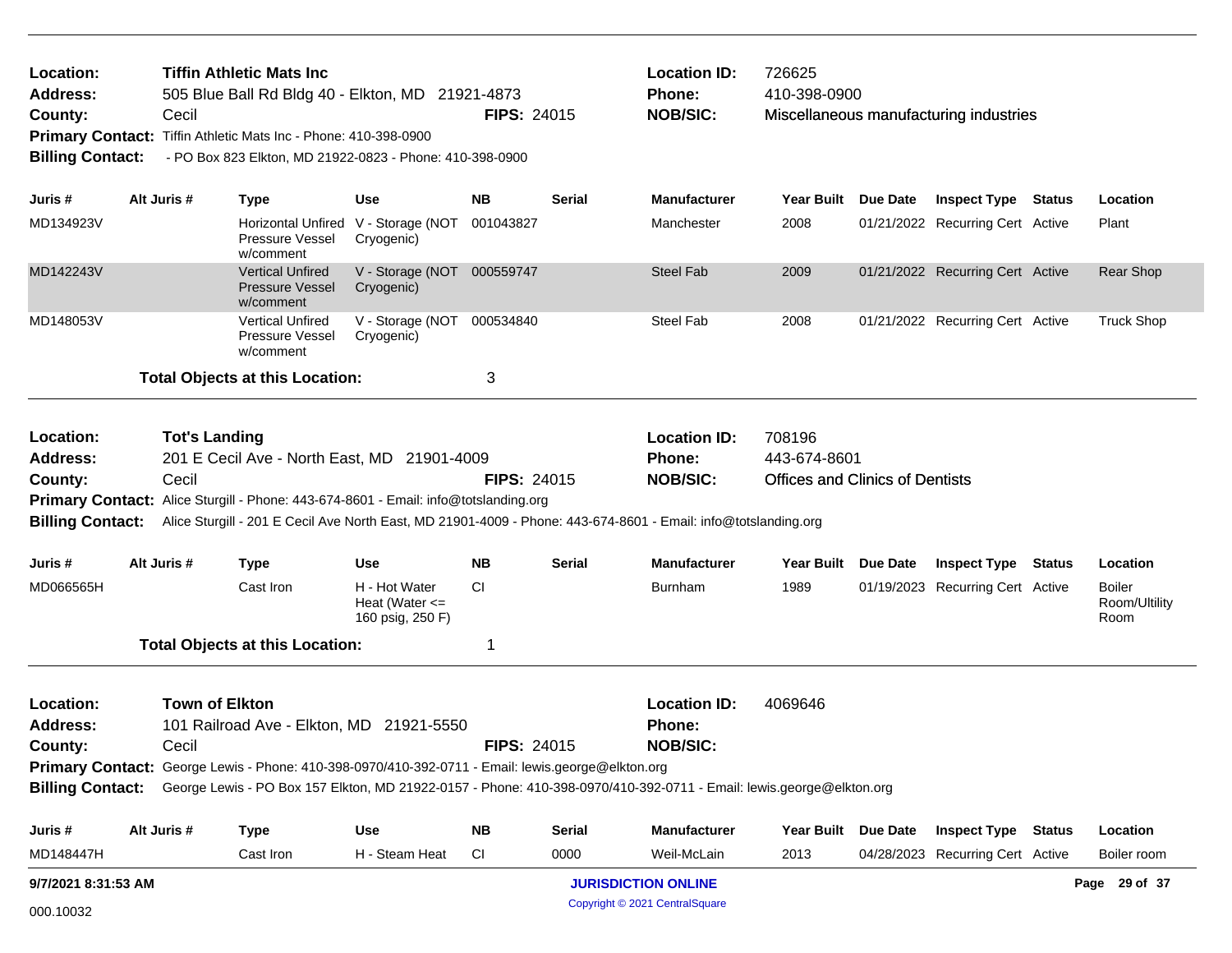| Juris #                                            | Alt Juris # | <b>Type</b>                            | <b>Use</b><br>(Steam $\leq$ 15<br>psig)                                                                                                                                                          | <b>NB</b>      | <b>Serial</b>      | <b>Manufacturer</b>       | Year Built Due Date                            | <b>Inspect Type Status</b>       | Location           |
|----------------------------------------------------|-------------|----------------------------------------|--------------------------------------------------------------------------------------------------------------------------------------------------------------------------------------------------|----------------|--------------------|---------------------------|------------------------------------------------|----------------------------------|--------------------|
|                                                    |             | <b>Total Objects at this Location:</b> |                                                                                                                                                                                                  | -1             |                    |                           |                                                |                                  |                    |
| Location:                                          |             | <b>Tri-State Christian Academy</b>     |                                                                                                                                                                                                  |                |                    | <b>Location ID:</b>       | 703866                                         |                                  |                    |
| <b>Address:</b><br>County:                         | Cecil       |                                        | 146 Appleton Rd - Elkton, MD 21921-5008                                                                                                                                                          |                | <b>FIPS: 24015</b> | Phone:<br><b>NOB/SIC:</b> | 410-398-6444<br><b>Religious Organizations</b> |                                  |                    |
|                                                    |             |                                        | Primary Contact: Keith Wilson - Phone: (410)398-6444 - Email: tristatechristian@comcast.net                                                                                                      |                |                    |                           |                                                |                                  |                    |
| <b>Billing Contact:</b>                            |             |                                        | Keith Wilson - 146 Appleton Rd Elkton, MD 21921-5008 - Phone: (410)398-6444 - Email: tristatechristian@comcast.net                                                                               |                |                    |                           |                                                |                                  |                    |
|                                                    |             |                                        |                                                                                                                                                                                                  |                |                    |                           |                                                |                                  |                    |
| Juris #                                            | Alt Juris # | <b>Type</b>                            | <b>Use</b>                                                                                                                                                                                       | <b>NB</b>      | <b>Serial</b>      | <b>Manufacturer</b>       | Year Built Due Date                            | <b>Inspect Type Status</b>       | Location           |
| MD113572H                                          | 1           | Cast Iron                              | H - Hot Water<br>Heat (Water $\leq$<br>160 psig, 250 F)                                                                                                                                          | <b>CI</b>      | lbg-9 series       | Weil-McLain               | 2001                                           | 10/21/2021 Recurring Cert Active | <b>BOILER ROOM</b> |
| MD113573H                                          | 2           | Cast Iron                              | H - Hot Water<br>Heat (Water $\leq$<br>160 psig, 250 F)                                                                                                                                          | CI             | lbg-9 series       | Weil-McLain               | 2001                                           | 10/21/2021 Recurring Cert Active | <b>BOILER ROOM</b> |
|                                                    |             | <b>Total Objects at this Location:</b> |                                                                                                                                                                                                  | 2              |                    |                           |                                                |                                  |                    |
| Location:                                          |             | <b>Trinity United Methodist Church</b> |                                                                                                                                                                                                  |                |                    | <b>Location ID:</b>       | 1871793                                        |                                  |                    |
| <b>Address:</b>                                    |             |                                        | 450 3rd St - Chesapeake City, MD 21915-1127                                                                                                                                                      |                |                    | Phone:                    | 410-885-5641                                   |                                  |                    |
| County:                                            | Cecil       |                                        |                                                                                                                                                                                                  |                | <b>FIPS: 24015</b> | <b>NOB/SIC:</b>           | <b>Religious Organizations</b>                 |                                  |                    |
| <b>Primary Contact:</b><br><b>Billing Contact:</b> |             |                                        | Deb Forsythe - Phone: 410-885-5641 - Email: office@chesapeakecityumc.com<br>Deb Forsythe - 450 3rd St Chesapeake City, MD 21915-1127 - Phone: 410-885-5641 - Email: office@chesapeakecityumc.com |                |                    |                           |                                                |                                  |                    |
| Juris #                                            | Alt Juris # | <b>Type</b>                            | <b>Use</b>                                                                                                                                                                                       | <b>NB</b>      | <b>Serial</b>      | <b>Manufacturer</b>       | Year Built Due Date                            | <b>Inspect Type Status</b>       | Location           |
| MD141413H                                          |             | Cast Iron                              | H - Hot Water<br>Heat (Water $\leq$<br>160 psig, 250 F)                                                                                                                                          | <b>CI</b>      |                    | Weil-McLain               | 2004                                           | 04/05/2022 Recurring Cert Active | <b>Boiler Room</b> |
| MD141414H                                          |             | Cast Iron                              | H - Hot Water<br>Heat (Water $\leq$<br>160 psig, 250 F)                                                                                                                                          | CI             |                    | Weil-McLain               | 2004                                           | 04/05/2022 Recurring Cert Active | <b>Boiler Room</b> |
|                                                    |             | <b>Total Objects at this Location:</b> |                                                                                                                                                                                                  | $\overline{2}$ |                    |                           |                                                |                                  |                    |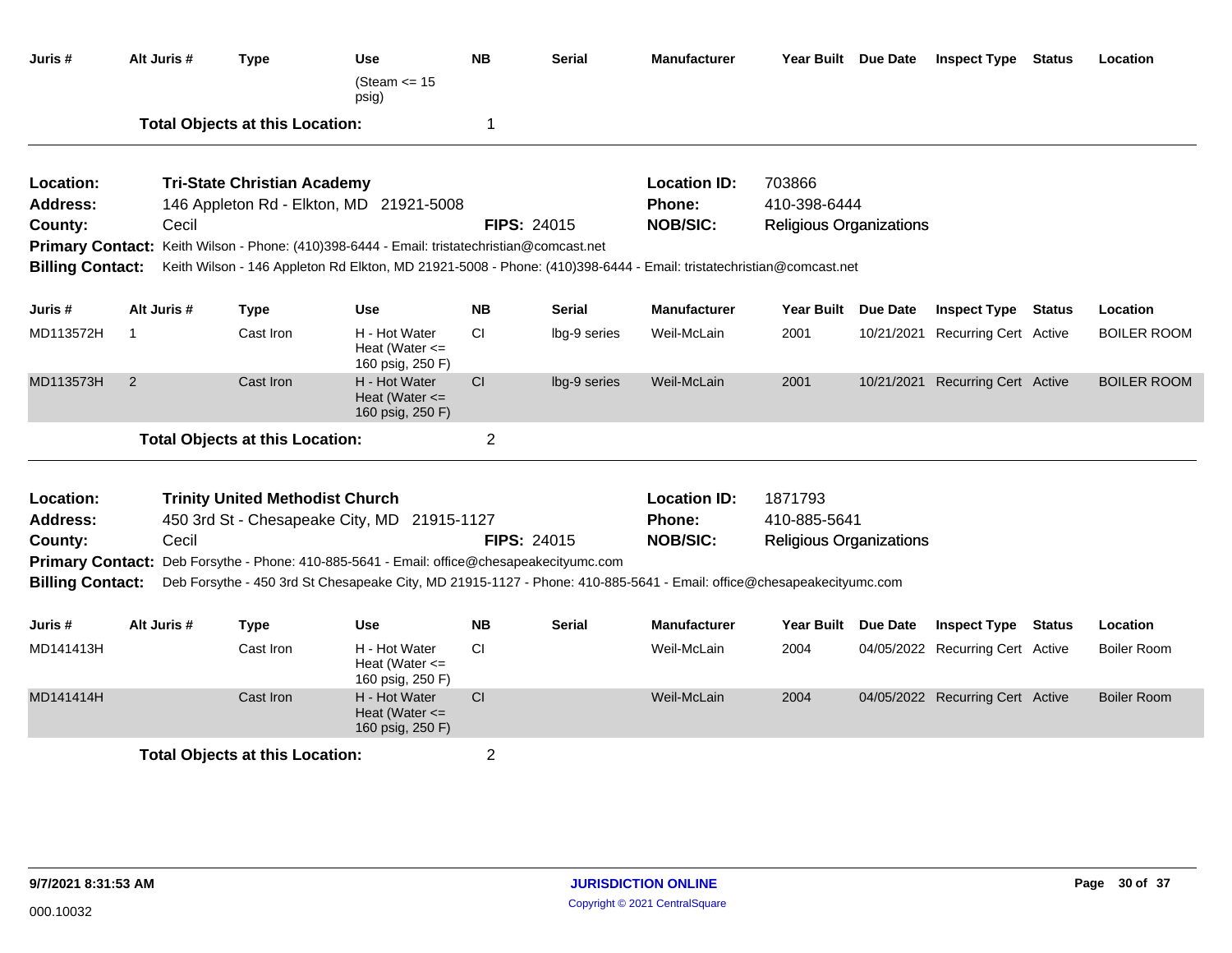| Location:<br><b>Address:</b><br>County:<br><b>Billing Contact:</b>                                                                                                                                                                                                                                                                          | <b>Location ID:</b><br>727775<br><b>V F W Post #81175</b><br>410-392-3914<br>208 W High Street - Elkton, MD 21921-5245<br><b>Phone:</b><br><b>NOB/SIC:</b><br><b>FIPS: 24015</b><br>Cecil<br>Membership organizations<br>Primary Contact: V F W Post #81175 - Phone: 410-392-3914<br>- PO Box 303 Elkton, MD 21922-0303 - Phone: 410-392-3914 after 12:pm |                                                                                             |                                                             |                    |               |                                                                                                                      |                               |                                  |  |                 |
|---------------------------------------------------------------------------------------------------------------------------------------------------------------------------------------------------------------------------------------------------------------------------------------------------------------------------------------------|-----------------------------------------------------------------------------------------------------------------------------------------------------------------------------------------------------------------------------------------------------------------------------------------------------------------------------------------------------------|---------------------------------------------------------------------------------------------|-------------------------------------------------------------|--------------------|---------------|----------------------------------------------------------------------------------------------------------------------|-------------------------------|----------------------------------|--|-----------------|
| Juris #                                                                                                                                                                                                                                                                                                                                     | Alt Juris #                                                                                                                                                                                                                                                                                                                                               | <b>Type</b>                                                                                 | Use                                                         | <b>NB</b>          | <b>Serial</b> | <b>Manufacturer</b>                                                                                                  | Year Built Due Date           | <b>Inspect Type Status</b>       |  | Location        |
| MD136917H                                                                                                                                                                                                                                                                                                                                   |                                                                                                                                                                                                                                                                                                                                                           | Other w/comment H - Hot Water                                                               | Heat (Water $\leq$<br>160 psig, 250 F)                      | CI.                | 65075660      | Burnham                                                                                                              | 2008                          | 01/18/2021 Recurring Cert Active |  | <b>Basement</b> |
|                                                                                                                                                                                                                                                                                                                                             |                                                                                                                                                                                                                                                                                                                                                           | <b>Total Objects at this Location:</b>                                                      |                                                             | 1                  |               |                                                                                                                      |                               |                                  |  |                 |
| Location:<br><b>Address:</b>                                                                                                                                                                                                                                                                                                                |                                                                                                                                                                                                                                                                                                                                                           | W L Gore & Assoc, Appleton East (Keen Compressed)<br>201 Airport Rd - Elkton, MD 21921-4135 |                                                             |                    |               | <b>Location ID:</b><br><b>Phone:</b>                                                                                 | 1932799                       |                                  |  |                 |
| County:                                                                                                                                                                                                                                                                                                                                     | Cecil                                                                                                                                                                                                                                                                                                                                                     |                                                                                             |                                                             | <b>FIPS: 24015</b> |               | <b>NOB/SIC:</b>                                                                                                      | Manufacturing Industries, NEC |                                  |  |                 |
| <b>Billing Contact:</b>                                                                                                                                                                                                                                                                                                                     |                                                                                                                                                                                                                                                                                                                                                           | Primary Contact: Bryan Suess - Phone: 410-506-7536 - Email: bsuess@wlgore.com               |                                                             |                    |               | Willard Keen - PO Box 15146 101 Rogers Rd Wilmington, DE 19801-5778 - Phone: 302-594-4564 - Email: wkeen@keengas.com |                               |                                  |  |                 |
| Juris #                                                                                                                                                                                                                                                                                                                                     | Alt Juris #                                                                                                                                                                                                                                                                                                                                               | <b>Type</b>                                                                                 | <b>Use</b>                                                  | <b>NB</b>          | Serial        | Manufacturer                                                                                                         | Year Built Due Date           | <b>Inspect Type Status</b>       |  | Location        |
| MD124686V                                                                                                                                                                                                                                                                                                                                   | N <sub>2</sub> Tank                                                                                                                                                                                                                                                                                                                                       | <b>Vertical Unfired</b><br>Pressure Vessel<br>w/comment                                     | V - Storage<br>(Cryogenic)                                  | 000002160          | 4-286-4       | <b>AIR PRODUCTS</b>                                                                                                  | 1964                          | 03/18/2022 Recurring Cert Active |  | Outside Bldg    |
|                                                                                                                                                                                                                                                                                                                                             |                                                                                                                                                                                                                                                                                                                                                           | <b>Total Objects at this Location:</b>                                                      |                                                             | 1                  |               |                                                                                                                      |                               |                                  |  |                 |
| Location:<br><b>Address:</b>                                                                                                                                                                                                                                                                                                                |                                                                                                                                                                                                                                                                                                                                                           | <b>Wal-Mart Store 1860</b><br>1000 E Pulaski Hwy - Elkton, MD 21921-6306                    |                                                             |                    |               | <b>Location ID:</b><br><b>Phone:</b>                                                                                 | 1600469                       |                                  |  |                 |
| <b>NOB/SIC:</b><br>FIPS: 24015<br>Cecil<br><b>Variety Stores</b><br>County:<br><b>Primary Contact:</b> APTIM (MD) - Phone: 877-829-5505 - Email: walmartepmsupport@aptim.com<br><b>Billing Contact:</b><br>Licensing Department - 8725 Rosehill Rd Ste 450 Lenexa, KS 66215-4611 - Phone: 877-829-5505 - Email: walmartepmsupport@aptim.com |                                                                                                                                                                                                                                                                                                                                                           |                                                                                             |                                                             |                    |               |                                                                                                                      |                               |                                  |  |                 |
| Juris #                                                                                                                                                                                                                                                                                                                                     | Alt Juris #                                                                                                                                                                                                                                                                                                                                               | <b>Type</b>                                                                                 | <b>Use</b>                                                  | <b>NB</b>          | <b>Serial</b> | <b>Manufacturer</b>                                                                                                  | Year Built Due Date           | <b>Inspect Type Status</b>       |  | Location        |
| MD121930V                                                                                                                                                                                                                                                                                                                                   | Chiller                                                                                                                                                                                                                                                                                                                                                   | Pressure Vessel<br>w/comment                                                                | Horizontal Unfired V - Storage (NOT<br>Cryogenic)           | 000057770          |               | Standard                                                                                                             | 2004                          | 04/07/2022 Recurring Cert Active |  | Mech Room       |
| MD121931V                                                                                                                                                                                                                                                                                                                                   | Chiller                                                                                                                                                                                                                                                                                                                                                   | <b>Pressure Vessel</b><br>w/comment                                                         | Horizontal Unfired V - Storage (NOT 000057765<br>Cryogenic) |                    |               | Standard                                                                                                             | 2004                          | 04/07/2022 Recurring Cert Active |  | Mech Room       |
|                                                                                                                                                                                                                                                                                                                                             |                                                                                                                                                                                                                                                                                                                                                           |                                                                                             |                                                             |                    |               |                                                                                                                      |                               |                                  |  |                 |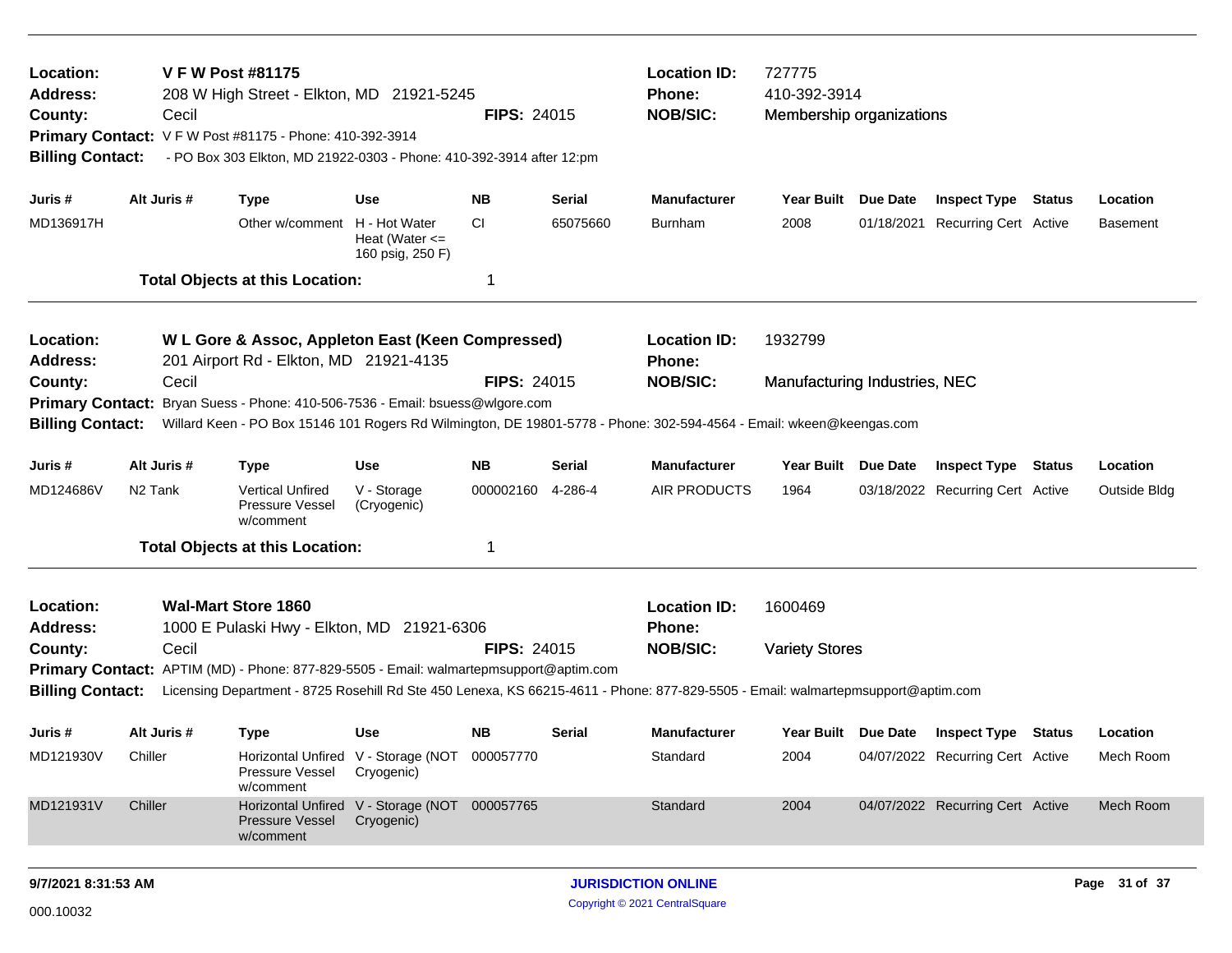| Juris #   | Alt Juris # | Type                                                    | Use                                                         | <b>NB</b> | <b>Serial</b> | <b>Manufacturer</b> | Year Built | <b>Due Date</b> | <b>Inspect Type Status</b>       | Location           |
|-----------|-------------|---------------------------------------------------------|-------------------------------------------------------------|-----------|---------------|---------------------|------------|-----------------|----------------------------------|--------------------|
| MD121932V | Chiller     | Pressure Vessel<br>w/comment                            | Horizontal Unfired V - Storage (NOT 000057847<br>Cryogenic) |           |               | Standard            | 2004       |                 | 04/07/2022 Recurring Cert Active | Mech Room          |
| MD121933V | Chiller     | <b>Pressure Vessel</b><br>w/comment                     | Horizontal Unfired V - Storage (NOT 000057849<br>Cryogenic) |           |               | Standard            | 2004       |                 | 04/07/2022 Recurring Cert Active | Mech Room          |
| MD149704V |             | <b>Vertical Unfired</b><br>Pressure Vessel<br>w/comment | V - Storage (NOT 000216171<br>Cryogenic)                    |           |               | Morganton           | 2012       |                 | 04/07/2022 Recurring Cert Active | <b>Tire Center</b> |
|           |             | <b>Total Objects at this Location:</b>                  |                                                             | 5         |               |                     |            |                 |                                  |                    |

| Location:               | Wal-Mart Store 5450                                                                                                              |                    | <b>Location ID:</b> | 1603493                          |  |  |  |  |
|-------------------------|----------------------------------------------------------------------------------------------------------------------------------|--------------------|---------------------|----------------------------------|--|--|--|--|
| <b>Address:</b>         | 75 North East Plaza - North East, MD 21901-3617                                                                                  |                    | <b>Phone:</b>       |                                  |  |  |  |  |
| County:                 | Cecil                                                                                                                            | <b>FIPS: 24015</b> | NOB/SIC:            | Miscellaneous Retail Stores, NEC |  |  |  |  |
|                         | <b>Primary Contact:</b> APTIM (MD) - Phone: 877-829-5505 - Email: walmartepmsupport@aptim.com                                    |                    |                     |                                  |  |  |  |  |
| <b>Billing Contact:</b> | Licensing Department - 8725 Rosehill Rd Ste 450 Lenexa, KS 66215-4611 - Phone: 877-829-5505 - Email: walmartepmsupport@aptim.com |                    |                     |                                  |  |  |  |  |

| Juris #   | Alt Juris # | Type                                                                       | Use                            | <b>NB</b> | <b>Serial</b> | <b>Manufacturer</b> | <b>Year Built</b> | Due Date | <b>Inspect Type</b>              | <b>Status</b> | Location           |
|-----------|-------------|----------------------------------------------------------------------------|--------------------------------|-----------|---------------|---------------------|-------------------|----------|----------------------------------|---------------|--------------------|
| MD121939V | CAT         | <b>Vertical Unfired</b><br><b>Pressure Vessel</b><br>w/comment             | V - Storage (NOT<br>Cryogenic) | 000459233 |               | Manchester          | 2005              |          | 01/20/2022 Recurring Cert Active |               | <b>Tire Center</b> |
| MD141869V |             | Horizontal Unfired V - Storage (NOT<br><b>Pressure Vessel</b><br>w/comment | Cryogenic)                     | 000006276 |               | Westermeyer         | 2010              |          | 01/20/2022 Recurring Cert Active |               | Roof               |
| MD141870V |             | <b>Horizontal Unfired</b><br><b>Pressure Vessel</b><br>w/comment           | V - Storage (NOT<br>Cryogenic) | 000006618 |               | Westermeyer         | 2010              |          | 01/20/2022 Recurring Cert Active |               | Roof               |
| MD141871V |             | <b>Horizontal Unfired</b><br><b>Pressure Vessel</b><br>w/comment           | V - Storage (NOT<br>Cryogenic) | 000007351 |               | Westermeyer         | 2010              |          | 01/20/2022 Recurring Cert Active |               | Roof               |
|           |             |                                                                            |                                |           |               |                     |                   |          |                                  |               |                    |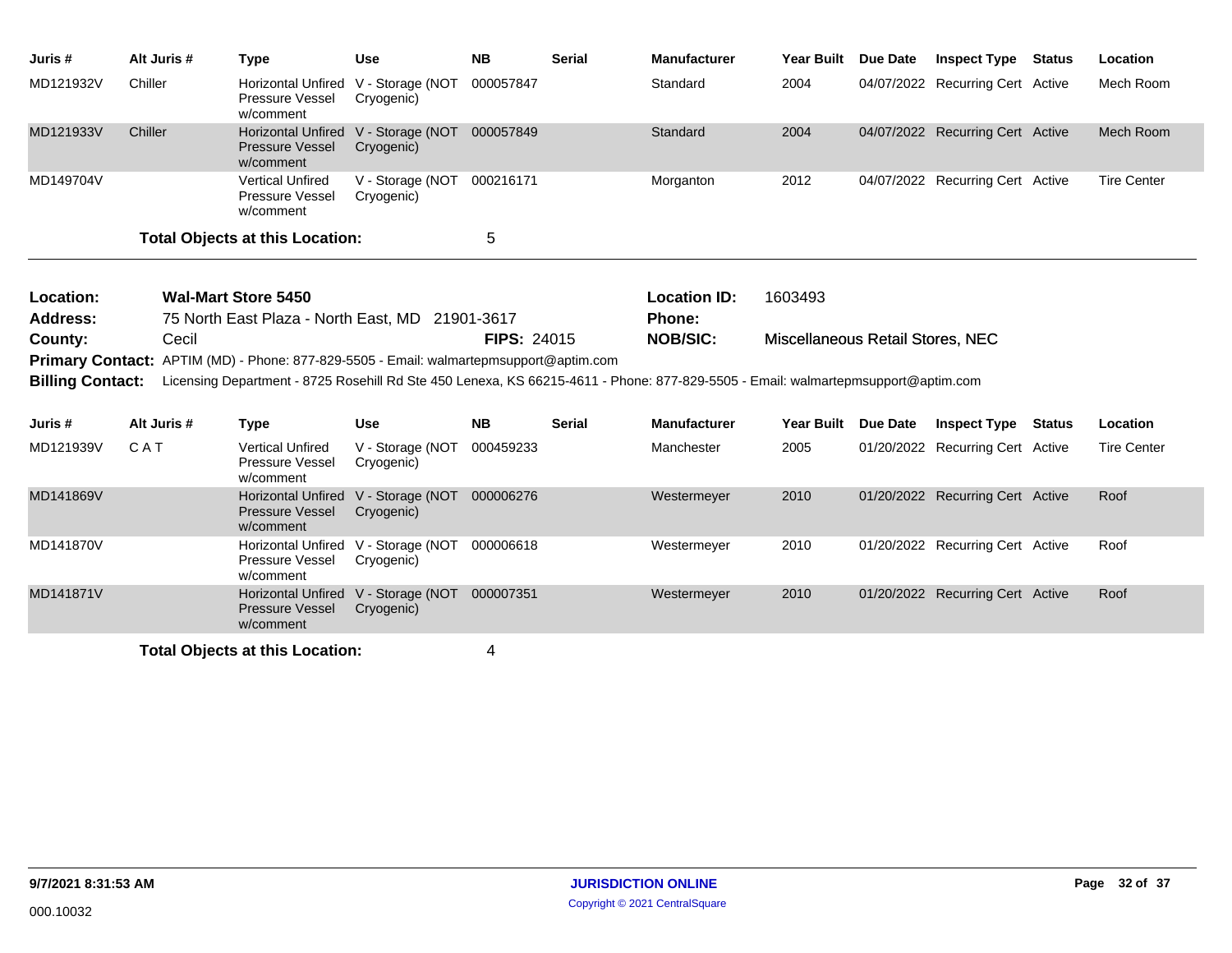| <b>Location:</b>        | <b>Warwick Mushroom Farms, LLC.</b>                       |                    | <b>Location ID:</b> | 2607594       |
|-------------------------|-----------------------------------------------------------|--------------------|---------------------|---------------|
| Address:                | 249 Worsell Manor Road - Warwick, MD 21912-1276           |                    | <b>Phone:</b>       | 410-275-2755  |
| County:                 | Cecil                                                     | <b>FIPS: 24015</b> | NOB/SIC:            | Vegetables an |
|                         | Primary Contact: Jack Reitnauer - Cell: 610 636 2927      |                    |                     |               |
| <b>Billing Contact:</b> | - PO Box 241 Warwick, MD 21912-0241 - Phone: 410-275-2755 |                    |                     |               |

| Juris #   | Alt Juris # | Type                                                             | <b>Use</b>                 | <b>NB</b> | <b>Serial</b> | <b>Manufacturer</b>                      | <b>Year Built</b> | Due Date | <b>Inspect Type</b>              | Status | Location                     |
|-----------|-------------|------------------------------------------------------------------|----------------------------|-----------|---------------|------------------------------------------|-------------------|----------|----------------------------------|--------|------------------------------|
| MD155664V |             | <b>Vertical Unfired</b><br>Pressure Vessel<br>w/comment          | V - Storage<br>(Cryogenic) | 000027376 |               | <b>Refrigerant Valves</b><br>and Vessels | 2015              |          | 09/27/2022 Recurring Cert Active |        | Ammonia Room                 |
| MD155665V |             | <b>Horizontal Unfired</b><br><b>Pressure Vessel</b><br>w/comment | V - Storage<br>(Cryogenic) | 000026725 |               | Refrigeration Valves 2015<br>and vessels |                   |          | 09/27/2022 Recurring Cert Active |        | Ammonia Room<br>U            |
| MD155666V |             | <b>Horizontal Unfired</b><br>Pressure Vessel<br>w/comment        | V - Storage<br>(Cryogenic) | 000160896 |               | York                                     | 2015              |          | 09/27/2022 Recurring Cert Active |        | Ammonia Room<br>$\mathsf{A}$ |
| MD155667V |             | <b>Vertical Unfired</b><br><b>Pressure Vessel</b><br>w/comment   | V - Storage<br>(Cryogenic) | 000160915 |               | <b>Refrigerant Valves</b><br>and Vessels | 2015              |          | 09/27/2022 Recurring Cert Active |        | Ammonia Room<br>A            |
|           |             | <b>Total Objects at this Location:</b>                           |                            | 4         |               |                                          |                   |          |                                  |        |                              |

Vegetables and Melons

| Location:               | Wawa - 0585 (Roberts)                                                                                                         |                    | Location ID:    | 3903111                                                                                                                                         |
|-------------------------|-------------------------------------------------------------------------------------------------------------------------------|--------------------|-----------------|-------------------------------------------------------------------------------------------------------------------------------------------------|
| Address:                | 2031 Pulaski Hwy - North East, MD 21901-3740                                                                                  |                    | Phone:          |                                                                                                                                                 |
| County:                 | Cecil                                                                                                                         | <b>FIPS: 24015</b> | <b>NOB/SIC:</b> | <b>Gasoline Service Stations</b>                                                                                                                |
|                         | Primary Contact: Roberts Oxygen Company (MD) - Phone: 240-493-8405 - Cell: 301-252-0742 - Email: DFranovich@RobertsOxygen.com |                    |                 |                                                                                                                                                 |
| <b>Billing Contact:</b> |                                                                                                                               |                    |                 | Bulk Tank Service Dept. - PO Box 5507 Rockville, MD 20855-0507 - Phone: 240-493-8405 - Cell: 301-252-0742 - Email: DFranovich@RobertsOxygen.com |

| Juris #   | Alt Juris # | Type                                                    | Use                        | <b>NB</b> | <b>Serial</b> | <b>Manufacturer</b> | <b>Year Built</b> | <b>Due Date</b> | <b>Inspect Type</b>              | Status | Location |
|-----------|-------------|---------------------------------------------------------|----------------------------|-----------|---------------|---------------------|-------------------|-----------------|----------------------------------|--------|----------|
| MD167628V |             | <b>Vertical Unfired</b><br>Pressure Vessel<br>w/comment | V - Storage<br>(Cryogenic) | 000321558 |               | CHART               | 2019              |                 | 08/28/2022 Recurring Cert Active |        | Closet   |
|           |             | <b>Total Objects at this Location:</b>                  |                            |           |               |                     |                   |                 |                                  |        |          |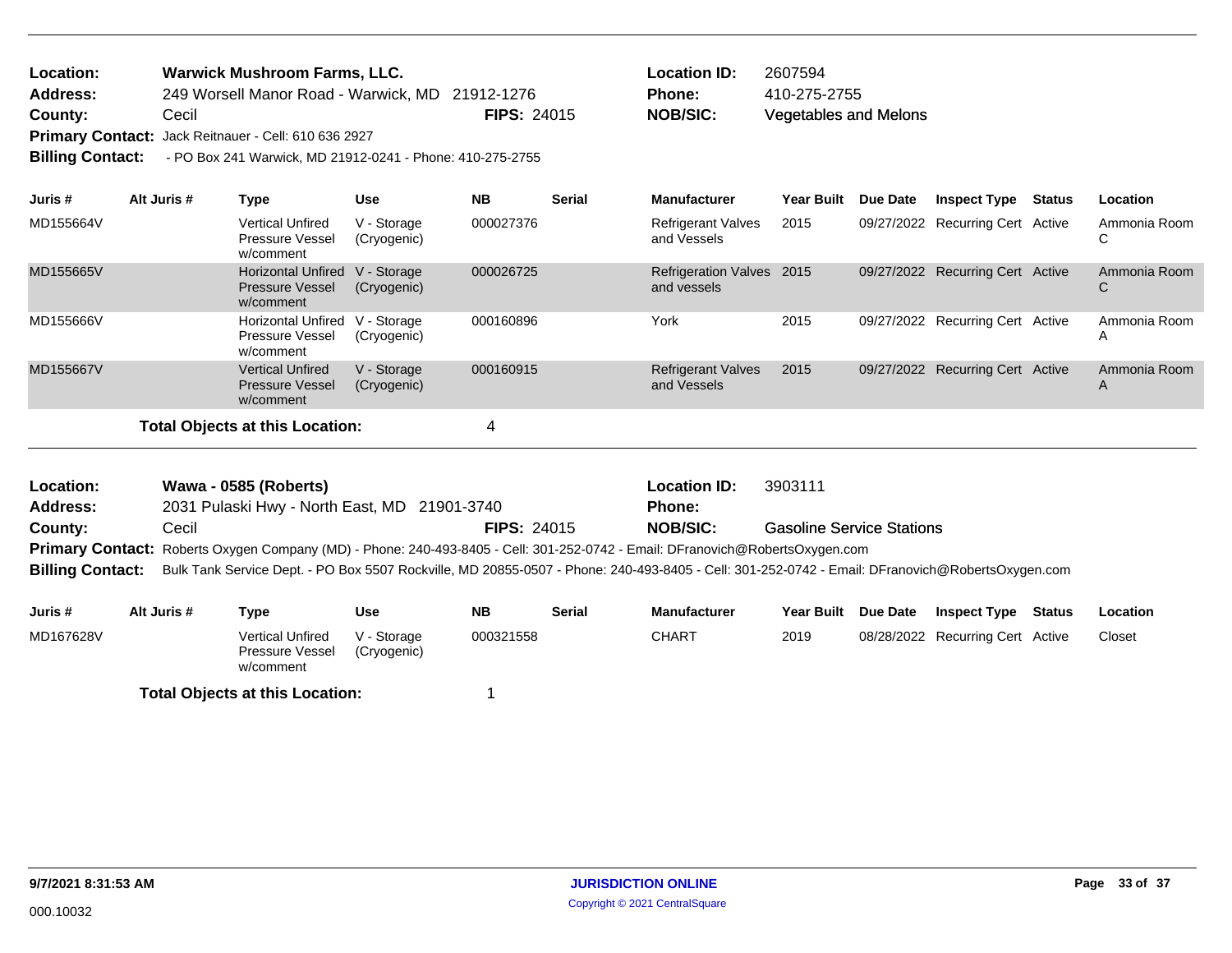| Location:<br>Address:<br>County:<br><b>Billing Contact:</b> | Cecil       | Wawa - 547 (Roberts)<br>1657 Elkton Rd - Elkton, MD 21921-4133           |                                | <b>FIPS: 24015</b> |               | <b>Location ID:</b><br>Phone:<br><b>NOB/SIC:</b>                                                                                                                                         | 3903110<br><b>Gasoline Service Stations</b><br>Primary Contact: Roberts Oxygen Company (MD) - Phone: 240-493-8405 - Cell: 301-252-0742 - Email: DFranovich@RobertsOxygen.com<br>Bulk Tank Service Dept. - PO Box 5507 Rockville, MD 20855-0507 - Phone: 240-493-8405 - Cell: 301-252-0742 - Email: DFranovich@RobertsOxygen.com |  |                                  |  |          |
|-------------------------------------------------------------|-------------|--------------------------------------------------------------------------|--------------------------------|--------------------|---------------|------------------------------------------------------------------------------------------------------------------------------------------------------------------------------------------|---------------------------------------------------------------------------------------------------------------------------------------------------------------------------------------------------------------------------------------------------------------------------------------------------------------------------------|--|----------------------------------|--|----------|
| Juris #                                                     | Alt Juris # | <b>Type</b>                                                              | <b>Use</b>                     | <b>NB</b>          | <b>Serial</b> | <b>Manufacturer</b>                                                                                                                                                                      | Year Built Due Date                                                                                                                                                                                                                                                                                                             |  | <b>Inspect Type Status</b>       |  | Location |
| MD161695V                                                   |             | <b>Vertical Unfired</b><br>Pressure Vessel<br>w/comment                  | V - Storage (NOT<br>Cryogenic) | 000093328          |               | Taylor                                                                                                                                                                                   | 2011                                                                                                                                                                                                                                                                                                                            |  | 09/02/2022 Recurring Cert Active |  | Outside  |
|                                                             |             | <b>Total Objects at this Location:</b>                                   |                                | $\mathbf 1$        |               |                                                                                                                                                                                          |                                                                                                                                                                                                                                                                                                                                 |  |                                  |  |          |
| Location:<br>Address:                                       |             | Wawa - 8512 (Roberts)<br>302 W Pulaski Hwy - Elkton, MD 21921-5279       |                                |                    |               | <b>Location ID:</b><br><b>Phone:</b>                                                                                                                                                     | 3903109                                                                                                                                                                                                                                                                                                                         |  |                                  |  |          |
| County:<br><b>Primary Contact:</b>                          | Cecil       |                                                                          |                                | <b>FIPS: 24015</b> |               | <b>NOB/SIC:</b>                                                                                                                                                                          | <b>Gasoline Service Stations</b><br>Roberts Oxygen Company (MD) - Phone: 240-493-8405 - Cell: 301-252-0742 - Email: DFranovich@RobertsOxygen.com                                                                                                                                                                                |  |                                  |  |          |
| <b>Billing Contact:</b>                                     |             |                                                                          |                                |                    |               | Bulk Tank Service Dept. - PO Box 5507 Rockville, MD 20855-0507 - Phone: 240-493-8405 - Cell: 301-252-0742 - Email: DFranovich@RobertsOxygen.com                                          |                                                                                                                                                                                                                                                                                                                                 |  |                                  |  |          |
| Juris #                                                     | Alt Juris # | <b>Type</b>                                                              | <b>Use</b>                     | <b>NB</b>          | <b>Serial</b> | <b>Manufacturer</b>                                                                                                                                                                      | Year Built Due Date                                                                                                                                                                                                                                                                                                             |  | <b>Inspect Type Status</b>       |  | Location |
| MD161696V                                                   |             | <b>Vertical Unfired</b><br>Pressure Vessel<br>w/comment                  | V - Storage (NOT<br>Cryogenic) | 000038948          |               | <b>MVE</b>                                                                                                                                                                               | 1990                                                                                                                                                                                                                                                                                                                            |  | 09/02/2022 Recurring Cert Active |  | Outside  |
|                                                             |             | <b>Total Objects at this Location:</b>                                   |                                | $\mathbf 1$        |               |                                                                                                                                                                                          |                                                                                                                                                                                                                                                                                                                                 |  |                                  |  |          |
| Location:<br>Address:<br>County:                            | Cecil       | Wendy's - 6604 (Roberts)<br>2522 Pulaski Hwy - North East, MD 21901-2610 |                                | <b>FIPS: 24015</b> |               | <b>Location ID:</b><br><b>Phone:</b><br><b>NOB/SIC:</b><br>Primary Contact: Roberts Oxygen Company (MD) - Phone: 240-493-8405 - Cell: 301-252-0742 - Email: DFranovich@RobertsOxygen.com | 4007587                                                                                                                                                                                                                                                                                                                         |  |                                  |  |          |
| <b>Billing Contact:</b>                                     |             |                                                                          |                                |                    |               | Bulk Tank Service Dept. - PO Box 5507 Rockville, MD 20855-0507 - Phone: 240-493-8405 - Cell: 301-252-0742 - Email: DFranovich@RobertsOxygen.com                                          |                                                                                                                                                                                                                                                                                                                                 |  |                                  |  |          |
| Juris #                                                     | Alt Juris # | <b>Type</b>                                                              | <b>Use</b>                     | <b>NB</b>          | <b>Serial</b> | <b>Manufacturer</b>                                                                                                                                                                      | Year Built Due Date                                                                                                                                                                                                                                                                                                             |  | <b>Inspect Type Status</b>       |  | Location |
| MD167110V                                                   |             | <b>Vertical Unfired</b><br>Pressure Vessel<br>w/comment                  | V - Storage<br>(Cryogenic)     | 000013189          |               | Taylor                                                                                                                                                                                   | 1989                                                                                                                                                                                                                                                                                                                            |  | 02/11/2022 Recurring Cert Active |  | Kitchen  |
|                                                             |             | <b>Total Objects at this Location:</b>                                   |                                | -1                 |               |                                                                                                                                                                                          |                                                                                                                                                                                                                                                                                                                                 |  |                                  |  |          |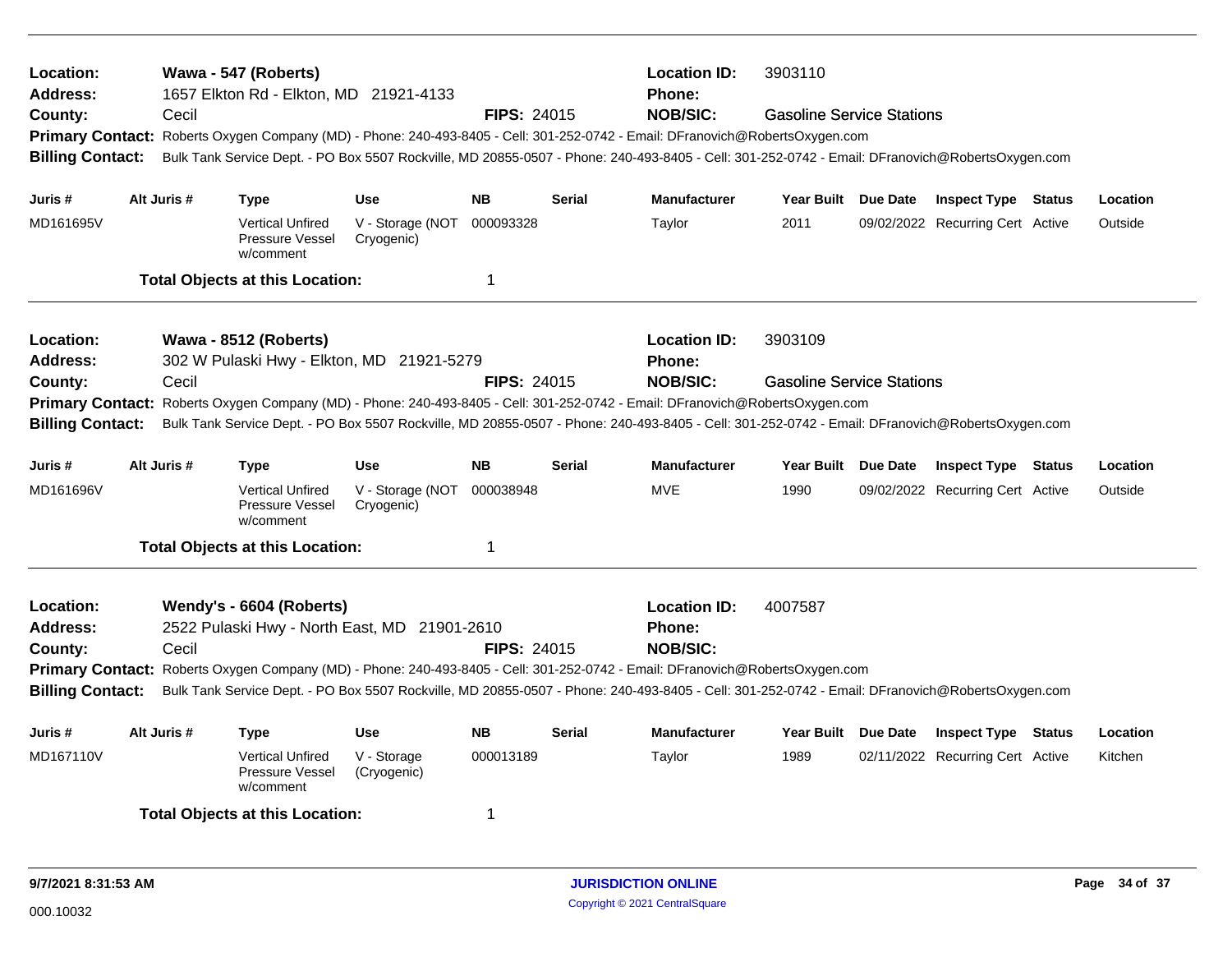| Location:<br>Address:<br>County:<br><b>Billing Contact:</b>        |             | Cecil | <b>West Coast Mushrooms</b><br>342 Hopewell Rd - Rising Sun, MD 21911-2136<br>Primary Contact: Charles Losito - Phone: 410-658-7699 - Cell: 484-885-6468 - Email: closito@westcoastmushrooms.com<br>- 627 Ebenezer Church Rd Rising Sun, MD 21911-2711 - Phone: 410-658-7699                                                                         |                                                         | <b>FIPS: 24015</b> |                           | <b>Location ID:</b><br><b>Phone:</b><br><b>NOB/SIC:</b> | 2549775<br>610-246-5790<br><b>General Farms, Primarily Crop</b> |  |                                                         |               |                              |
|--------------------------------------------------------------------|-------------|-------|------------------------------------------------------------------------------------------------------------------------------------------------------------------------------------------------------------------------------------------------------------------------------------------------------------------------------------------------------|---------------------------------------------------------|--------------------|---------------------------|---------------------------------------------------------|-----------------------------------------------------------------|--|---------------------------------------------------------|---------------|------------------------------|
| Juris #                                                            | Alt Juris # |       | <b>Type</b>                                                                                                                                                                                                                                                                                                                                          | <b>Use</b>                                              | <b>NB</b>          | Serial                    | <b>Manufacturer</b>                                     | Year Built Due Date                                             |  | <b>Inspect Type Status</b>                              |               | Location                     |
| MD135284H                                                          |             |       | Cast Iron                                                                                                                                                                                                                                                                                                                                            | H - Hot Water<br>Heat (Water $\leq$<br>160 psig, 250 F) | <b>CI</b>          |                           | Peerless                                                | 1988                                                            |  | 07/30/2021 Recurring Cert Active                        |               | #2 Boiler                    |
| MD137576H                                                          | #1          |       | Cast Iron                                                                                                                                                                                                                                                                                                                                            | H - Hot Water<br>Heat (Water $\leq$<br>160 psig, 250 F) | CI                 | crown8000478 Crown<br>409 |                                                         | 2009                                                            |  | 07/30/2021 Recurring Cert Active                        |               | #1 Building                  |
|                                                                    |             |       | <b>Total Objects at this Location:</b>                                                                                                                                                                                                                                                                                                               |                                                         | $\overline{2}$     |                           |                                                         |                                                                 |  |                                                         |               |                              |
| Location:<br>Address:<br>County:<br><b>Billing Contact:</b>        |             | Cecil | West Coast Mushrooms, LLC.<br>627 Ebenezer Church Rd - Rising Sun, MD 21911-2711<br>Primary Contact: Missy Price - Phone: 410-658-7804 - Cell: 610-932-3698 - Email: missy@westcoastmushrooms.com<br>Missy Price - 627 Ebenezer Church Rd Rising Sun, MD 21911-2711 - Phone: 410-658-7804 - Cell: 610-932-3698 - Email: missy@westcoastmushrooms.com |                                                         | FIPS: 24015        |                           | <b>Location ID:</b><br><b>Phone:</b><br><b>NOB/SIC:</b> | 2547903<br>410-658-7804<br>Food Crops Grown Under Cover         |  |                                                         |               |                              |
| Juris #                                                            | Alt Juris # |       | <b>Type</b>                                                                                                                                                                                                                                                                                                                                          | <b>Use</b>                                              | <b>NB</b>          | Serial                    | <b>Manufacturer</b>                                     | Year Built Due Date                                             |  | <b>Inspect Type</b>                                     | Status        | Location                     |
| MD135260H                                                          |             |       | Cast Iron                                                                                                                                                                                                                                                                                                                                            | H - Hot Water<br>Heat (Water $<=$<br>160 psig, 250 F)   | <b>CI</b>          |                           | Crown                                                   | 2008                                                            |  | 03/26/2023 Recurring Cert Active                        |               | Boiler Rm                    |
|                                                                    |             |       | <b>Total Objects at this Location:</b>                                                                                                                                                                                                                                                                                                               |                                                         | 1                  |                           |                                                         |                                                                 |  |                                                         |               |                              |
| Location:<br><b>Address:</b><br>County:<br><b>Billing Contact:</b> |             | Cecil | <b>West End Garden</b><br>205 W Pulaski Hwy - Elkton, MD 21921-5910<br>Primary Contact: West End Garden - Phone: 410-398-3700<br>- 205 W Pulaski Hwy Elkton, MD 21921-5910 - Phone: 410-398-3700                                                                                                                                                     |                                                         | FIPS: 24015        |                           | <b>Location ID:</b><br><b>Phone:</b><br><b>NOB/SIC:</b> | 728696                                                          |  | Hotels, rooming houses, camps, and other lodging places |               |                              |
| Juris #                                                            | Alt Juris # |       | <b>Type</b>                                                                                                                                                                                                                                                                                                                                          | <b>Use</b>                                              | <b>NB</b>          | Serial                    | <b>Manufacturer</b>                                     | Year Built Due Date                                             |  | <b>Inspect Type</b>                                     | <b>Status</b> | Location                     |
| MD145134H                                                          |             |       | Cast Iron                                                                                                                                                                                                                                                                                                                                            | H - Hot Water<br>Heat (Water $\leq$<br>160 psig, 250 F) | <b>CI</b>          | 493769-<br>200409         | <b>Kingsley Group</b>                                   | 2010                                                            |  | 04/09/2023 Recurring Cert Active                        |               | Boiler rm<br><b>Basement</b> |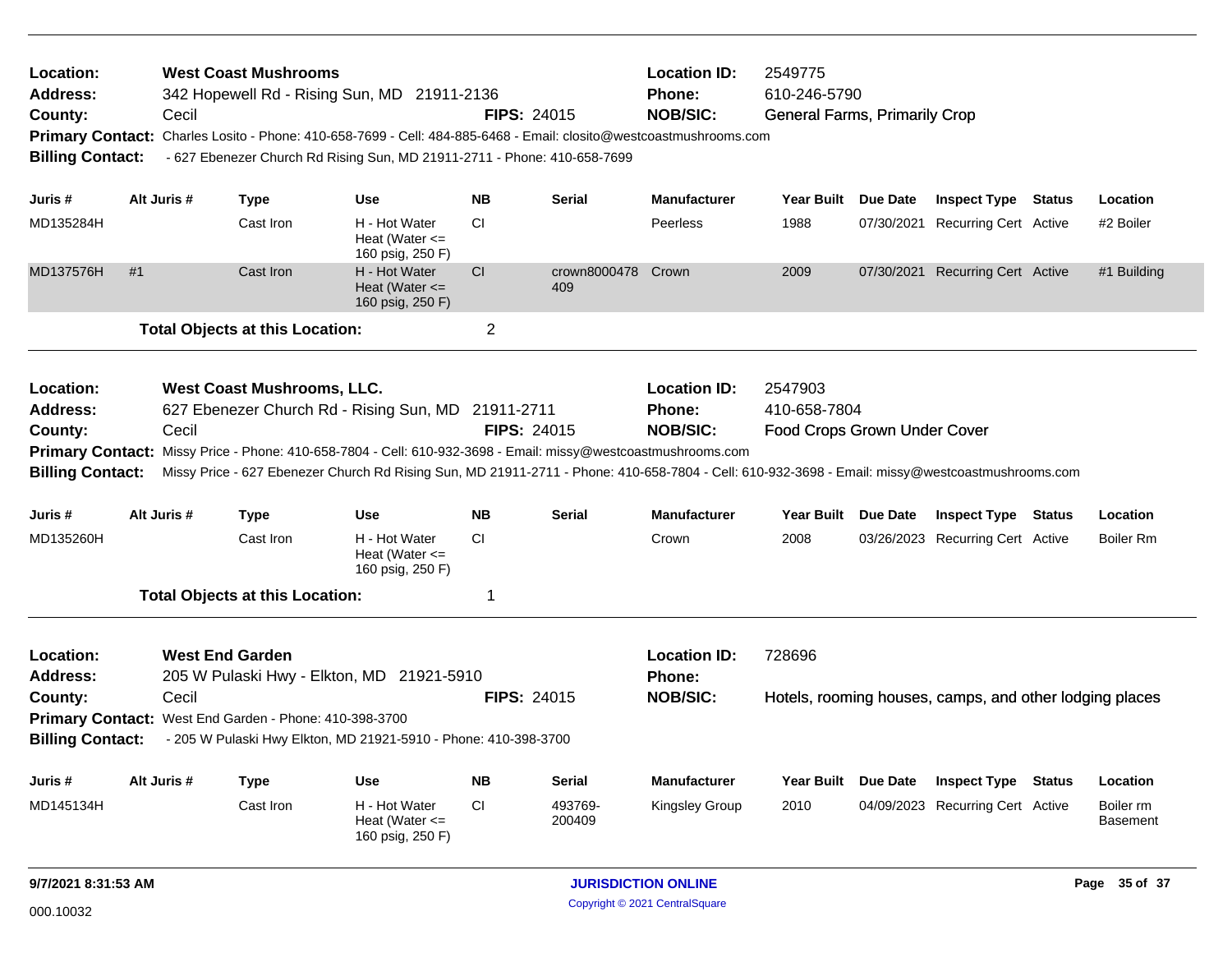| William H Brady, Inc.<br>Location:<br><b>Address:</b><br>399 Blue Ball Rd - Elkton, MD 21921-4817 |                       |                                                                                                                   |                                           |                    |               | <b>Location ID:</b><br><b>Phone:</b> | 2622684                           |                 |                                  |        |                         |
|---------------------------------------------------------------------------------------------------|-----------------------|-------------------------------------------------------------------------------------------------------------------|-------------------------------------------|--------------------|---------------|--------------------------------------|-----------------------------------|-----------------|----------------------------------|--------|-------------------------|
| County:                                                                                           | Cecil                 |                                                                                                                   |                                           | <b>FIPS: 24015</b> |               | <b>NOB/SIC:</b>                      | Manufacturing Industries, NEC     |                 |                                  |        |                         |
| <b>Primary Contact:</b>                                                                           | William H Brady, Inc. |                                                                                                                   |                                           |                    |               |                                      |                                   |                 |                                  |        |                         |
| <b>Billing Contact:</b>                                                                           |                       | William H Brady III - PO Box 36 Elkton, MD 21922-0036 - Phone: (410) 398-4770                                     |                                           |                    |               |                                      |                                   |                 |                                  |        |                         |
| Juris #                                                                                           | Alt Juris #           | <b>Type</b>                                                                                                       | <b>Use</b>                                | <b>NB</b>          | <b>Serial</b> | <b>Manufacturer</b>                  | <b>Year Built</b>                 | Due Date        | <b>Inspect Type</b>              | Status | Location                |
| MD151633V                                                                                         |                       | <b>Vertical Unfired</b><br>Pressure Vessel<br>w/comment                                                           | V - Storage (NOT<br>Cryogenic)            | 001908007          |               | <b>CAMPBELL</b>                      | 2015                              |                 | 08/26/2023 Recurring Cert Active |        | shop<br>equipment/tool  |
| MD151634V                                                                                         |                       | <b>Vertical Unfired</b><br><b>Pressure Vessel</b><br>w/comment                                                    | V - Storage (NOT<br>Cryogenic)            | 000434338 490846   |               | Morganton                            | 2014                              |                 | 08/26/2023 Recurring Cert Active |        | shop<br>equipment/tool  |
| MD158647V                                                                                         |                       | <b>Horizontal Unfired</b><br>Pressure Vessel<br>w/comment                                                         | V - Storage (NOT<br>Cryogenic)            | 001049423          | N/A           | Manchester                           | 2000                              |                 | 08/16/2023 Recurring Cert Active |        | Shop near burn<br>table |
|                                                                                                   |                       | <b>Total Objects at this Location:</b>                                                                            |                                           | 3                  |               |                                      |                                   |                 |                                  |        |                         |
| Location:                                                                                         |                       | <b>Woodys Crabhouse</b>                                                                                           |                                           |                    |               | <b>Location ID:</b>                  | 729536                            |                 |                                  |        |                         |
| <b>Address:</b>                                                                                   |                       | 29 S Main St - North East, MD 21901-3909                                                                          |                                           |                    |               | Phone:                               | 410-287-3541                      |                 |                                  |        |                         |
| County:                                                                                           | Cecil                 |                                                                                                                   |                                           | <b>FIPS: 24015</b> |               | <b>NOB/SIC:</b>                      | <b>Eating and Drinking Places</b> |                 |                                  |        |                         |
|                                                                                                   |                       | Primary Contact: Peter Wood - Phone: 410-287-3541/302-420-5525 - Email: woodynemd@aol.com                         |                                           |                    |               |                                      |                                   |                 |                                  |        |                         |
| <b>Billing Contact:</b>                                                                           |                       | Peter Wood - 29 S Main St North East, MD 21901-3909 - Phone: 410-287-3541/302-420-5525 - Email: woodynemd@aol.com |                                           |                    |               |                                      |                                   |                 |                                  |        |                         |
| Juris #                                                                                           | Alt Juris #           | <b>Type</b>                                                                                                       | <b>Use</b>                                | <b>NB</b>          | <b>Serial</b> | <b>Manufacturer</b>                  | <b>Year Built</b>                 | <b>Due Date</b> | <b>Inspect Type</b>              | Status | Location                |
| MD162514H                                                                                         | #1                    | Cast Iron                                                                                                         | H - Hot Water<br>Heat (Water $\epsilon$ = | <b>CI</b>          |               | <b>Burnham</b>                       | 2017                              |                 | 11/09/2022 Recurring Cert Active |        | Rear of bldg            |

|           |    |                                        | Heat (Water $\leq$<br>160 psig, 250 F)                  |                |      |                                                  |
|-----------|----|----------------------------------------|---------------------------------------------------------|----------------|------|--------------------------------------------------|
| MD162515H | #2 | Cast Iron                              | H - Hot Water<br>Heat (Water $\leq$<br>160 psig, 250 F) | <b>Burnham</b> | 2018 | 11/09/2022 Recurring Cert Active<br>Rear of bldg |
|           |    | <b>Total Objects at this Location:</b> |                                                         |                |      |                                                  |